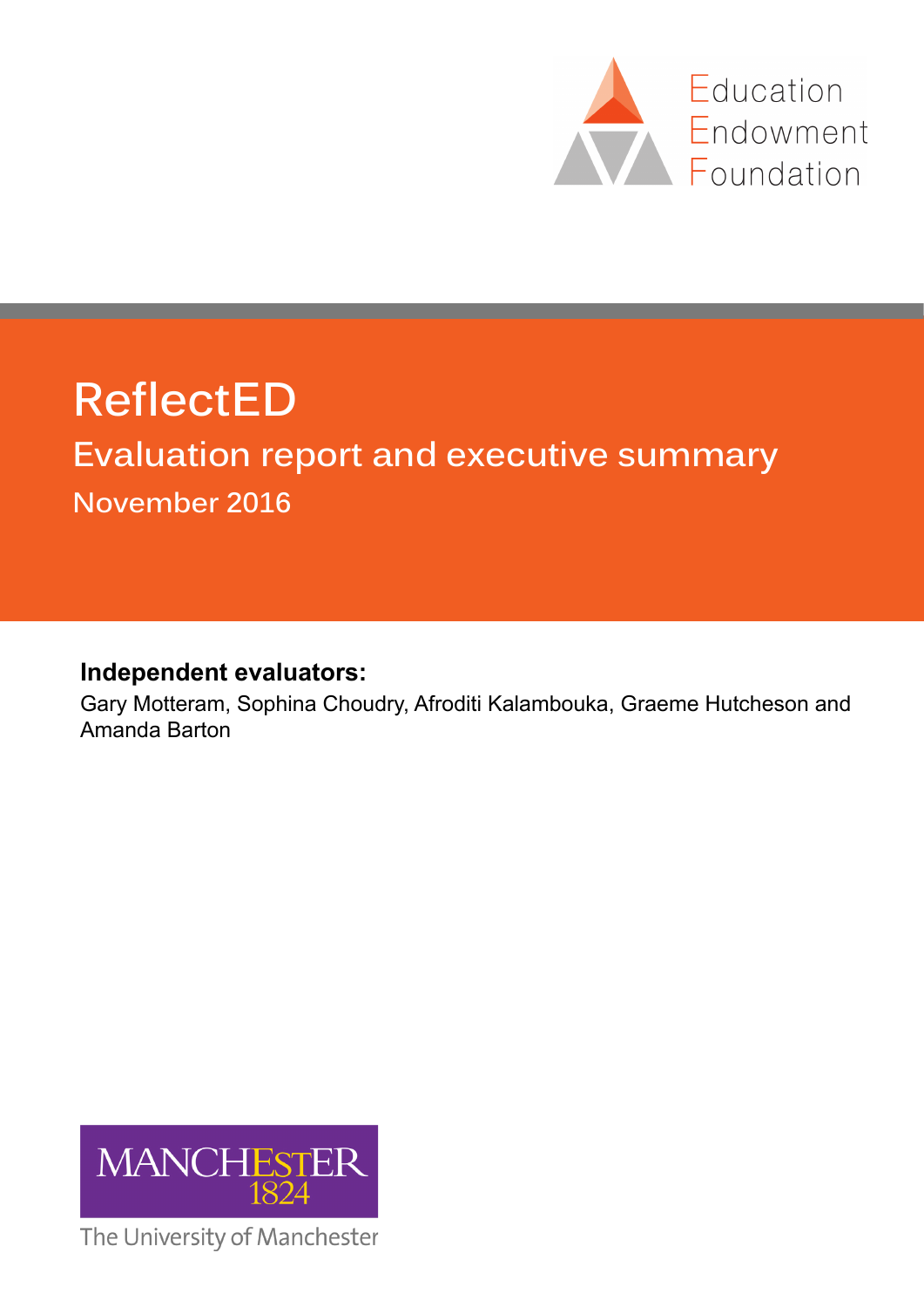

The Education Endowment Foundation (EEF) is an independent grant-making charity dedicated to breaking the link between family income and educational achievement, ensuring that children from all backgrounds can fulfil their potential and make the most of their talents.

The EEF aims to raise the attainment of children facing disadvantage by:

- identifying promising educational innovations that address the needs of disadvantaged children in primary and secondary schools in England;
- evaluating these innovations to extend and secure the evidence on what works and can be made to work at scale; and
- encouraging schools, government, charities, and others to apply evidence and adopt innovations found to be effective.

The EEF was established in 2011 by the Sutton Trust as lead charity in partnership with Impetus Trust (now part of Impetus - Private Equity Foundation) and received a founding £125m grant from the Department for Education.

The programme was co-funded by the Education Endowment Foundation (EEF), KPMG Foundation and Nominet Trust, and was part of a funding round focused on digital technology.

Together, the EEF and Sutton Trust are the government-designated What Works Centre for improving education outcomes for school-aged children.



#### **For more information about the EEF or this report please contact:**

#### **Danielle Mason**

Head of Research and Publications Education Endowment Foundation 9th Floor, Millbank Tower 21–24 Millbank SW1P 4QP

Education Endowment Foundation 1 **p**: 020 7802 1679 **e**: danielle.mason@eefoundation.org.uk **w**: www.educationendowmentfoundation.org.uk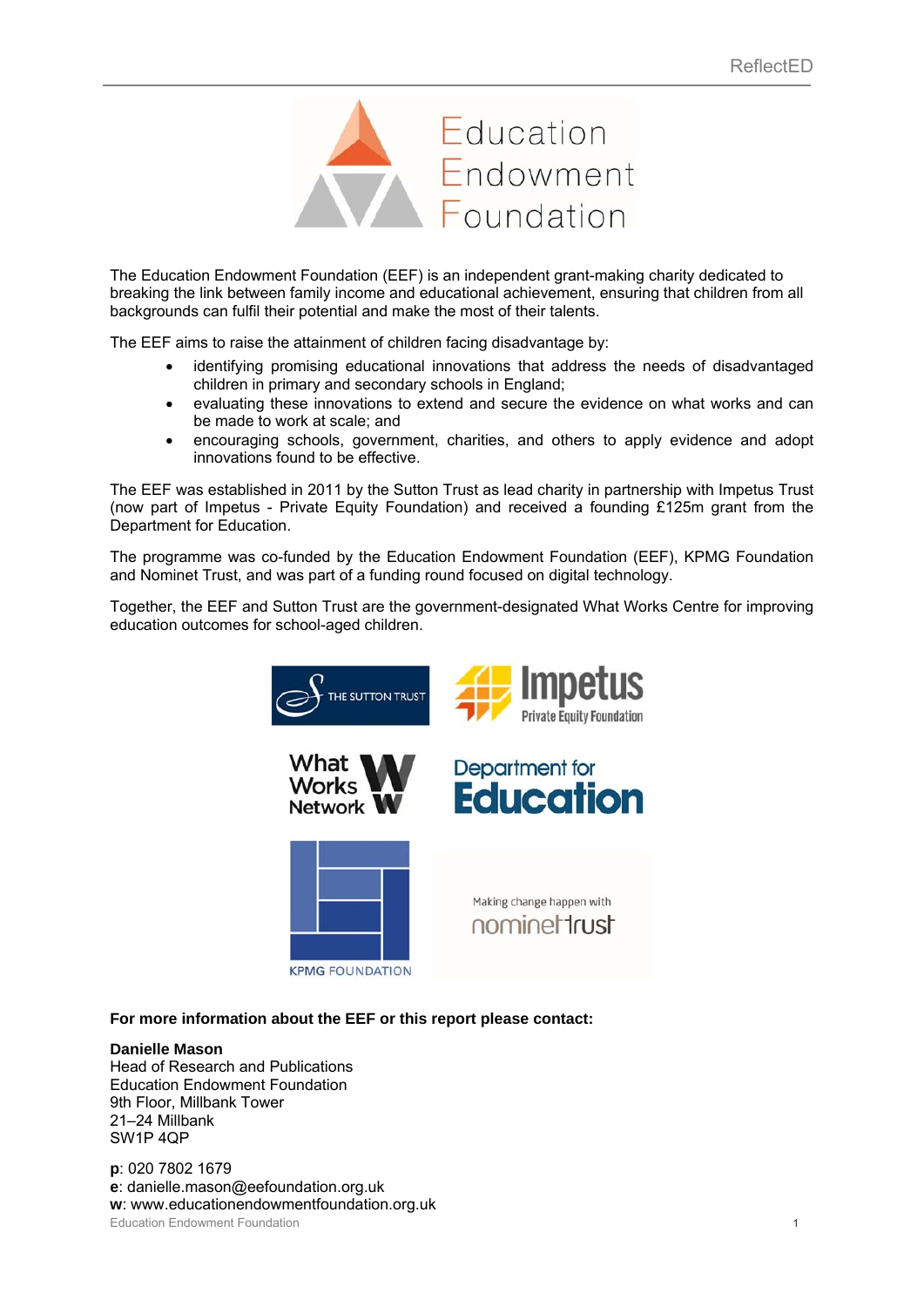### **About the evaluator**

The project was independently evaluated by a team led by Manchester University, including Gary Motteram, Sophina Choudry, Zeynep Onat-Stelma, Afroditi Kalambouka, Graeme Hutcheson, Jo Bragg, and Amanda Barton.

The lead evaluator was Gary Motteram.

#### **e. gary.motteram@manchester.ac.uk**

Gary Motteram, Manchester Institute of Education, University of Manchester, M13 9PL 0161-275 3431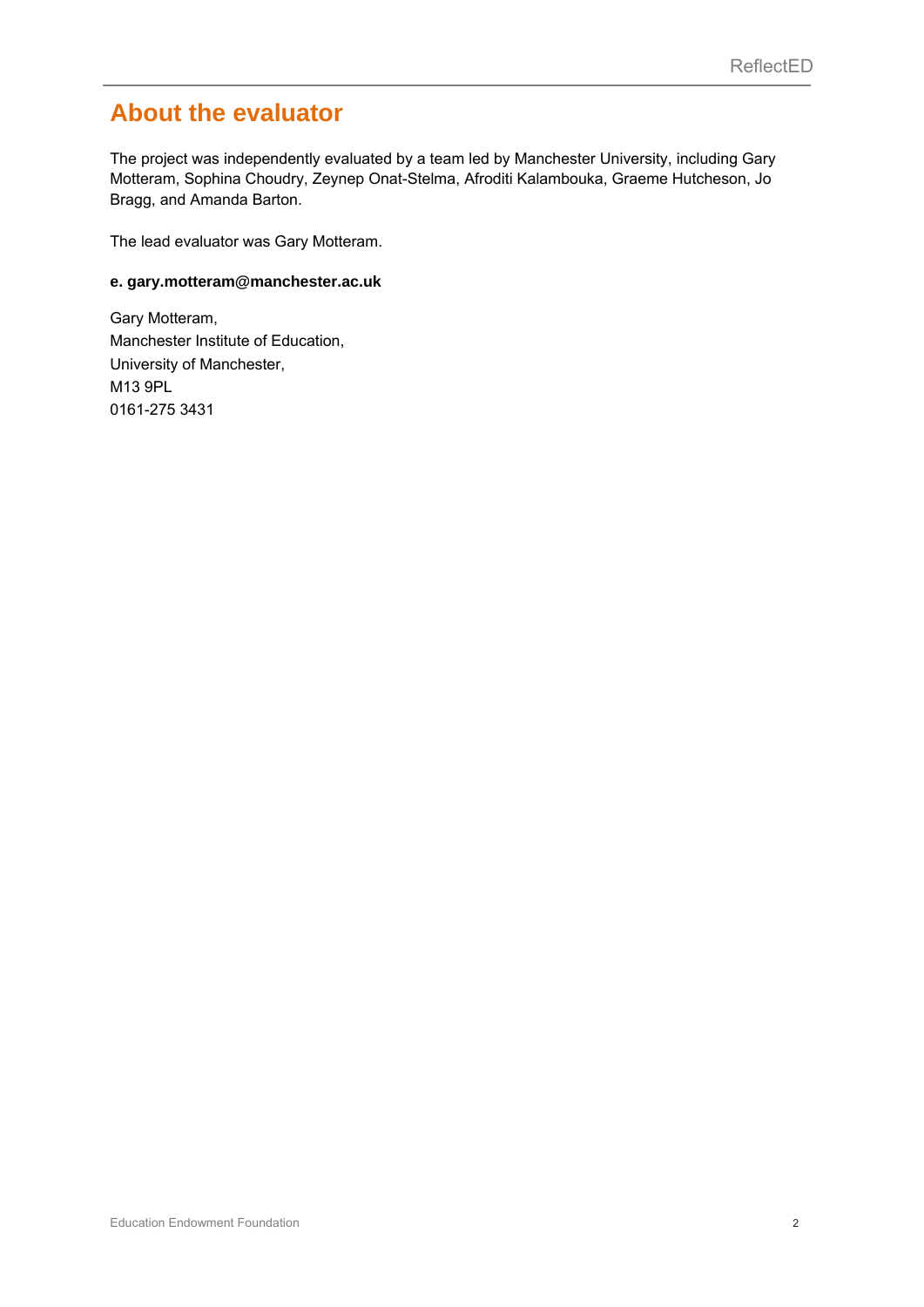### **Contents**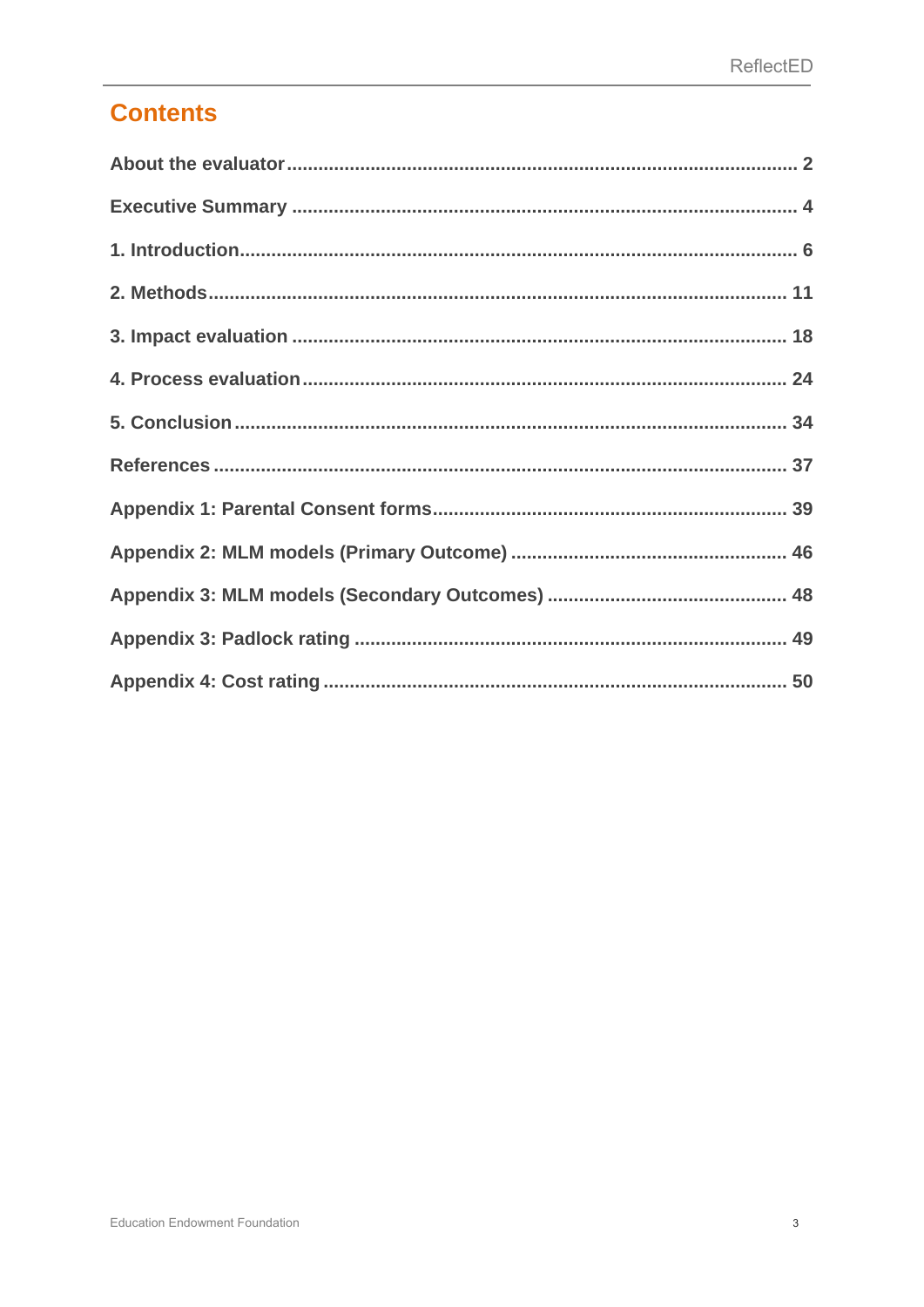### **Executive Summary**

#### **The project**

The ReflectED programme was developed by Rosendale Primary School to improve pupils' metacognition—their ability to think about and manage their own learning. This includes the skills of setting and monitoring goals, assessing progress, and identifying personal strengths and challenges. ReflectED consists of 28, weekly, half-hour lessons, which teach pupils strategies they can use to monitor and manage their own learning. Pupils are supported to apply and practise these strategies throughout the rest of the curriculum; reflect on their learning; and record audio, photographed and written notes of their reflections on Evernote, a note-taking app. Pupils are then encouraged to review and reflect on these records over time, so that they can observe their progress and consider which strategies seemed to work well. Teachers can also look across these records to get an overview of the areas that pupils are enjoying or struggling with, and identify specific pupil needs. For example, a teacher could explore the notes that a pupil has tagged as "maths" and "difficult" to see which ones they struggled with, and examine which strategies seemed to help them with this.

In this project, Rosendale Primary School trained teachers from 30 schools in five areas throughout England to deliver ReflectED over the academic year 2014/15. At the beginning of the year, participating teachers received a pack of lesson plans and supporting resources, and an initial daylong training session. This was followed by three additional half-day training sessions throughout the year. A website, digital resources, and weekly reminders and tips were provided by the London Connected Learning Centre. The National Education Trust supported school recruitment and test administration. The programme was co-funded by the Education Endowment Foundation (EEF), KPMG Foundation and Nominet Trust, and was part of a funding round focused on digital technology.

The impact of the programme on the attainment of pupils in Year 5 was evaluated using a randomised control trial involving 1858 pupils. Year 5 teachers within each of the 30 schools were randomly allocated to either participate in the programme or to a control group which continued with their usual teaching. The primary outcome measure was pupils' maths attainment. The evaluation also examined the impact on pupil's reading attainment and attitudes towards reading and maths, and the impact on the maths attainment of pupils eligible for free school meals. Class observations, interviews and focus groups were conducted to examine how the programme was implemented and adapted by teachers, explore activity in the control group, and identify factors that might affect the impact of the programme. The close involvement of the original developer in the delivery of the programme means that this was an efficacy trial. Efficacy trials aim to test whether the intervention can succeed under ideal conditions.

#### **Key conclusions**

- 1. Pupils who participated in ReflectED made an average of four months' additional progress in maths compared to pupils who did not.
- 2. Pupils who participated in ReflectED made an average of two months' less progress in reading compared to pupils who did not.
- 3. The findings for the schools in this trial have moderate to high security. However, the analysis conducted suggests that we cannot conclude from this trial alone that the intervention would have a similar impact in other schools.
- 4. Most schools were already teaching metacognitive and reflective skills similar to those encouraged by ReflectED. This might have limited the additional impact that ReflectED had on teachers' practice and pupils' outcomes.
- 5. Teachers suggested that ReflectED would work best as a whole-school programme, and that they could deliver the programme more effectively after the first year of delivery. Future research could examine the impact of implementing ReflectED across all year groups in the school and allowing more time for the programme to become embedded.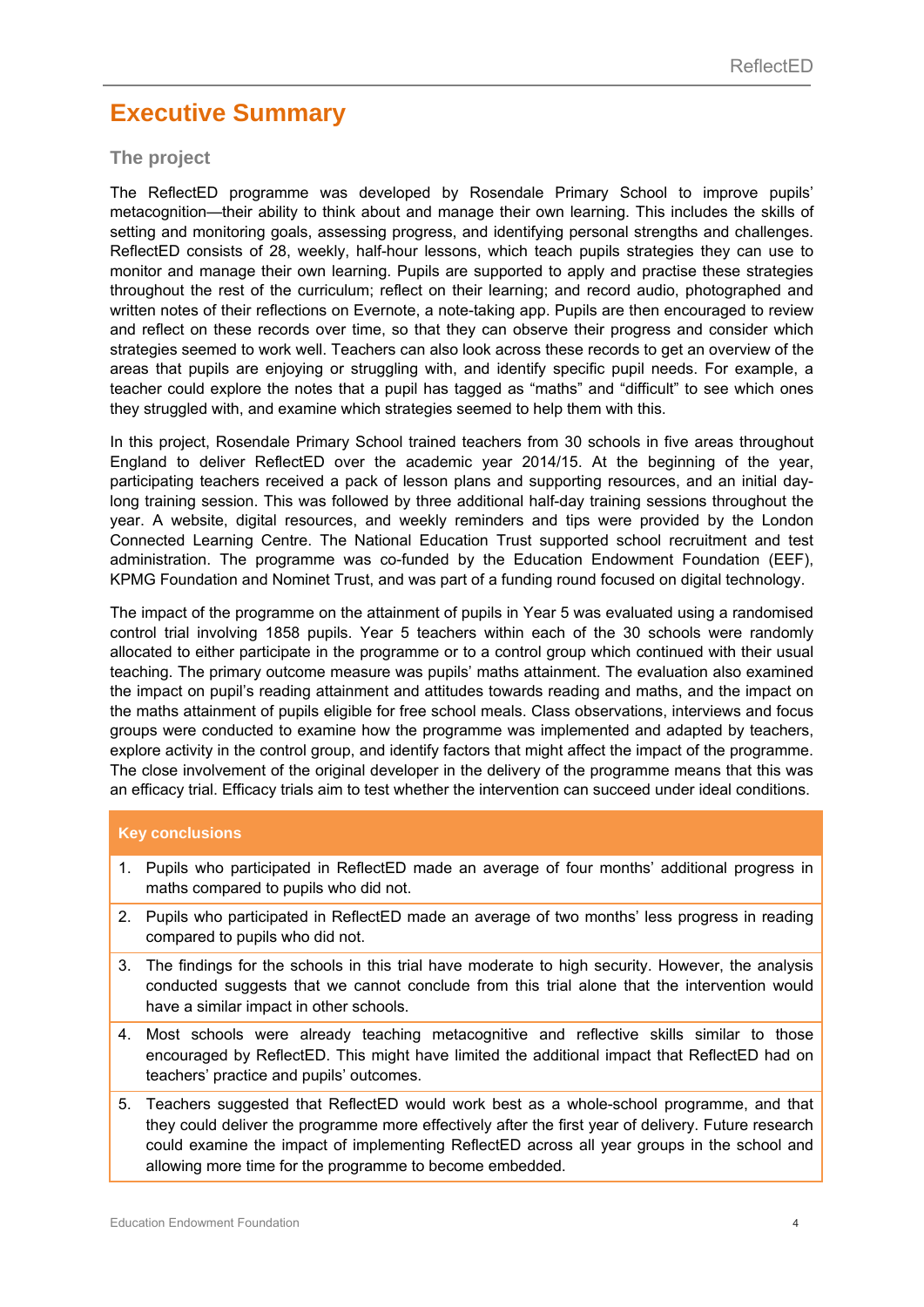*Security rating awarded as part of the EEF peer review process* **How secure are the findings?** 

The findings for all pupils involved in this trial have moderate to high security. Both the design and analysis were appropriate and well-conducted, and pupils who received the intervention were similar to the pupils in the comparison group. There was no evidence that activity in the control group was changed by the delivery of the programme in the intervention group. One padlock was removed from the security rating because more than 10% of pupils did not complete all of the necessary tests and were not included in the final analysis.

#### **What are the findings?**

In this trial, pupils who participated in ReflectED made an average of four months' additional progress in maths compared to pupils who did not. Pupils who participated also developed a more positive attitude towards maths compared to the control group. On average, FSM-eligible pupils made two months' additional progress in maths, but it should be noted that this result is less secure than the findings for all pupils. All pupils who participated in ReflectED made two fewer months' progress in reading and developed a slightly less positive attitude towards reading compared to the control group. The evaluator tested whether these results provide good estimates of what would happen in other schools using a widely-used statistical method. According to this test, we cannot conclude from this trial alone that the intervention would have a similar impact in other schools.

The process evaluation suggested that most schools were already teaching metacognitive and reflective skills that are similar to those encouraged by ReflectED, and this is likely to have continued in the control group classes. This might have limited the impact that ReflectED had on teachers' practice and pupils' outcomes. However, many teachers praised the systematic approach that ReflectED brought to their attempts to develop metacognition. The majority of teachers reported that the programme and materials were useful, and that pupils responded well. Few teachers appeared to make major adaptations to the programme. Some teachers reported that they found it hard to find time to fit in all of the lessons and struggled to use the database of reflections to inform their teaching.

Teachers suggested that ReflectED would work best as a whole-school programme. This would enable the school to more easily embed the programme in its work; tackle issues with timetabling; and enable children to develop a reflective approach to learning earlier in school, so they have time to build on it throughout primary school. Teachers also suggested that it would be easier to effectively implement the programme once they had delivered it for the first time, indicating that the programme might have a greater impact after the first year of delivery.

#### **How much does it cost?**

Assuming that a school has the tablet or laptop computers required to record reflections on Evernote and delivers the programme over three years, the annual cost of the programme would be £18.72 per pupil. This includes the cost of training, photocopying, and the license to use Evernote. Participating teachers were required to attend two and a half days of training over the course of the year.

| <b>Outcome</b>     | <b>Number of</b><br><b>schools</b> | <b>Effect Size</b><br>(95%<br>confidence) | <b>Estimated</b><br>months'<br>progress | <b>EEF security</b><br>rating | <b>EEF cost</b><br>rating |
|--------------------|------------------------------------|-------------------------------------------|-----------------------------------------|-------------------------------|---------------------------|
| <b>Mathematics</b> | 30                                 | 0.30<br>$(-0.04, 0.63)$                   | 4 months                                | 8888 S                        | <b>£</b> ££££             |
| <b>Reading</b>     | 30                                 | $-0.15$<br>$(-0.59, 0.29)$                | -2 months                               | 8888 S                        | <b>EEEEE</b>              |

#### **Table 1: Executive Summary Table**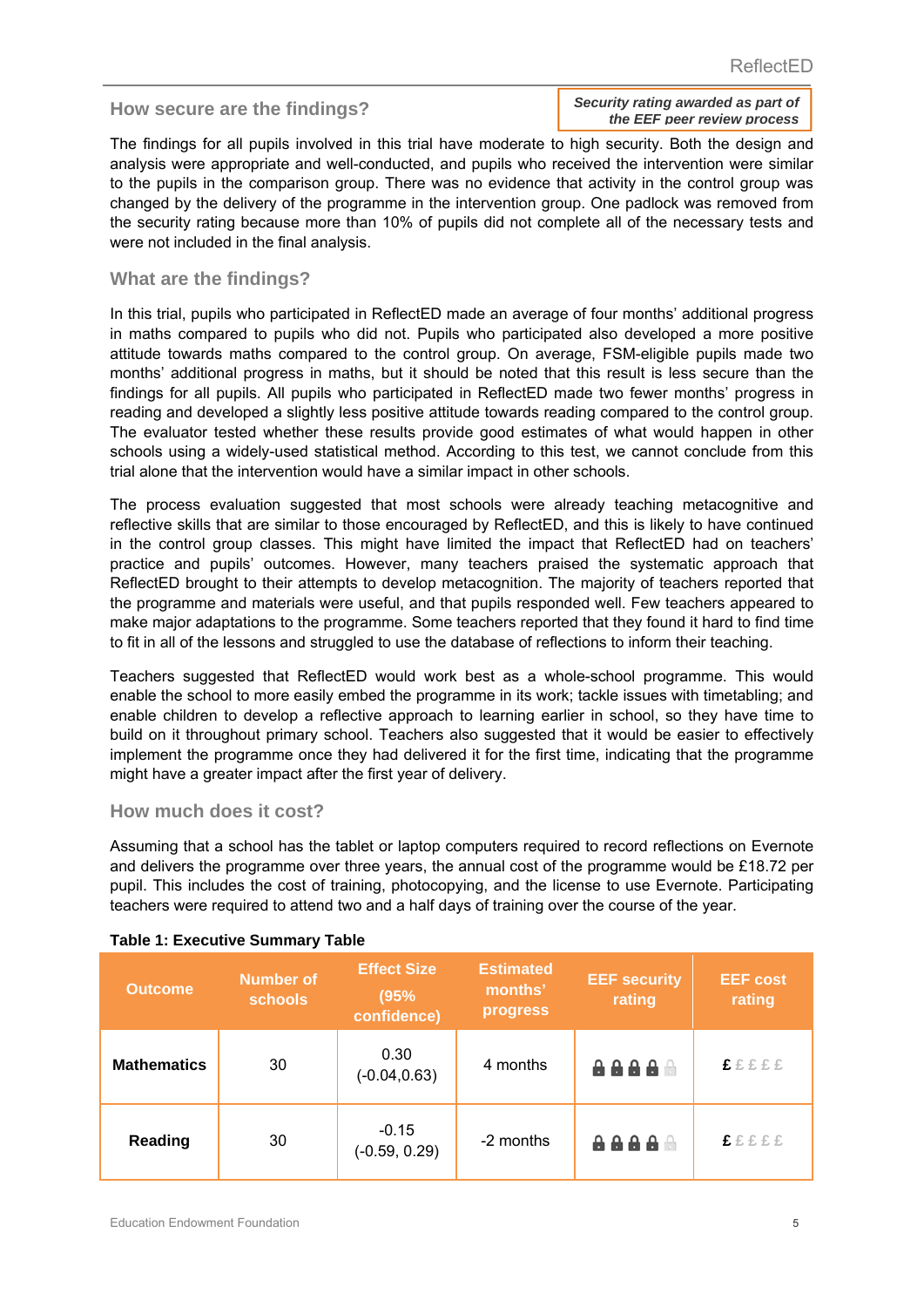### **1. Introduction**

#### **Intervention**

This report describes an evaluation of ReflectED, which aims to support primary-aged pupils to develop their metacognitive or 'learning-to-learn' skills. Improving children's metacognition focuses on encouraging them to reflect on how they learn, then encouraging them to develop strategies to improve these learning processes and motivate them to use them (Meyer, 2010). Metacognition is widely believed to have a positive impact on children's development and most studies suggest positive outcomes (see Background Evidence below).

Teachers at Rosendale Primary School developed the ReflectED approach over a number of years. The ReflectED approach comprises the following:

- 1. Pupils receive a weekly ReflectED lesson from their teacher who follows a series of lesson plans.
- 2. At least once a week, pupils are expected to reflect individually on their learning in other lessons and record these reflections on the *Evernote* platform (accessible through any tablet, netbook, laptop or PC). The lesson plans include tasks for the week, to support pupils to practice their metacognitive skills throughout their normal lessons.
- 3. Children code their reflections to record their thoughts on a lesson and their performance. This enables them, and the teacher, to read previous reflections to inform future teaching and learning.

A full description of the ReflectED approach can be found at **http://www.ReflectEDlearning.org.uk/about-ReflectED/**.

The Education Endowment Foundation funded Rosendale to develop a programme including training, support and materials that could help other schools to adopt the approach. There are a total of 28 lessons in the materials provided by Rosendale. These lessons teach children specific metacognitive strategies they can use to support their learning, and teach them to reflect on their learning. For example, in the first lesson children are encouraged to think about when they learned something new and are then taught to juggle or do origami, which is not a skill they have learned before. Throughout this lesson pupils are encouraged to talk about how instruction helps them to learn, about learning in stages and the importance of practice.

Enabling children to reflect well takes time and is scaffolded using a number of tools. A colour-coded system is used for the children to quickly show how well they thought they had done in a particular task. Green, for example, is used by a child to show they have been successful at the task and blue if they believe they have mastered the topic. Yellow denotes they are struggling and red is used to show that they are 'stuck'. A set of pictures showing different feelings, like happy faces or rain clouds, is also provided along with a range of emotion words for the children to express their feelings about the learning process. The colour code, pictures and words are displayed in the classroom for children to quickly refer to. In the early stages of the process children fill in paper-based templates, which are pasted into their workbooks. When children start using the Evernote software on the iPads to record their reflections, they can either take pictures of the paper-based templates, or take pictures of the images or words expressing emotion and add a typed comment. These comments can become very detailed. They can also add audio or video to record reflections. A series of key words ('tags') are used to label the posts on Evernote so that they can be easily searched either by the children or the teacher. Children and teachers can use these tags to go back and review their progress and find areas that need more work.

Some ReflectED lessons focus on getting the children to develop their skill in using the *Evernote*  software to record their reflections. As the year progresses teachers encourage pupils to use *Evernote* to record their reflections on a regular basis, ideally several times a week, across different subjects.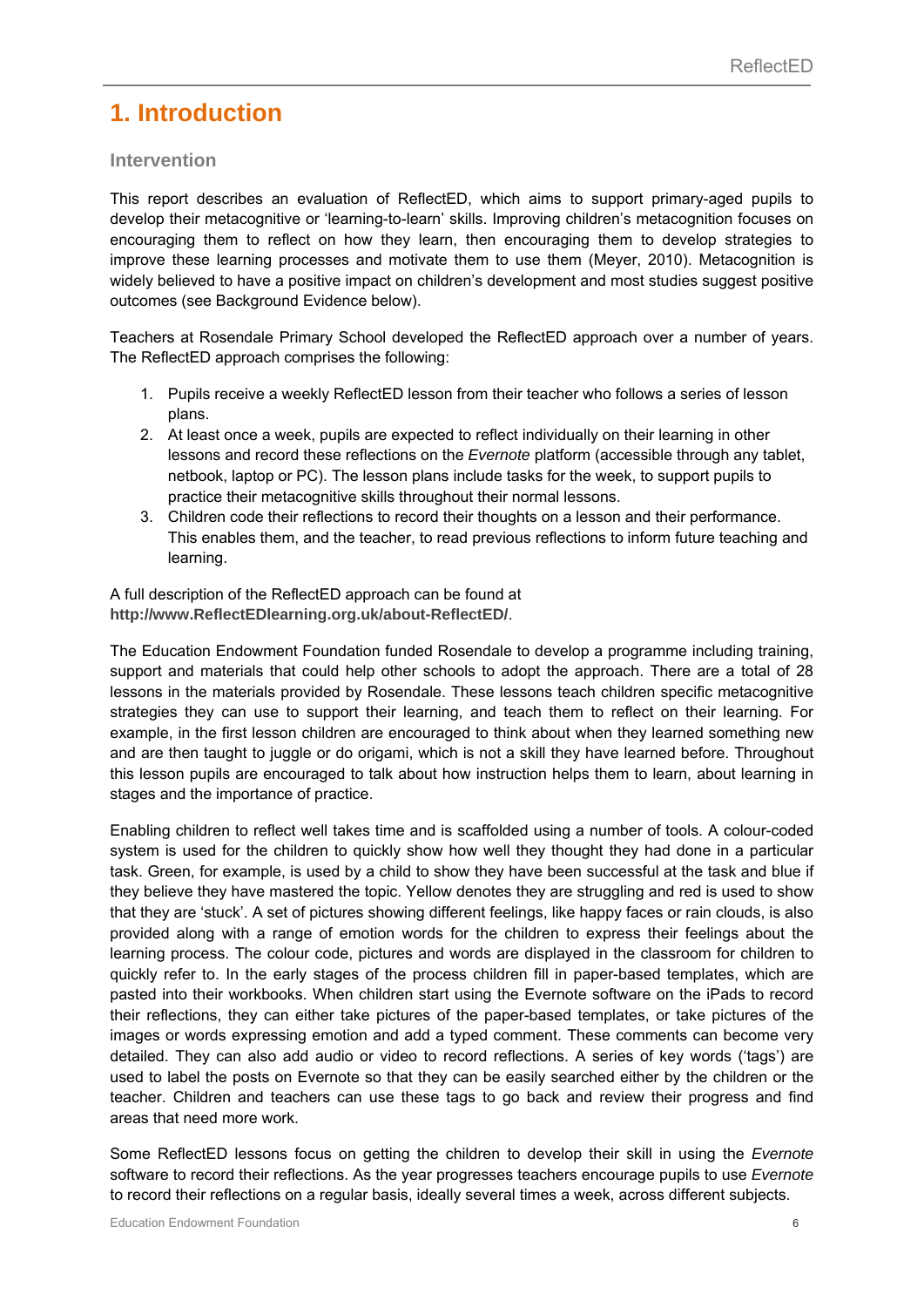A team of mentors from Rosendale Primary School trained and supported the primary schools that were part of the trial. Schools delivered the intervention to their Year 5 pupils, supported by the mentor teachers from Rosendale and online support from the London Connected Learning Centre (http://londonclc.org.uk).

A well-attended launch day took place in summer 2014 at Rosendale School where teachers were introduced to the ReflectED approach. Participating schools were organised around five hubs: Sheffield, Gloucestershire and the Midlands, Hertfordshire, and two hubs in London. Following the launch day, there were three hub meetings where groups of the regional schools were brought together for half a day. One hub meeting took place in autumn 2014 and two in spring 2015. These meetings covered key features of the ReflectED approach, reviewed upcoming lesson plans to make sure teachers were familiar with the materials and addressed any problems that had been raised by teachers taking part in the intervention. Contact with all the schools also included half-day visits by the assigned Rosendale school mentor. In addition, weekly reminders and tips were sent out from the London Connected Learning Centre (LCLL), an organisation that supports schools in setting up digital technologies to enhance learning. LCLL also developed a website (**http://www.ReflectEDlearning.org.uk/**) and videos to support implementation. The programme materials are freely available online for any school to use. While the core materials remained the same, teachers did make adaptions to the process of teaching and recording of the reflections. For example, some teachers adapted the recording template, or agreed that these could be included in the pupil's workbooks. These adaptations were discussed and agreed with the mentor teachers from Rosendale. Further information on adaptions is discussed in the process evaluation section of this report.

The intervention evaluated in this trial lasted for one academic year. However, ReflectED is designed to promote learning as a continuous approach throughout primary school rather than a short-term intervention that is delivered as a 'one-off'.

This project was funded by EEF in partnership with Nominet Trust, as part of their themed round on Digital Technology: **https://educationendowmentfoundation.org.uk/news/eef-and-nominet-trustannounce-new-partnership.**

#### **Background evidence**

ReflectED is informed by the research on metacognition. The study of metacognition was pioneered by Flavell in the mid-1970s (Flavell, 1979). Initially, the field had a particular focus on children's memory, as the early experiments that Flavell and colleagues conducted to explore metacognition were based on how well children of different ages were able to recall a list of items. In the recent literature, metacognition is often defined as pupils' ability to think about their learning explicitly, or 'learning to learn'. The term is frequently used in association with terms such as reflection (Epstein, 2003), thinking skills (Costello, 2012), self-reflective learning (Bandura, 1986), thinking intentionally, self-regulation (Kuiper & Pesut, 2004) and independent or autonomous learning (Luftenegger et al. 2012). Metacognition is generally recognised to have two components:

- 1. an understanding of what learning is and awareness of effective learning strategies; and
- 2. the ability to select the most effective strategy for the current task.

This combination of awareness and application is captured in Meyer et al.'s succinct definition: "Metacognition refers to the awareness, knowledge and control of cognition" (2010: 85).

Most research on metacognition focuses on students in secondary, rather than primary, settings. This is possibly because students are required to work with a greater degree of independence as they get older. Some research has found that pre-schoolers or pupils in the early stages of primary school possess a very basic level of metacognition, and that it is only towards the end of primary school that metacognition becomes more sophisticated and academically oriented (Veenman, Hout-Wolters & Afflerbach, 2006 in Mevarech, 2010). These theories build on Flavell's original assumption that the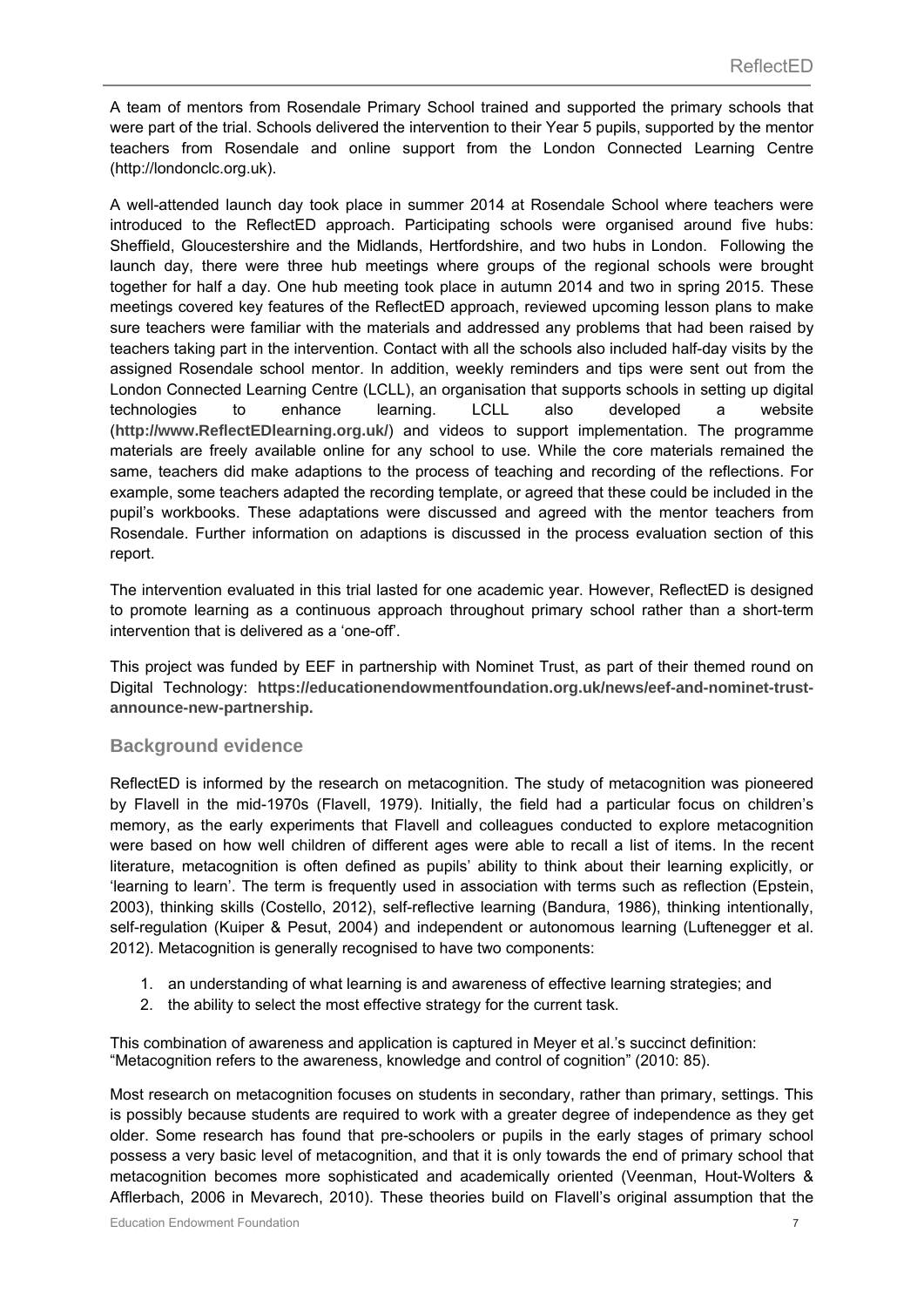younger the child, the more limited their memory capacity, and, by corollary, their metacognitive ability (1979).

#### **Research on the value of metacognition**

This section describes the research on the impact of metacognition in primary contexts. It is widely acknowledged by educationalists and researchers that metacognition underpins much successful learning (Israel et al., 2006). Conversely, a lack of metacognitive skills puts students at a disadvantage in the classroom (Joseph, 2009). Many researchers describe benefits similar to those initially claimed by Flavell:

…metacognition plays an important role in oral communication of information, oral persuasion, oral comprehension, reading comprehension, writing, language acquisition, attention, memory, problem solving, social cognition and various types of self-control and self-instruction…. (Flavell, 1979: 906)

Some studies have found that there is a direct link between metacognition and academic ability. The Sutton Trust-EEF Teaching and Learning Toolkit finds that pupils involved in interventions aimed at improving their metacognition make an average of eight additional months' progress over the course of the year. Students with good metacognition have been found to perform better academically than those with poor metacognition (Coutinho, 2008). Metacognitive skills have been identified as one of the most important predictors of educational achievement (Bryce et al., 2014) and one of the most important factors affecting learning (Mok et al., 2006).

A recent study of primary-aged children learning English as a foreign language in Portugal explored whether training to regulate learning would affect how students report self-regulated learning in diaries. The study followed an experimental group of 40 and a control group of 60. Students' academic achievement was also assessed via a diary study through which children were trained to reflect on their learning following oral and vocabulary tasks. The findings suggested that those students who experienced the training produced higher-quality reflections in their diaries and demonstrated better academic performance on language tasks than their peers in the control group (Costa Ferreira et al., 2014).

It has also been suggested that developing the range of metacognitive tasks may have a positive impact on student motivation (Sungur et al., 2009). Sungur et al's study showed that in the particular context of Turkey, a system with lots of exams, pupils were only motivated to employ a very limited set of strategies in order to pass the exams and move on to higher education. However, if they were given novel and more challenging tasks their motivation towards different strategies increased.

The age of the pupils may be a factor that determines the effectiveness of metacognition instruction, with younger pupils benefiting more than older pupils (Mevarech, 2010). A study based in Israel found that younger students in Grade 3 benefited more from a metacognition intervention than their counterparts in Grade 6 (Mevarech, 2010). The study suggests that because children are not aware enough of what they know or when to apply particular strategies it is important to start early in order to encourage children to get used to the idea of reflecting on their learning and applying particular strategies.

However, not all researchers are convinced of the academic benefits of using metacognition in the classroom. Sperling et al. highlight that "many studies report little relation between metacognition and achievement or aptitude in children" (Sperling, 2012: 2). Other researchers have pointed to a lack of reliability in the data collected, much of which may have been compromised by pupils self-reporting data in media such as diaries or journals (Lee, 2012; Serra & Metcalfe, 2009).

The ReflectED approach was devised by and initially piloted in Rosendale Primary School. Early results reported by Rosendale School suggest that the approach has had an impact on children's attainment. In the first Year 3 class to experience the ReflectED approach, children eligible for free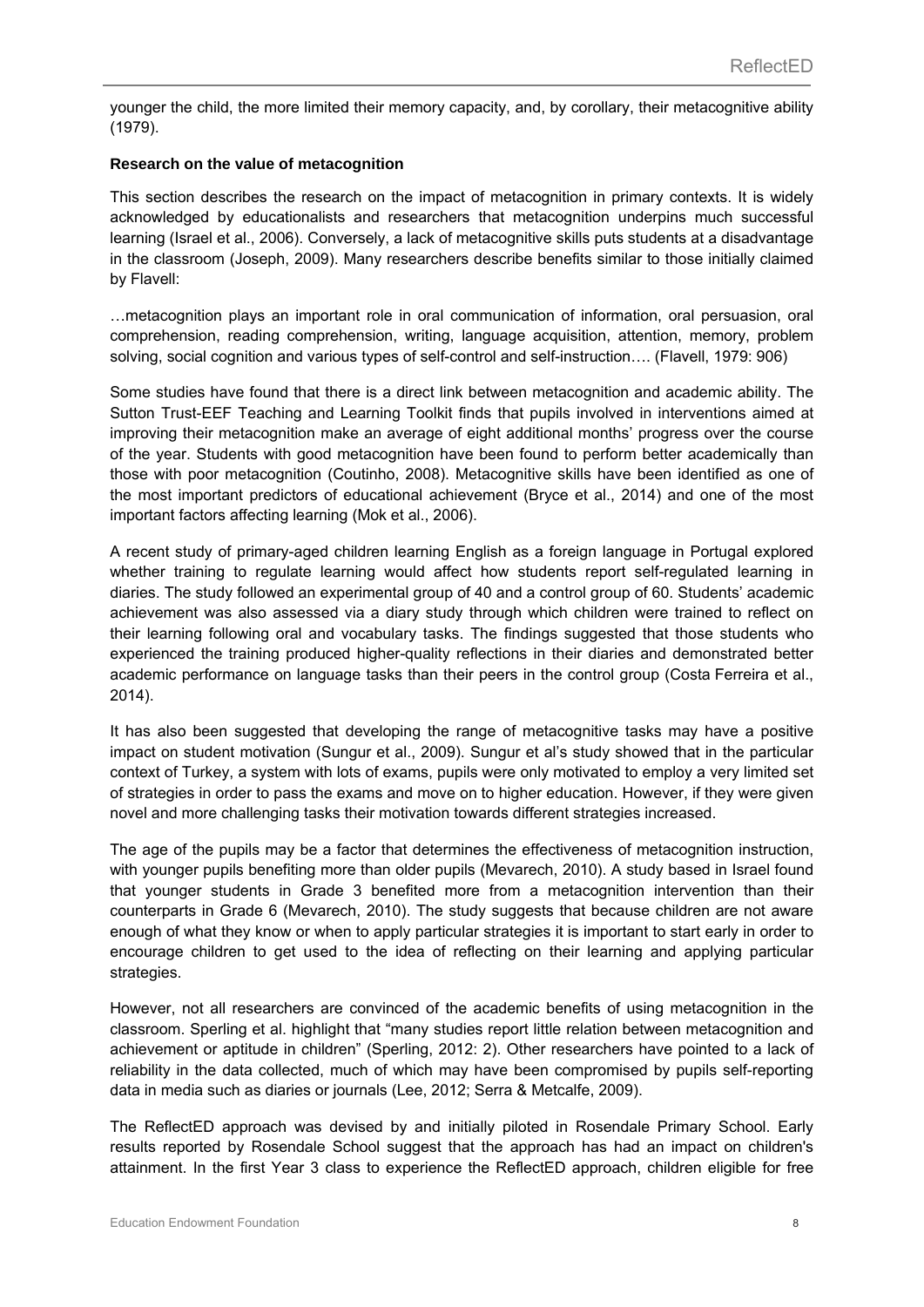school meals (FSM) made 4 Average Point Score (APS) of progress in maths and reading during the year, compared to the 3 APS of progress made by FSM children in the other Year 3 classes.

The trial reported here examined the efficacy of the ReflectED approach and responds to calls for more work to be undertaken in showing whether metacognition can have impacts on numeracy and literacy (DfE, 2012). Numeracy was chosen as the primary outcome for the trial following consultation between the evaluation team, EEF and Rosendale.

#### **Evaluation objectives**

The principal research question is:

What is the impact of the ReflectED approach on progress in maths?

Secondary research questions included:

- What is the impact of the ReflectED approach on reading?
- What is the impact of the RefelectED approach on pupils' attitudes to maths and reading?

Other questions connected to the process evaluation include:

- What value do the schools see in the ReflectED approach?
- What are the teachers' attitudes towards the intervention?
- What are the learners' attitudes to the approach?
- What do teachers and learners perceive the benefits to be?
- Is the approach scalable?
- What are the barriers to delivery?

#### **Project team**

Kate Atkins, who is the head teacher of Rosendale Primary School, ran the school-based project. She was supported by Marc Rowland of the National Education Trust, who was the project manager and dealt with day-to-day issues from school recruitment and supported the delivery of tests. Joe Halloran from the London Connected Learning Centre and a team of teacher mentors from Rosendale Primary School supported the project throughout, running training and technical support for schools.

The evaluation was led by Gary Motteram with support from Graeme Hutcheson who was responsible for designing and managing the trial design and the initial quantitative data analysis. The process evaluation was overseen by Zeynep Onat-Stelma with assistance from Afroditi Kalambouka and Joanna Bragg. Sophina Choudry ran the final quantitative analysis and co-authored the final report.

#### **Ethical review**

The project underwent a rigorous ethical review process in the University of Manchester. The approval reference number is 14225.

The main ethical issues raised concerned obtaining consent from the participating schools, staff and pupils as well as the protection of confidentiality and anonymity of the schools, teachers and other school staff and pupils.

All schools interested in participating in the trial attended initial ReflectED events, which provided information about the project and supported recruitment to the study. Schools were able to discuss the details of the programme and study with staff from both the Rosendale School and the University of Manchester evaluation team. Written consent was also gained from all participant teachers in the school case studies and/or subsequent interviews in follow up events. All pupils in participating classes took part in the intervention as this was seen an inseparable part of the pupils' school day/life.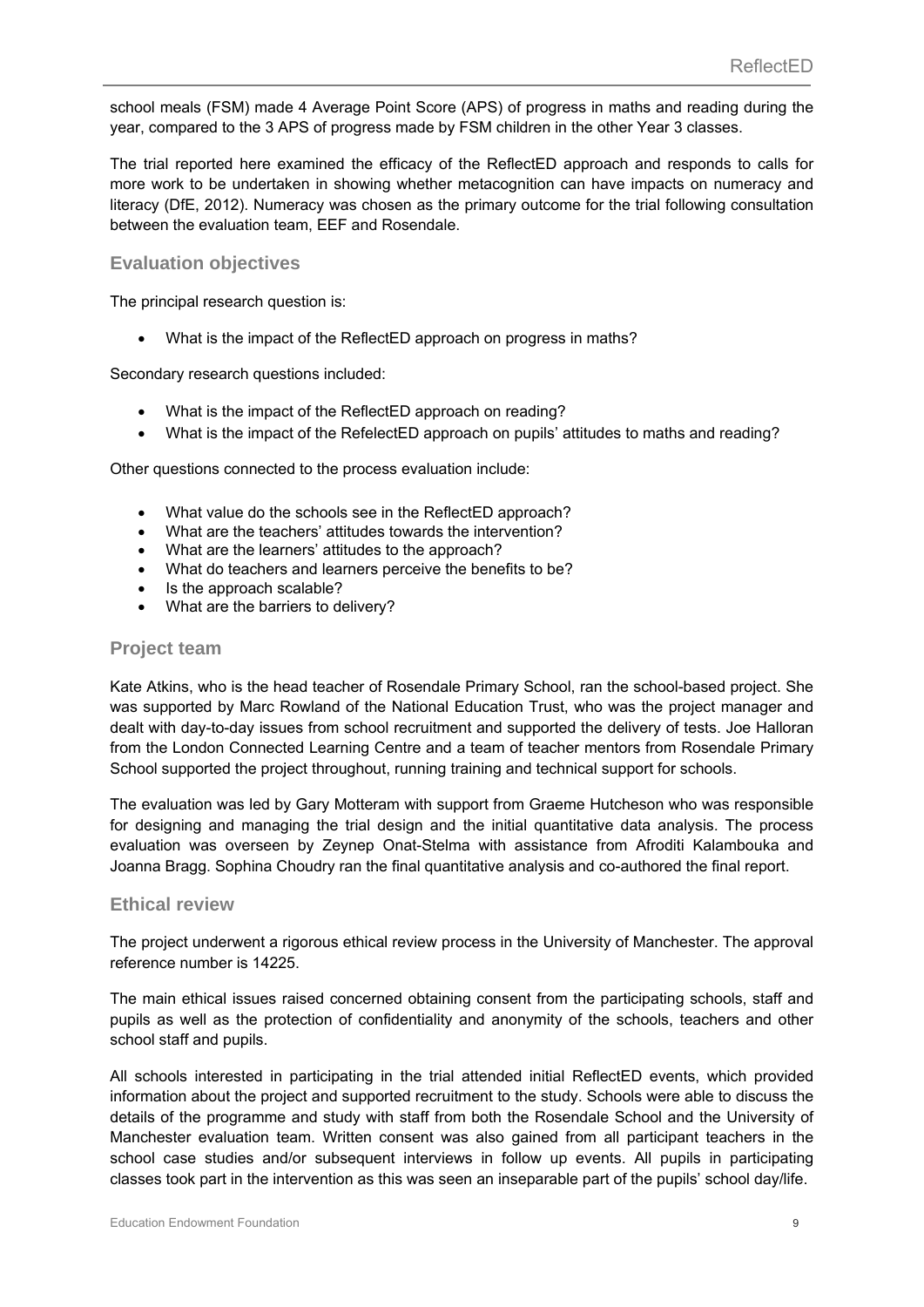All parents received carefully written information about the project. An opt-out parental consent process was followed, allowing parents sufficient time to make a decision about whether pupils should take part in the testing of outcome measures and focus groups. All researchers who visited schools underwent enhanced DBS checks.

Protection of confidentiality and anonymity followed the formal procedures of the University of Manchester (**http://www.manchester.ac.uk/research/environment/governance/ethics/**) through password protection and encryption of electronic documents and devices.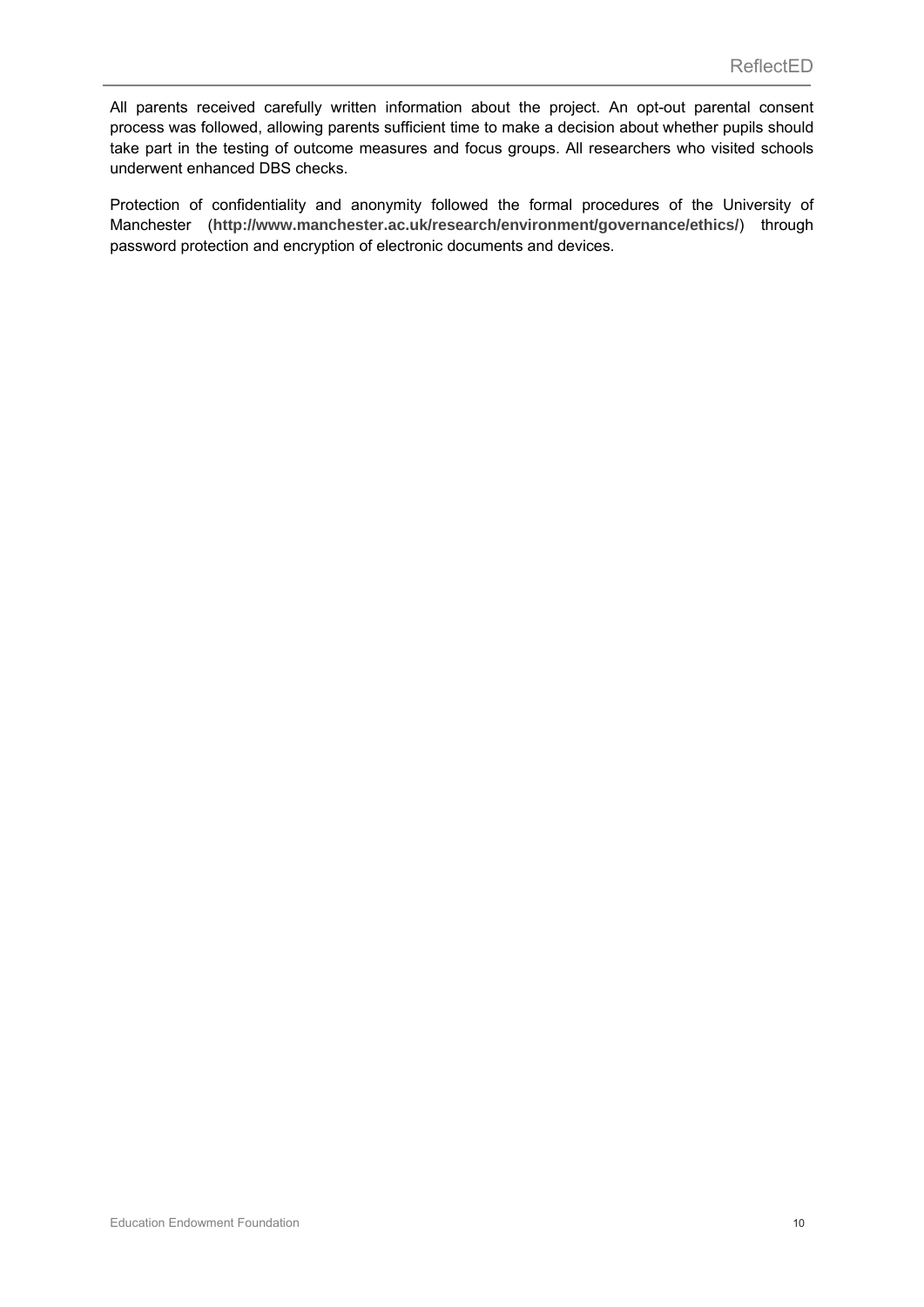### **2. Methods**

#### **Trial design**

The research design was a school-based randomised controlled trial with class-level randomisation. There were two arms: intervention (ReflectED) and control (business as usual). The plan in the protocol had been to recruit 24 schools but in the final analysis 30 schools were involved in the trial because Rosendale School had managed to get more interest from local clusters. The increased number of schools increased the power of the study.

Class-level randomisation was chosen in preference to other forms of randomisation for a number of reasons. First, class-level randomisation offered slightly greater efficiency in terms of statistical power than school-level randomisation. Second, class-level randomisation reduces the likelihood of postallocation resentful demoralisation and attrition since all participating schools are able to access the intervention. Third, ReflectED was designed as a whole-class intervention, making individual-level randomisation impractical. However, class-level randomisation also carries an increased risk of diffusion/contamination, which is a threat to internal validity. Steps were taken to prevent this, with clear guidance provided to participating schools about the importance of maintaining the integrity of the 'intervention' and 'control' arms of the trial. Furthermore, the potential for contamination was monitored as part of the process evaluation (see below).

#### **Outcome measures**

CEM's InCAS computer adaptive tests were administered online towards the end of the intervention, in June 2015, nearly an academic year after the start of the intervention. A training day took place in Rosendale School to make sure that the Rosendale mentors understood how the test is administered, and what some of the technical issues might be. For example, Rosendale ensured that the mentors understand how the children should log in and how to solve access through school firewalls. Each school became responsible for administering their own tests to pupils with support provided from both Rosendale and the University of Manchester team. Schools split pupils into groups, which took the tests at different times over a two-week period. We were therefore unable to know exactly when the tests would be taken and could not provide independent monitors during the testing period. We recognise that this might impact on validity, but the need to allow the pupils to complete the tests independently was stressed in the briefings by the mentor teachers from Rosendale and when the mentors visited the schools they checked that this was being adhered to. The mentor teachers visited all of the schools and there was no direct evidence that this was a threat to validity. The University of Manchester team worked with the London Connected Learning Centre to provide further technical support.

Scores from the tests were accessed through the online secure CEMs site. CEMs tests are routinely used in evaluation research and RCTs in particular (see **http://www.cem.org/evaluation**) and offer age-related standardised scores in each of the modules (except for the attitudinal measures).

#### **Primary outcome**

The primary outcome is the age standardised mathematics score.

#### Secondary outcome

- Standardised Reading scores
- Standardised Attitude to Mathematics scores
- Standardised Attitude to Reading scores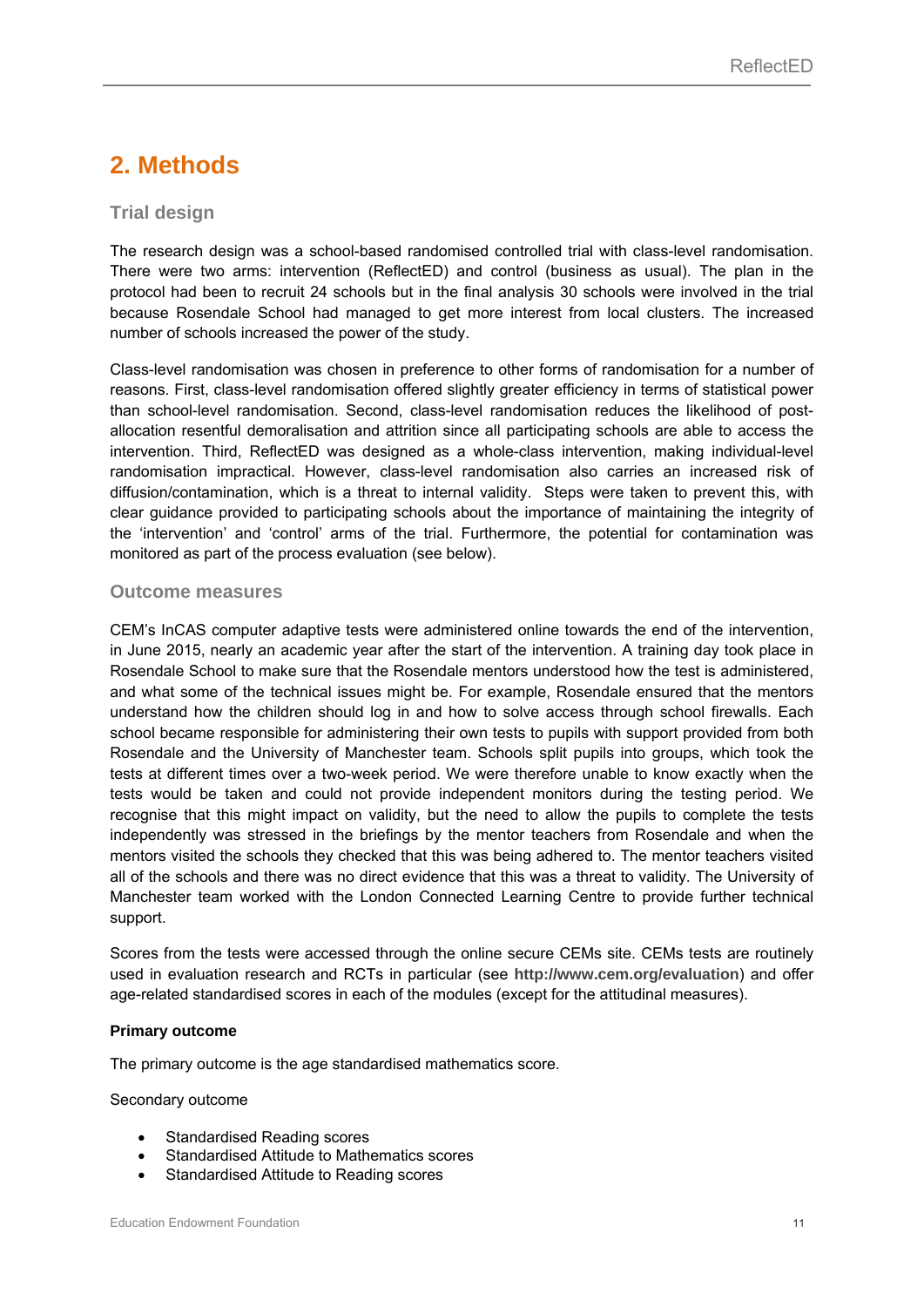#### **Baseline Test**

Key Stage 1 Mathematics score accessed via the National Pupil Database (NPD) was used to measure children's academic attainment at age 7 and used as a baseline for the analyses on pupils' maths attainment and attitudes to maths. KS1 reading scores were used as a baseline for the secondary outcome analysis of InCAS Reading and attitude to reading scores. We have included prior attainment to have a value-added model that measures academic progress. Such a model increases statistical power and reduces estimate bias of the effect sizes in the analysis.

#### **Participant selection**

Potentially all mainstream primary state schools in England with at least two classes of Year 5 pupils were eligible for the study. However, as the intervention relies on technology use, a criterion for having suitable technology to run *Evernote* and effective wireless connection was also added. Good internet connectivity was also required for conducting the CEM InCAS test and all schools did have good enough access. However, none of the schools had enough computers to test a whole class in one batch so the children were tested in smaller groups. The following eligibility criteria were set in recruiting schools:

- 1. Schools must have at least two forms of entry (larger schools can also participate)
- 2. Schools must have an effective wireless network
- 3. Schools must have access to enough in-class technology to provide access to *Evernote*. iPads were recommended.
- 4. Schools must have a minimum 10% of children in receipt of Pupil Premium funding.
- 5. Schools must not have ability setting for Year 5 pupils (if they currently 'set' pupils in Year 5, they should be prepared not to for the duration of their involvement in the project)
- 6. Schools must agree and make an effort to be fully committed to all aspects of the project for the duration and sign a Memorandum of Understanding

Schools were recruited via LAs or via lead schools in a cluster. Several locations responded positively and as a result the delivery team ended up focusing on a number of different locations in London, but also in Sheffield, Hertfordshire, the Midlands and Gloucestershire. Having schools grouped in specific areas rather than all over the country would make it more time and cost effective for: a) Rosendale to provide training and support, b) for the research team to collect data and provide other support, and c) schools to form networks to support each other.

The Rosendale team contacted a small number of schools directly, as well as speaking to groups of headteachers through local authorities or cluster leads, e.g. Gloucester School Partnership, Kingstonupon-Thames headteachers' group meeting. Eligibility criteria were stressed from the very beginning. Only two schools that were approached declined to take part, one because of the RCT design and one because of a recent bad Ofsted report. Of the 33 remaining, three were excluded because they were one form entry. These three schools came to the training and taught the lessons, but were not a part of the RCT.

Following the initial recruitment meeting, all parents of children involved in the study were sent a letter informing them of the intervention and the evaluation. Letters were given to the pupils through their respective schools (see Appendix 1). Parents were given an opt-out for their children's participation in the research project. This meant that children in treatment classes would still be part of the intervention but would not participate in the evaluation (whether this was the focus group interviews or sitting the InCAS tests at the end of the project). Individual children in treatment classes were not given the opportunity to opt out from the intervention *per se* as this was seen as potentially beneficial and not deviating from the school's normal day; also since the intervention would ideally be embedded in the whole curriculum, opting out would be unsettling both for the pupil, their peers and the teachers.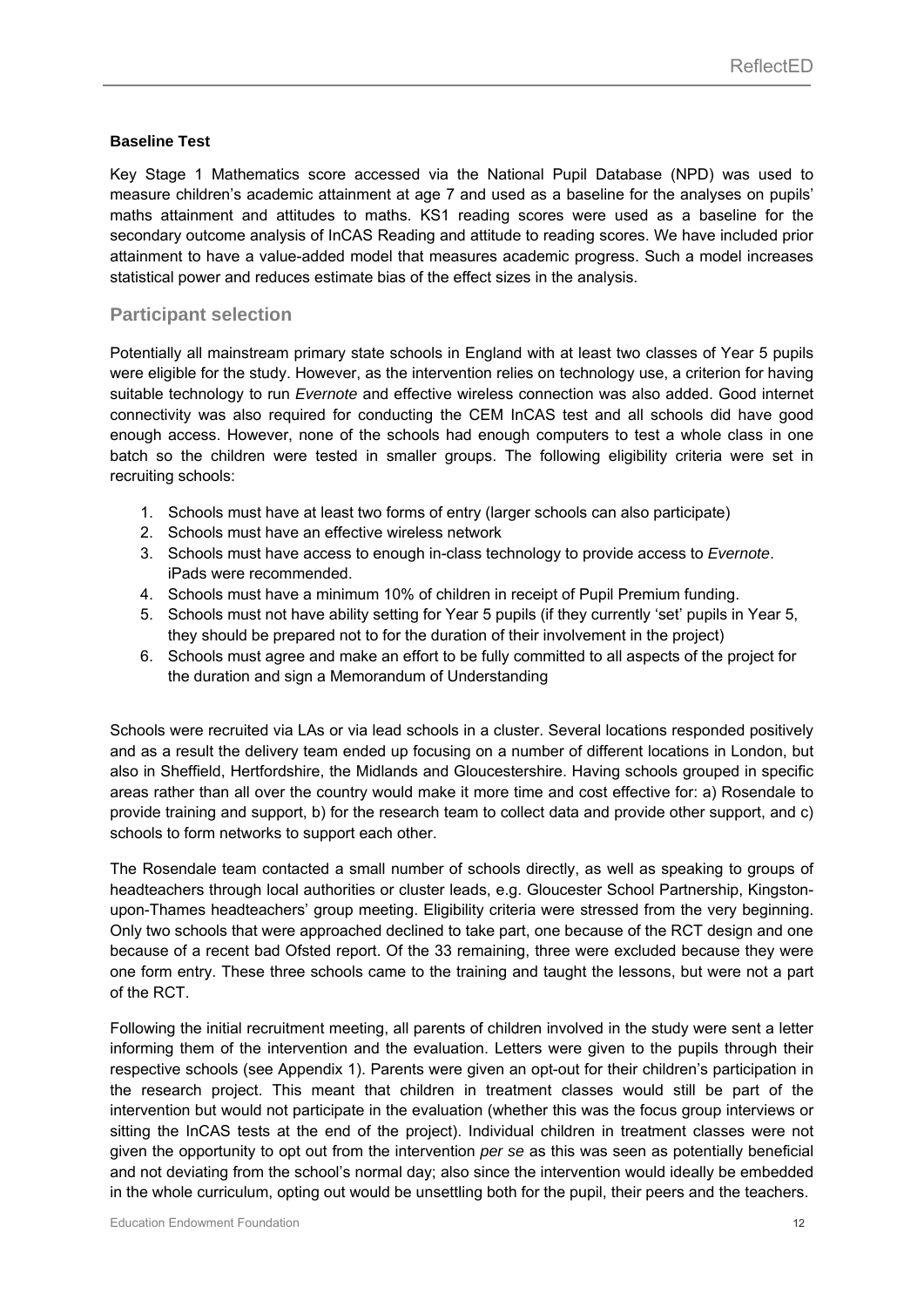Class lists and UPNs were collected from the schools by the University of Manchester team with support, where necessary, from colleagues in the Rosendale team. We collected a complete set of FSM data from the NPD.

#### **Sample size**

After reviewing the sample size in collaboration with EEF, it was agreed that 24 schools would be recruited in a number of locations and with a number of types of school represented. As was mentioned earlier 30 schools were in fact recruited because of interest in the project and this had the impact of increasing the power of the study. The following assumptions were taken into account in the power calculations:

- 1. A class-level intra-class correlation (ICC) of 0.133 (for the primary outcome based on a school level ICC, see Hedges & Hedberg, 2007).
- 2. Equal cluster sizes of 30 pupils per class.
- 3. 60 classes participating in the trial (30 schools assumed to have 2 classes in each school).
- 4. 14% of the variance in the post-test (primary outcome) is assumed to be explained by prior attainment (based on school level variance, see Hedges & Hedberg, 2007).
- 5. Power and significance to be at 0.8 and 0.05 respectively.

Based on these assumptions, the trial analyses would have been able to detect an intervention effect size of 0.27 standard deviations or greater.

In the actual sample, a total of 1858 pupils over 70 classes were included. Thus, steps 1 to 5 can be updated as follows for the randomised sample:

- 1. A class level intra class correlation (ICC) of approximately 0.11 (for the primary outcome).
- 2. Average cluster sizes of 27 pupils per class.
- 3. 70 classes with 38 allocated to the intervention group and 32 to the control group.
- 4. 28% of the variance in the post-test (primary outcome) explained by prior attainment.
- 5. Power and significance to be at 0.8 and 0.05 respectively.

The Minimum Detectable Effect Sizes (MDES) at randomisation is therefore 0.3. Further details of MDES can be seen in Table 4.

#### **Randomisation**

Schools in the study were a mix of two-, three- and four-form entry, so it was agreed that all Year 5 teachers would take part. Teachers/classes were randomly allocated to the treatment group and control groups. Teachers were linked to a class of pupils before randomisation. No changes were allowed once teachers had been allocated to their group.

Random allocation to treatment and control groups was achieved using a computer randomisation algorithm.

There were a total of 30 schools in the sample including 2 four-form, 6 three-form and 22 two-form entry schools. In order to make experimental pairs, classes were ordered within schools in alphabetically. The 2 four-form entry schools were split into two pairs each, that is, four classes within each of the four-form entry schools were treated as two pairs resulting in 4 pairs in total (8 classes). Thus, there were 26 experimental pairs plus 6 three-form entry schools.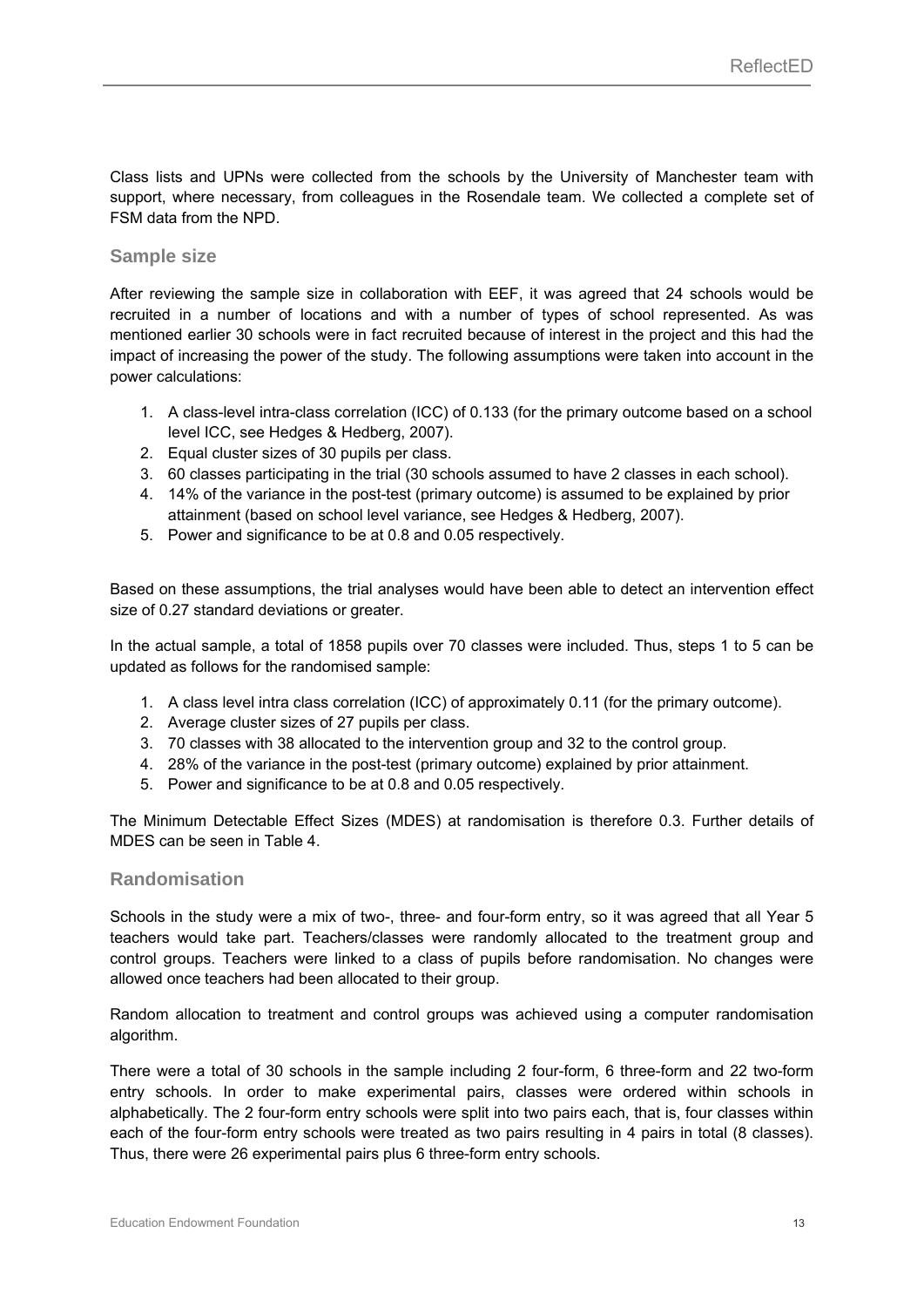The 26 experimental pairs were allocated to the treatment or control group using a simple random sample procedure available in the R package (R Core Team, 2015). 0 and 1 were randomly generated and then applied to the experimental pairs  $-0$  indicating the control group and 1 indicating the treatment group. The following code was run once for each selection made.

sample(0:1, 1, replace=T)

Similarly, the random selection of the control class for the 6 three form entry schools was made using the same computer randomisation algorithm. Selecting a control group from three classes is similar to the two classes procedure:

> classes <- c("class01", "class02", "class03") sample(classes,1)

Thus, one class out of the 3 classes in each of the 6 three-form entry schools was randomly assigned to control. Random selection was applied by one of the researchers, who applied the selection procedure without any knowledge of the school or classes. 38 classes were assigned to treatment and 32 to control. Although this procedure led to unequal allocation, this only has a substantive effect on power when the ratio is 3:1 or more (Dumville et al, 2006).

During the process evaluation visits, teachers were specifically asked about randomisation and confirmed that their class had been selected randomly to take part in the project. However, the process evaluation did not include all the schools.

**Analysis** 

We applied a two-level multi-level model, where pupils were clustered at the class level. Additionally, we also fitted the condition (i.e. ReflectED intervention, with control as the reference group) at the individual pupil and class level to reflect the design of the trial: treatment or control was administered to complete classes (i.e. randomisation took place at class level):

$$
Y_{ij}^{Post} = \alpha + \beta \cdot Cond_j + \gamma \cdot Y_{ij}^{Pre} + \delta \cdot X_{ij} + \varepsilon_{ij}
$$

Where:

 $Y<sup>Post</sup>$  = standardised InCAS mathematics scores (for the primary outcome analysis)

 $Y^{Pre}$  = Key Stage 1 mathematics attainment scores (for mathematics based InCAS measure)

 $X =$  control variables (i.e. Free School Meal eligibility)

 $\epsilon$  = error term for pupils clustered at class level

i = pupil i

j = class j

#### **Standardisation**

In order to compute Hedges G, standardisation of response variable data was undertaken in order to produce a standardised co-efficient in the model (please see Jerrim et al (2015) for an example of an EEF evaluation following a similar process). Thus, effect sizes (Hedges G) were calculated by firstly converting the raw scores into standardised Z scores: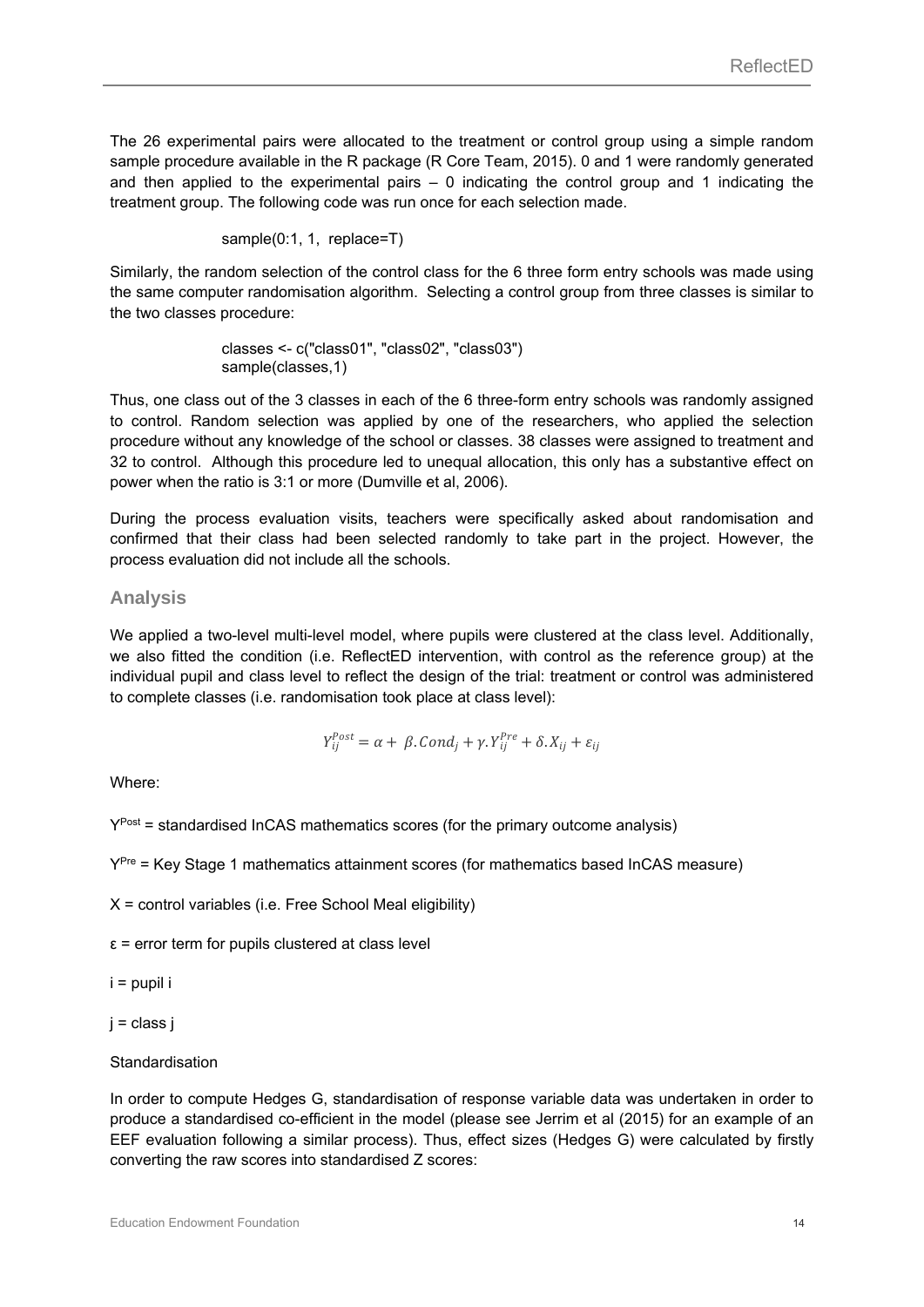$$
Z_{ij} = \frac{(M_{ij} - \overline{\overline{M}})}{SD_{pooled}}
$$

Where:

 $M$  = pupils' InCAS mathematics scores (for the primary outcome analysis)

 $\overline{M}$  = the whole sample mean InCAS mathematics score (for the primary outcome analysis)

SDpool = pooled standard deviation used to calculate Hedge's G.

The pooled standard deviation was calculated as follows:

$$
SD_{pooled} = \frac{\sqrt{(n_1 - 1) * s_1^2 + (n_2 - 1) * s_2^2}}{n_1 + n_2 - 2}
$$

**Where** 

 $n_1$  = number of pupils in the treatment group

 $n_2$  = number of pupils in the control group

 $s_1$  = standard deviation of InCas mathematics test scores in the treatment group (for the primary outcome analysis)

 $s<sub>2</sub>$  = standard deviation of InCas mathematics test scores in the control group (for the primary outcome analysis)

#### **Missing Data**

Missing data was predominantly at the school level with two schools providing no data on all outcome variables and/or co-variates. Two further schools provided no data on reading and one on mathematics (see table on descriptive statistics). As the current dataset has missing values (intervention – 16% and control – 15%, including school attrition and other reasons such as pupil absence on the day of the tests or incomplete tests) and these cases are greater than the 5% threshold, as per EEF's guidelines, we have carried out a sensitivity analysis, as well as multiple imputations for the MLM models. Multiple imputation procedures were carried out using the software REALCOM-IMPUTE assuming that the data is missing at random (Carpenter, Goldstein and Kenward, 2011). Thus we were able to include partially observed cases (i.e. cases that have either the InCas mathematics score or the KS1 mathematics test score missing) of all 1858 pupils in the analysis and reduce bias. Such an approach is in line with the EEF protocol for intention to treat analysis.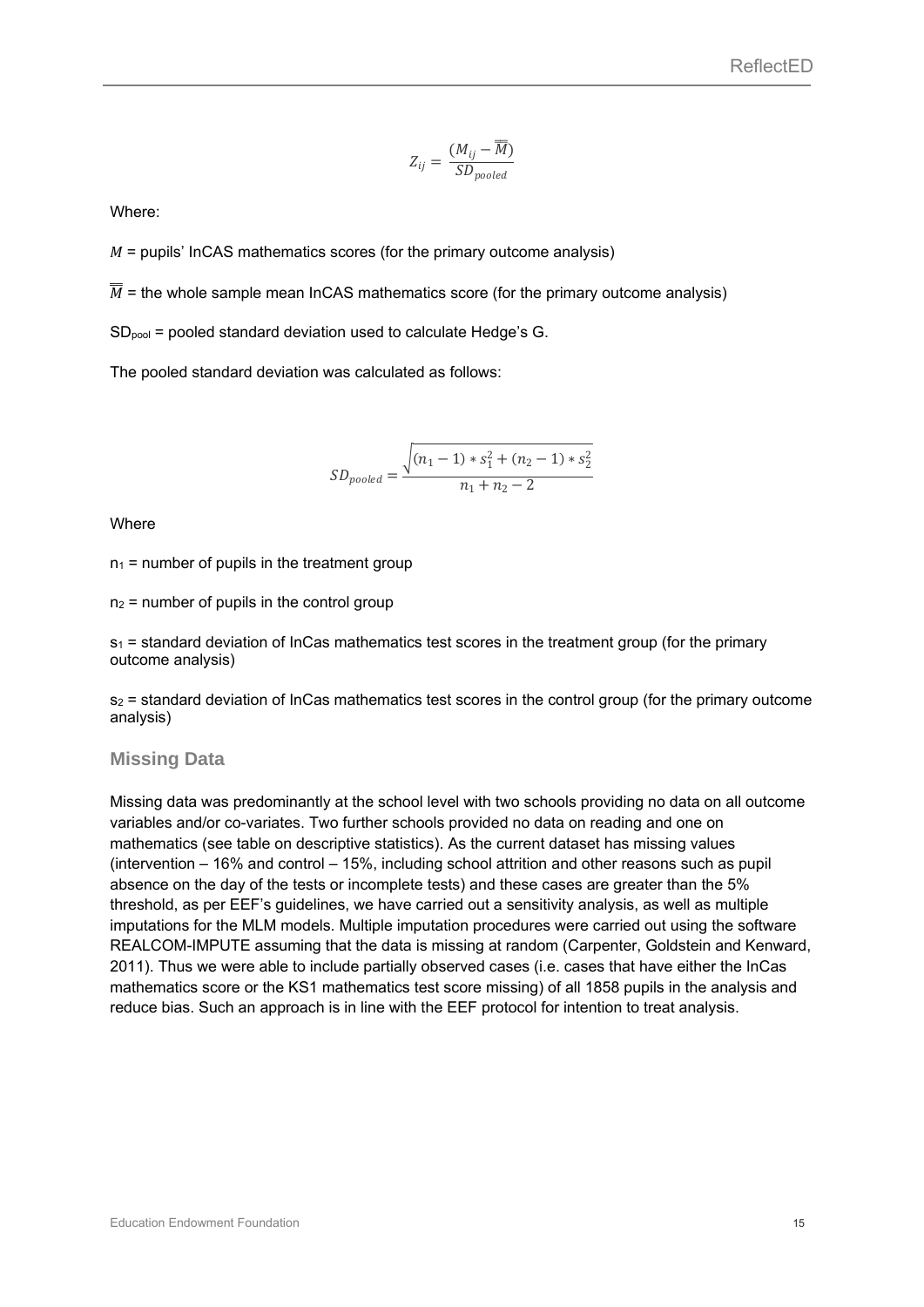| <b>Missing Data</b>         | <b>Intervention group</b>    |                          | <b>Control group</b>    |                          |  |
|-----------------------------|------------------------------|--------------------------|-------------------------|--------------------------|--|
| <b>Reasons</b>              | n<br>(total<br>intervention) | <b>Percentage</b><br>(%) | n<br>(total<br>control) | <b>Percentage</b><br>(%) |  |
| <b>School Attrition</b>     | 84<br>(997)                  | 8                        | 61<br>(861              |                          |  |
| Absence or other<br>reasons | 74<br>(997)                  |                          | 69<br>(861              | 8                        |  |
| <b>Total missing</b>        | 158<br>(997)                 | 16                       | 130<br>(861             | 15                       |  |

#### **Table 2: Reasons for missing data**

#### **Protocol, registration and data availability**

The project protocol can be obtained here:

**https://educationendowmentfoundation.org.uk/public/files/Projects/EEF\_Project\_Protocol\_Refl ectED.pdf**

The trial was registered *post hoc*: ISRCTN41017069

#### **Implementation and process evaluation**

The process evaluation consisted of three main phases:

- 1. At the beginning of the project process, the University of Manchester team were involved in a number of the recruitment events as observers.
- 2. The Manchester team visited 20 schools in the middle of the academic year. The team observed both treatment and control classes using a standard framework for noting time and activity, interviewed the intervention teacher and held a focus group of children from each school. We approached all of the schools to take part in the observation process and worked with any that responded. We made sure that there was a representation from the three main clusters of schools: London; Oxfordshire and Gloucestershire; and Sheffield. We also conducted telephone interviews with the treatment class teachers from other schools that we had not been able to visit. We did this so that we could capture data at a similar point of time with as many schools as we could.

The observation of the lessons and the interviews that were conducted at the mid-point of the year were designed to establish:

- Usual practice views on the reason for engaging in the metacognitive approach and their perceptions on the need for it in the school, and teachers' descriptions of their previous practice around metacognition. As will be seen below, this latter question has serious implications for the trial as conducted.
- Fidelity the extent to which the school adhered to the intended treatment model was judged by checking that the necessarily tools to support the children's reflections were displayed in the classroom, that proformas were being used to capture reflection and that reflections were being transferred on to Evernote. As well as the observations and teacher interviews where we asked about practice, we also confirmed with the children in the focus groups the type of reflection that was occurring.
- Adaptations changes that teachers made as they implemented the programme.
- Dosage and Quality –how much the intervention was included into the day-to-day practice of the schools and how well it was included.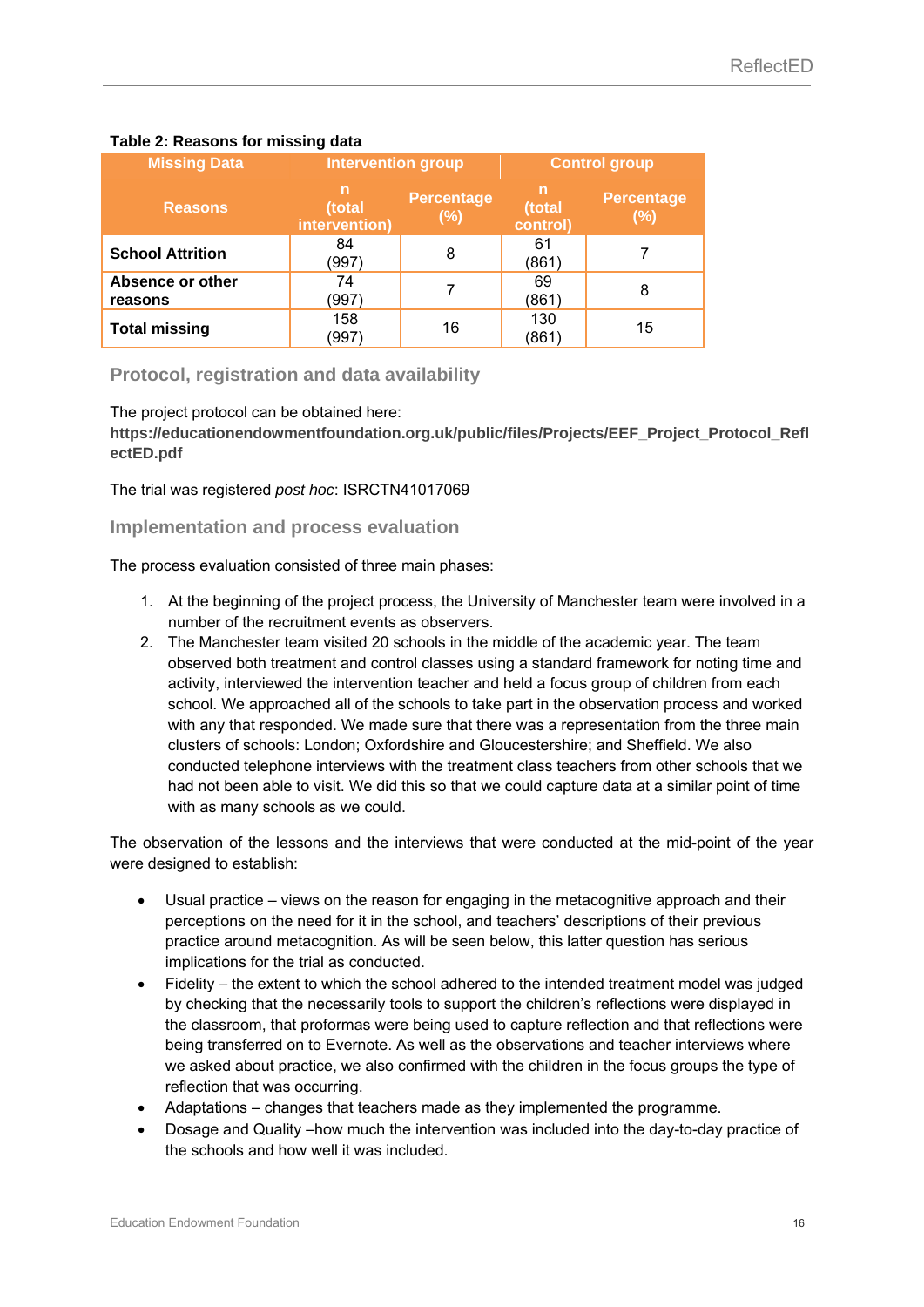- Participant responsiveness what the reaction of both the teachers and the children involved in the project was to the materials, process and activities related to the implementation and the benefits and enjoyment of the groups of learners.
- 3. At the end of the school year, the Manchester team attended the final celebratory event as observers, but also to conduct focus groups with the 28 schools that attended this event. These focus groups were *in lieu* of the originally planned final questionnaire and enabled us to follow-up themes that were emerging from the qualitative analysis in a way that questionnaires would not have done. They also allowed us to triangulate some of the emerging findings from the themes from the observations, interviews and children's focus groups.

The team also conducted interviews with the mentor teachers in Rosendale and with Kate Atkinson, the head teacher, about their experiences and impressions of the intervention. This was to provide us with additional background data about the mentoring process and the mentors' views of how successful they believed the project had been.

#### **Cost**

The cost calculation is based on discussions both with the teachers in the final focus groups in July, 2015 and subsequently with the head teacher, Kate Atkins and her team at Rosendale.

#### **Timeline**

| <b>Date</b>                   | <b>Activity</b>                                                                                                                                                                          |  |  |  |  |  |
|-------------------------------|------------------------------------------------------------------------------------------------------------------------------------------------------------------------------------------|--|--|--|--|--|
| January - July 2014           | School recruitment (Rosendale Primary school and University of<br>Manchester)                                                                                                            |  |  |  |  |  |
| September 2014                | Initial training of schools (Rosendale)                                                                                                                                                  |  |  |  |  |  |
| September 2014                | Start of the intervention (School)                                                                                                                                                       |  |  |  |  |  |
| September 2014 - July<br>2015 | Intervention through weekly ReflectED lessons and reflecting and<br>recording using Evernote (schools with support from Rosendale)                                                       |  |  |  |  |  |
| February 2015                 | Case study visits to schools in three geographical areas in England and<br>collection of qualitative data (MIE)                                                                          |  |  |  |  |  |
| May 2015                      | Preparation of the schools for the online testing (CEMs) (MIE,<br>Rosendale & Schools)                                                                                                   |  |  |  |  |  |
| June 2015                     | CEM tests (Schools)                                                                                                                                                                      |  |  |  |  |  |
| March - June 2015             | Preparation and analysis of the qualitative data (transcription of<br>interviews, writing up of observations and case studies, initial coding and<br>analysis using NVivo package) (MIE) |  |  |  |  |  |
| June-August 2015              | Preparation and analysis of the quantitative data (MIE)                                                                                                                                  |  |  |  |  |  |
| <b>July 2015</b>              | ReflectED celebration event (Host: Rosendale; Attendance: School &<br>MIE). Collection of focus group data.                                                                              |  |  |  |  |  |

#### **Table 3: Timeline**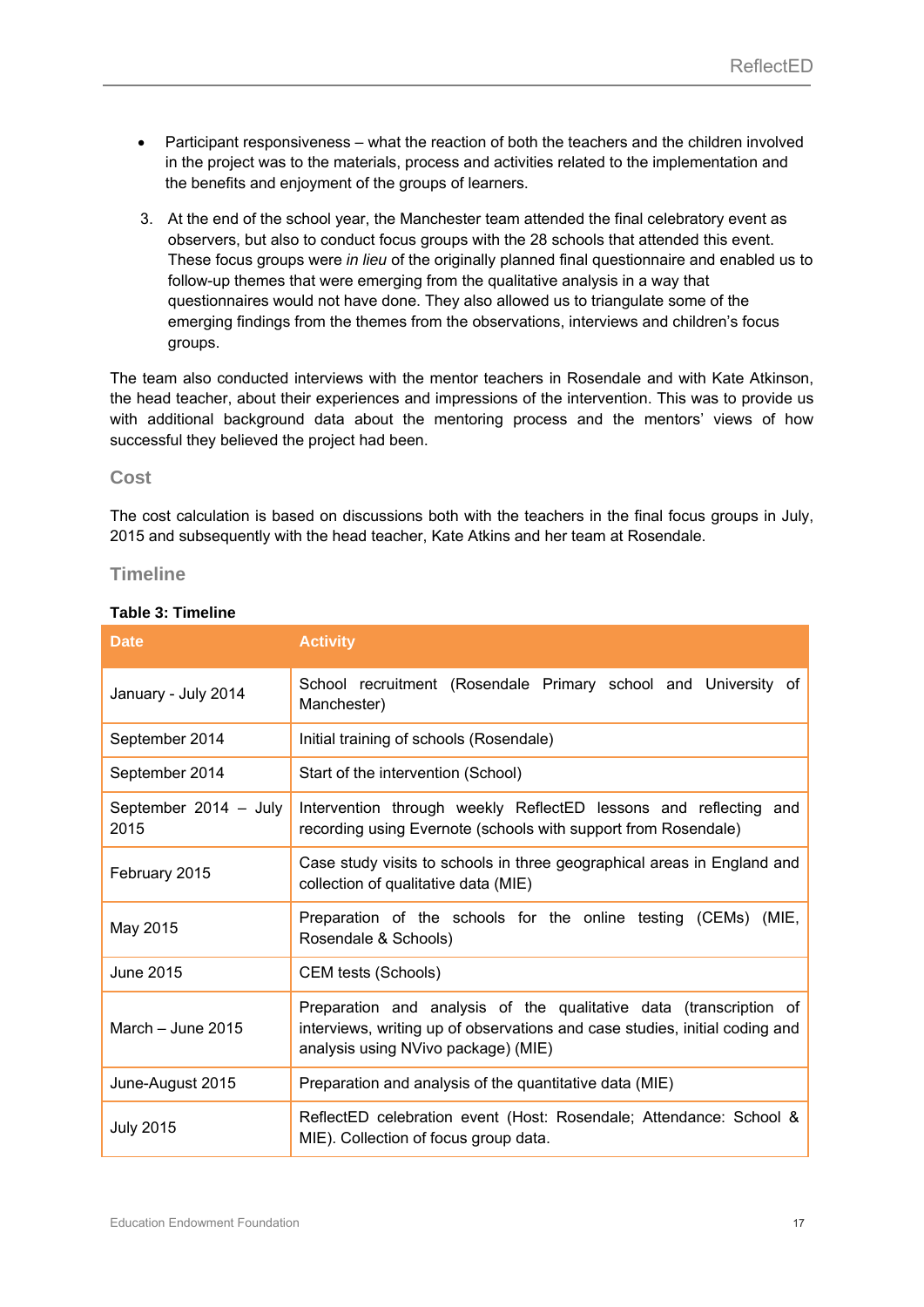### **3. Impact evaluation**

#### **Participants**

#### **Figure 1: Flows of schools and children through the trial (primary outcome analysis)**

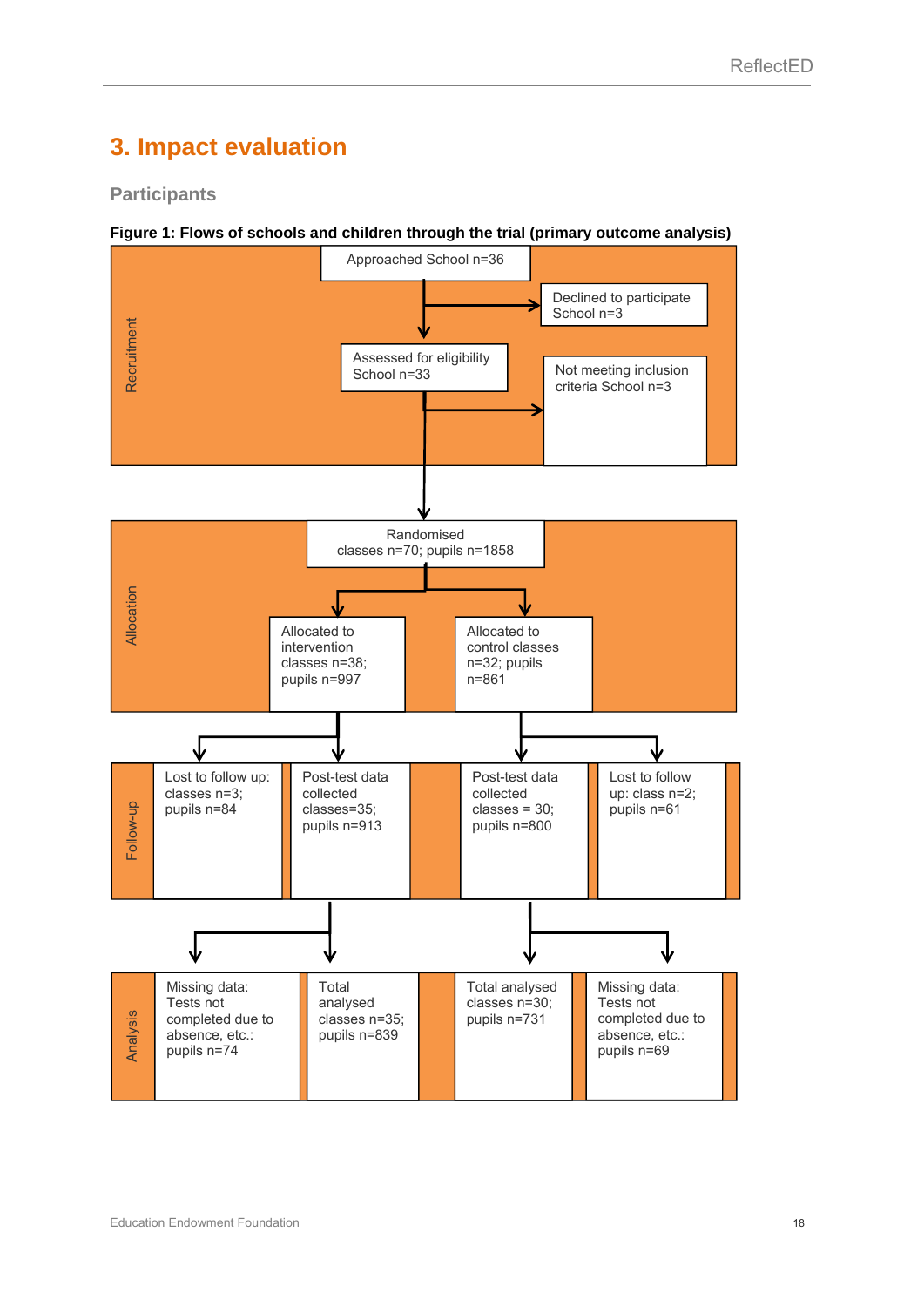| <b>Stage</b>       | N<br>[classes/pupils]<br>(n=intervention;<br>n=control) | <b>Correlation</b><br>between pre-<br>test & post-<br>test | <b>ICC</b> | <b>Power</b> | <b>Alpha</b> | <b>Minimum</b><br>detectable<br>effect size<br>(MDES) |
|--------------------|---------------------------------------------------------|------------------------------------------------------------|------------|--------------|--------------|-------------------------------------------------------|
| <b>Protocol</b>    |                                                         |                                                            |            |              |              |                                                       |
| <b>Mathematics</b> | 60/1800<br>(30/900, 30/900)                             | 0.7                                                        | 0.14       | 0.80         | 0.05         | 0.27                                                  |
| <b>Randomised</b>  |                                                         |                                                            |            |              |              |                                                       |
| <b>Mathematics</b> | 70/1858<br>(38/997, 32/861)                             |                                                            | 0.28       | 0.80         | 0.05         | 0.30                                                  |
| <b>Analysis</b>    |                                                         |                                                            |            |              |              |                                                       |
| <b>Mathematics</b> | 65/1570<br>(35/839, 30/731)                             | 0.67                                                       | 0.28       | 0.80         | 0.05         | 0.40                                                  |

#### **Table 4: Minimum detectable effect size at different stages**

Table 4 shows the MDES for the protocol, after randomisation and based on actual sample size *post hoc* InCAS tests. The MDES of 0.40 at the analysis stage indicates that the high ICC increased MDES in the final sample, even though a higher number of schools/classes were involved than initially planned at the protocol. The difference in ICC can be attributed to a number of factors. The estimated ICC at the *protocol* stage was based on existing literature. The variation in KS1 mathematics test scores between clusters is (as expected) low at 9%. However at the *analysis* stage, we have used INCAS mathematics scores and there appears to be great variation between classes (28%). The INCAS measure differs significantly from the KS1 data used for the estimates in earlier stages in that it is represents standardised test data as opposed to teacher assessment data.

#### **School and pupil characteristics**

#### **Table 5: Baseline comparison of school and pupil characteristics**

| <b>Variable</b>                  |                           | $\mathsf{n}$      |     | <b>Percentage</b>    |
|----------------------------------|---------------------------|-------------------|-----|----------------------|
| School-level (categorical)       |                           |                   |     |                      |
| <b>School type</b>               |                           |                   |     |                      |
| Academy converter                |                           | 2                 |     | 7                    |
| Academy sponsor led              |                           | 3                 |     | 10                   |
| Community                        |                           | 18                |     | 60                   |
| Voluntary aided                  |                           | 4                 |     | 13                   |
| Voluntary controlled             |                           |                   |     | 3                    |
| <b>Ofsted rating</b>             |                           |                   |     |                      |
| Outstanding                      |                           | 6                 | 20  |                      |
| Good                             |                           | 20                | 67  |                      |
| Requires Improvement             |                           | 3                 | 10  |                      |
| Inadequate                       |                           |                   | 3   |                      |
| <b>School N</b>                  |                           | 30                | 100 |                      |
| <b>Class N</b>                   |                           | 70                | 100 |                      |
| <b>Pupils N</b>                  |                           | 1858              |     | 100                  |
| <b>Variable</b>                  | <b>Intervention group</b> |                   |     | <b>Control group</b> |
| <b>Pupil-level (categorical)</b> | n                         | Percentage<br>(%) | n   | Percentage<br>(%)    |
| <b>Eligible for FSM</b>          | 334                       | 33.6              | 314 | 36.6                 |
| Not eligible for FSM             | 659                       | 66                | 545 | 62.8                 |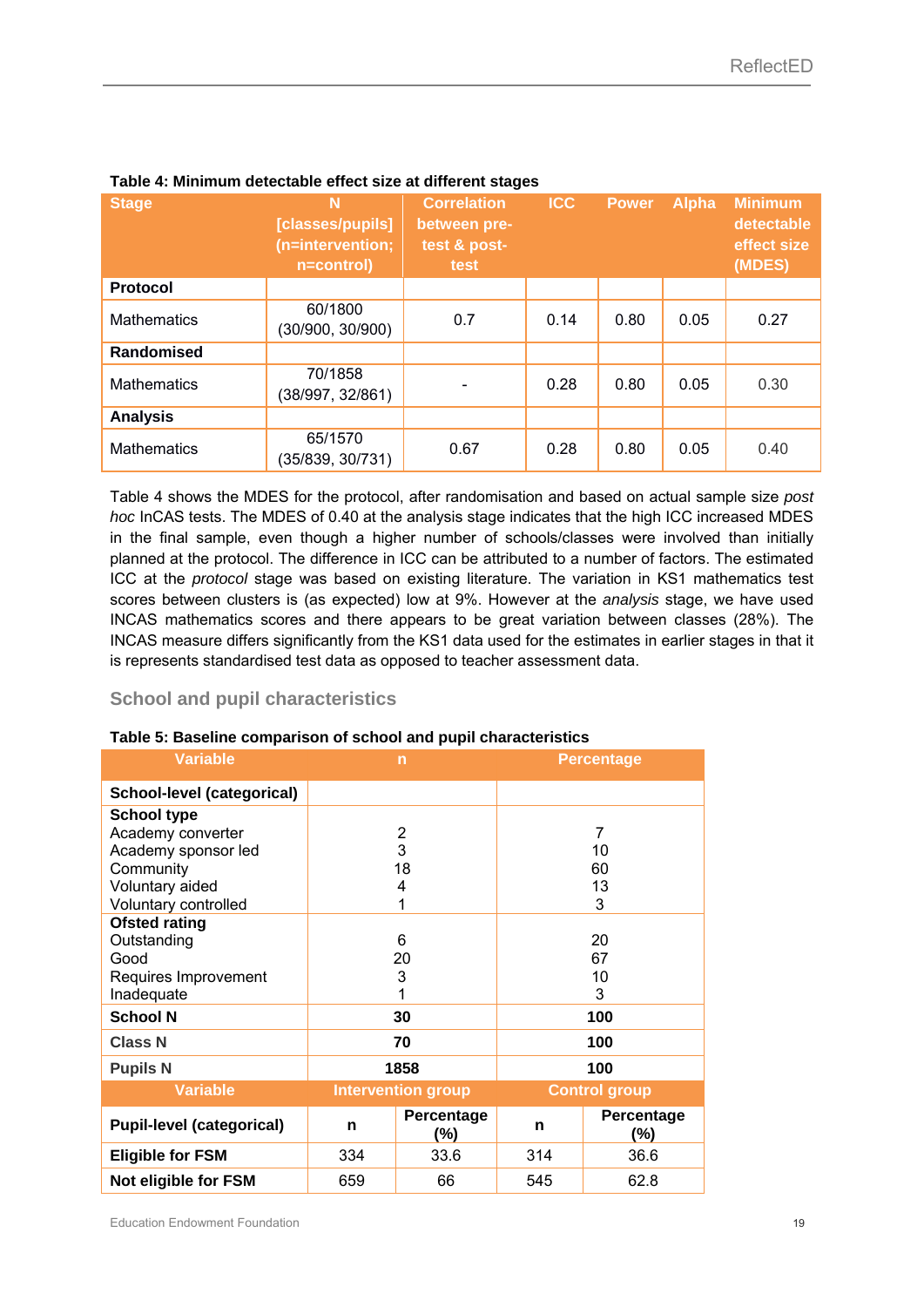| <b>Missing (FSM)</b>                  | 4              | 0.4  | 2              | 0.2  |
|---------------------------------------|----------------|------|----------------|------|
| <b>Pupil-level (continuous)</b>       | n<br>(missing) | Mean | n<br>(missing) | Mean |
| <b>KS1 reading point score</b>        | 949<br>(48)    | 16.1 | 839<br>(28)    | 16.0 |
| <b>KS1 mathematics point</b><br>score | 949<br>(48)    | 16.0 | 839<br>(28)    | 15.9 |
| <b>Classes N</b>                      | 38             |      |                | 32   |
| <b>Pupils N</b>                       | 997            |      |                | 861  |

As can be seen in Table 5, the predominant school type in this study was Community schools. However, academy schools comprised almost 17% of the total. Schools were mostly rated (%) as good with six being outstanding.

Table 5 also compares the raw averages for pupils' prior attainment in KS1. As evident, there is little variation between the control and treatment groups' prior reading and mathematics attainment raw means ( $d_{KSTreading} = 0.1$ ;  $d_{KSTmarks} = 0.1$ ). This then suggests that the treatment and control groups are well balanced in terms of prior attainment.

Finally, Table 5 compares the control and intervention (ReflectED) groups in terms of pupils' background characteristics (for all 1858 students initially randomised – missing data has also been computed). As evident, there are fewer free school meal pupils (314 versus 334) in the control group compared to the treatment group.

#### **Outcomes and analysis**

#### **Missing data**

As noted earlier, we used multiple imputation in order to account for missing data for the InCAS scores, as well as for covariates such as prior attainment and FSM eligibility. Doing so allowed us to include incomplete or partially observed cases, thereby enabling fidelity to intention to treat principles in our analysis. In the next sections, we present the findings of both the partially observed (imputed analysis) and complete cases side by side for comparative purposes.

After obtaining additional data from the NPD, the missing observations for the covariate FSM were significantly reduced to 6 cases (see Table 5 for a complete overview for each of the variables). In summary, there are a total of 1521 complete cases (out of 1858 total cases) and, thus, 337 incomplete cases (18%) for the entire population. Out of these incomplete cases, 261 are missing InCAS mathematics scores (either due to school attrition or other randomly missing data - e.g. students absent on the day of the post-test), 49 missing KS1 mathematics test scores and 27 missing both scores (InCAS maths and KS1 maths). As the number of missing or incomplete cases is greater than 5%, the EEF guidelines recommend either multiple imputation or a sensitivity analysis. At the same time, we acknowledge that at 18% incomplete cases, this is above the usually recommended 5% threshold. There is a danger that at this level of missing or incomplete cases, the multiple imputation analysis could lead to under estimation of the standard error. Therefore, we provide both a complete case analysis, as well as an imputed analysis for comparison (see Table 6).

We also present a regression analysis for the primary outcome in order to investigate the missing data. In other words, we have introduced a binary variable for complete (1) and incomplete cases (0). Here, a complete case is defined as a case that has the post-test (InCAS maths score) and pre-test (KS1 maths score) present. We carried out a regression analysis with both complete and incomplete cases as an outcome variable and condition (treatment or control) and FSM eligibility as explanatory variables. We found that students eligible for FSM were more likely (but only by a slight margin) to complete the pre and post-tests (InCAS maths tests) with log odds = 0.24 leading to an odds ratio of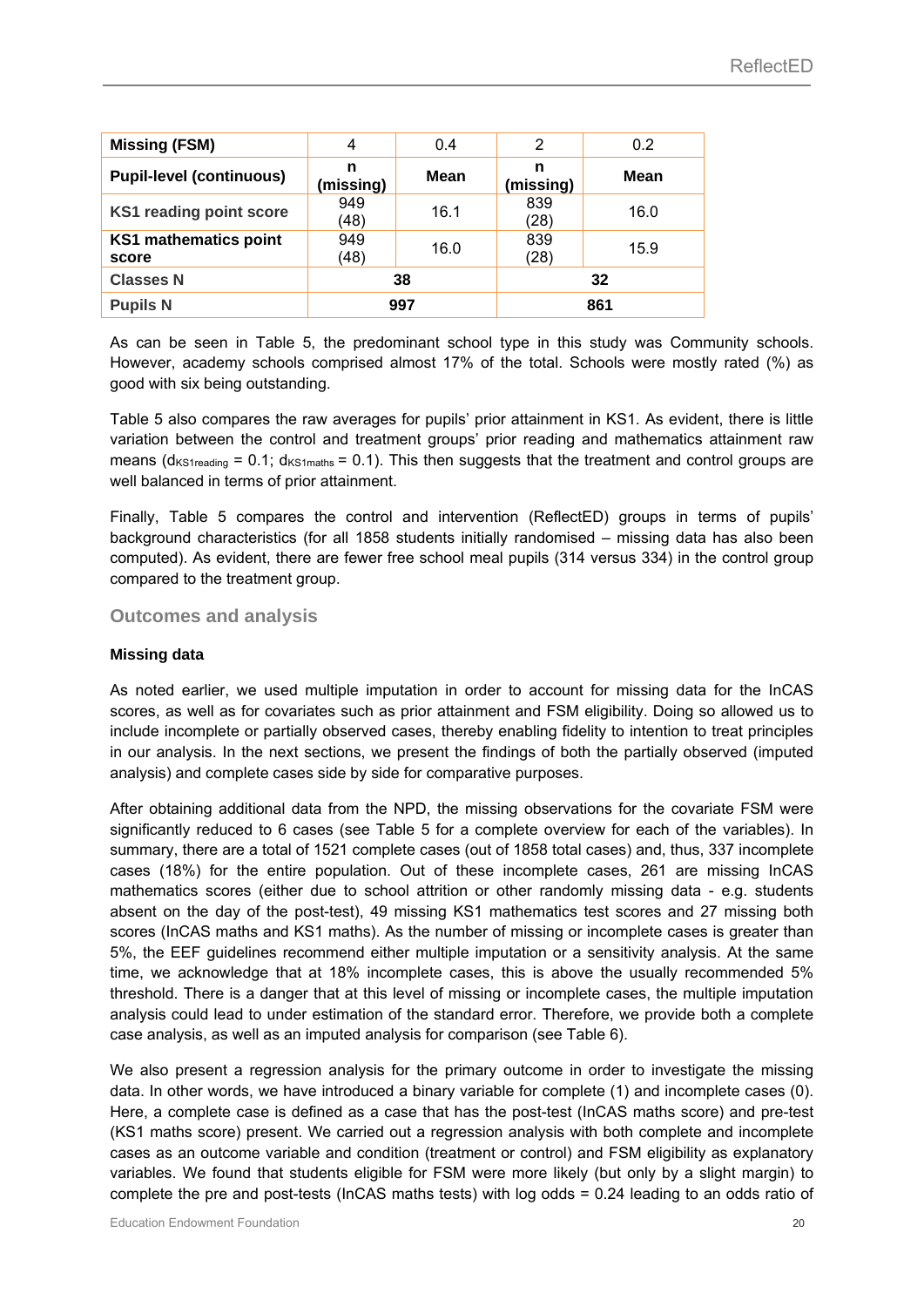1.27 (please note that an odds ratio of 1 indicates an equal chance of FSM and non FSM students of having complete cases). Students who were assigned to the intervention group (log odds = -0.105, odds ratio = 0.9) were less likely to have complete cases. However, both of these effects were found to be non-significant (at  $p < 0.05$ ).

#### **Primary Outcome**

|                                                           | <b>Raw means</b>          |                            |                           |                            |                                           | <b>Effect size</b>          |                   |
|-----------------------------------------------------------|---------------------------|----------------------------|---------------------------|----------------------------|-------------------------------------------|-----------------------------|-------------------|
|                                                           | <b>Intervention group</b> |                            |                           | <b>Control group</b>       |                                           |                             |                   |
| <b>Outcome</b>                                            | $\mathsf{n}$<br>(missing) | <b>Mean</b><br>(95% CI)    | n<br>(missin<br><b>g)</b> | <b>Mean</b><br>(95% CI)    | n in model<br>(interventio<br>n; control) | <b>Hedges g</b><br>(95% CI) | $p-$<br>valu<br>e |
| <b>InCAS Maths</b><br><b>Score</b><br>(complete<br>cases) | 800<br>(158)              | 96.87<br>(95.51,<br>98.33) | 707<br>(130)              | 97.10<br>(95.52,<br>98.68) | 1570<br>(800; 707)                        | 0.30<br>l –<br>0.04, 0.63   | 0.08              |
| <b>InCAS Maths</b><br>Score (with<br>imputation)          | 997<br>(158)              | 96.9<br>(95.47,<br>98.33)  | 861<br>(130)              | 96.98<br>(95.43,<br>98.53) | 1858<br>(997; 861)                        | 0.27<br>$(-0.1, 0.63)$      | 0.16              |

#### **Table 6: Effect sizes for Primary Outcome – with and without imputation**

Table 6 shows that, firstly, that there is no substantial difference between the effect sizes of an imputed (0.27) and complete case model (0.3). It is also evident that there is no statistically significant difference between students who have received the ReflectED treatment and students who have not. The intervention effect size is moderate, (i.e. 0.3 with the confidence interval -0.04 to 0.63).

#### **Subgroup Analysis – FSM ONLY**

For the subgroup analysis, we created a data subset with only FSM eligible students (see appendix 2 for the MLM models).

| <b>Raw means</b>                                          |                           |                            |                    |                            |                                           | <b>Effect size</b>          |                    |
|-----------------------------------------------------------|---------------------------|----------------------------|--------------------|----------------------------|-------------------------------------------|-----------------------------|--------------------|
|                                                           | <b>Intervention group</b> |                            |                    | <b>Control group</b>       |                                           |                             |                    |
| <b>Outcome</b>                                            | $\mathsf{n}$<br>(missing) | <b>Mean</b><br>(95% CI)    | n<br>(missin<br>g) | <b>Mean</b><br>(95% CI)    | n in model<br>(interventio<br>n; control) | <b>Hedges</b> g<br>(95% CI) | $p-$<br>valu<br>e' |
| <b>InCas Maths</b><br><b>Score</b><br>(complete<br>cases) | 281<br>(47)               | 87.23<br>(85.05,<br>89.41) | 263<br>(46)        | 91.06<br>(88.59,<br>93.54) | 544<br>(281; 263)                         | 0.14<br>$(-0.26,$<br>0.53)  | 0.5                |
| <b>InCas Maths</b><br>Score (with<br>imputation)          | 334<br>(47)               | 87.44<br>(85.27,<br>89.60) | 314<br>(46)        | 90.80<br>(88.33,<br>93.27) | 648<br>(334; 314)                         | 0.07<br>ı –<br>0.34, 0.48   | 0.7                |

#### **Table 7: Effect sizes for Subgroup Analysis (Primary Outcome) – with and without imputation**

From Table 7, it is evident that there is no statistically significant difference between students with FSM who have received the ReflectED treatment and students with FSM who have not. The intervention effect size is small.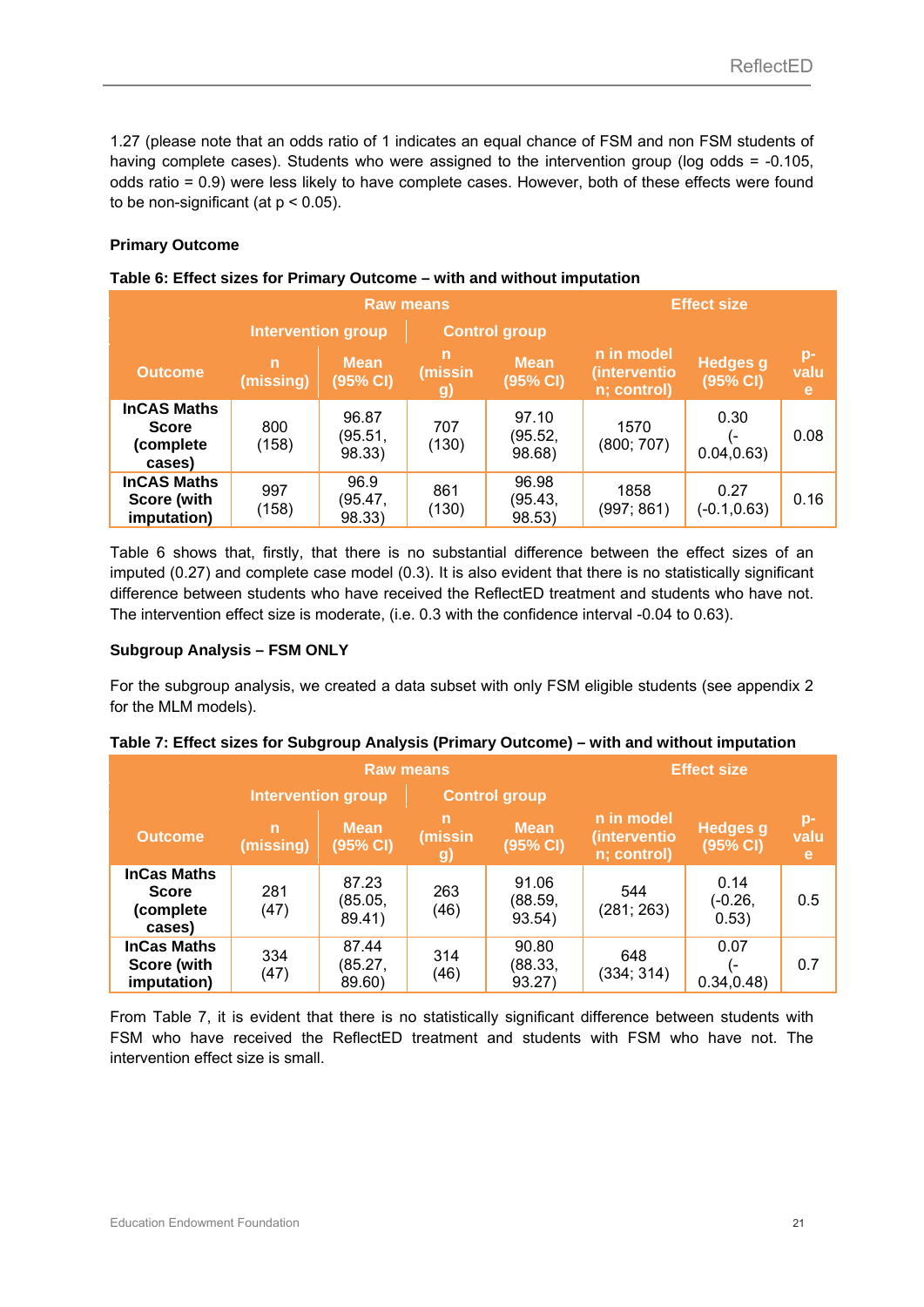#### **Secondary Outcomes**

#### **Table 8: Effect sizes for Secondary Outcomes – with and without imputation**

|                                                                                             |                           |                             | <b>Effect size</b> |                             |                                           |                                         |               |
|---------------------------------------------------------------------------------------------|---------------------------|-----------------------------|--------------------|-----------------------------|-------------------------------------------|-----------------------------------------|---------------|
|                                                                                             | <b>Intervention group</b> |                             |                    | <b>Control group</b>        |                                           |                                         |               |
| <b>Outcome</b>                                                                              | n<br>(missing)            | <b>Mean</b><br>(95% CI)     | n<br>(missin<br>g) | <b>Mean</b><br>(95% CI)     | n in model<br>(interventio<br>n; control) | <b>Hedges</b> g<br>(95% CI)             | $p-$<br>value |
| <b>InCAS</b><br><b>Reading</b><br><b>Score</b><br>(complete<br>cases)                       | 726<br>(237)              | 99.65<br>(98.60,<br>100.70) | 627<br>(210)       | 101.17<br>(99.87,<br>102.46 | 1252<br>(726; 627)                        | $-0.15$<br>$(-0.59,$<br>0.29)           | 0.5           |
| <b>InCAS</b><br><b>Reading</b><br>Score (with<br>imputation)                                | 997<br>(237)              | 99.66<br>(98.64,<br>100.64) | 861<br>(210)       | 100.8<br>(99.51,<br>102.08) | 1858<br>(997; 861)                        | $-0.05$<br>$(-0.5, 0.4)$                | 0.8           |
| <b>InCAS</b><br><b>Attitude to</b><br><b>Maths Score</b><br>(complete<br>cases)             | 805<br>(153)              | 37.38<br>(34.81,<br>39.95)  | 716<br>(120)       | 39.16<br>(36.28,<br>42.04)  | 1521<br>(805; 716)                        | 0.23<br>$(-)$<br>0.24, 0.71)            | 0.3           |
| <b>InCAS</b><br><b>Attitude to</b><br><b>Maths Score</b><br>(with<br>imputation)            | 997<br>(153)              | 38.01<br>(35.51,<br>40.51)  | 861<br>(120)       | 39.32<br>(36.5,<br>42.14)   | 1858<br>(997; 861)                        | 0.35<br>$\left( -\right)$<br>0.17, 0.86 | 0.2           |
| <b>InCAS</b><br><b>Attitude to</b><br><b>Reading</b><br><b>Score</b><br>(complete<br>cases) | 805<br>(153)              | 46.91<br>(44.4,<br>49.42)   | 716<br>(120)       | 47.89<br>(45.06,<br>50.73)  | 1521<br>(805; 716)                        | $-0.09$<br>$(-$<br>0.47, 0.29           | 0.7           |
| <b>InCAS</b><br><b>Attitude to</b><br><b>Reading</b><br><b>Score (with</b><br>imputation)   | 997<br>(153)              | 47.07<br>(44.48,<br>49.66)  | 861<br>(120)       | 48.12<br>(45.22,<br>51.02)  | 1858<br>(997; 861)                        | 0.07<br>$\left( -\right)$<br>0.36, 0.49 | 0.8           |

The secondary outcome analysis (see Table 8) shows no significant differences in the standardised means between control and intervention students for InCAS reading, attitude to mathematics and attitude to reading scores after controlling for prior attainment and FSM. Intervention effect sizes are small, with the exception of the moderate effect size for attitude to mathematics.

#### **Cost**

The following cost information is based on both discussions with teachers in the final focus groups in July 2015 and information provided by the delivery team.

It is expected that the majority of schools will have access to the IT required to implement the programme, so this cost is excluded from the cost estimate. The following costs are included in the cost estimate:

 The cost of training, travel, project management and technology support. These costs are likely to be limited to the first year of implementation. This cost information was supplied by the developer.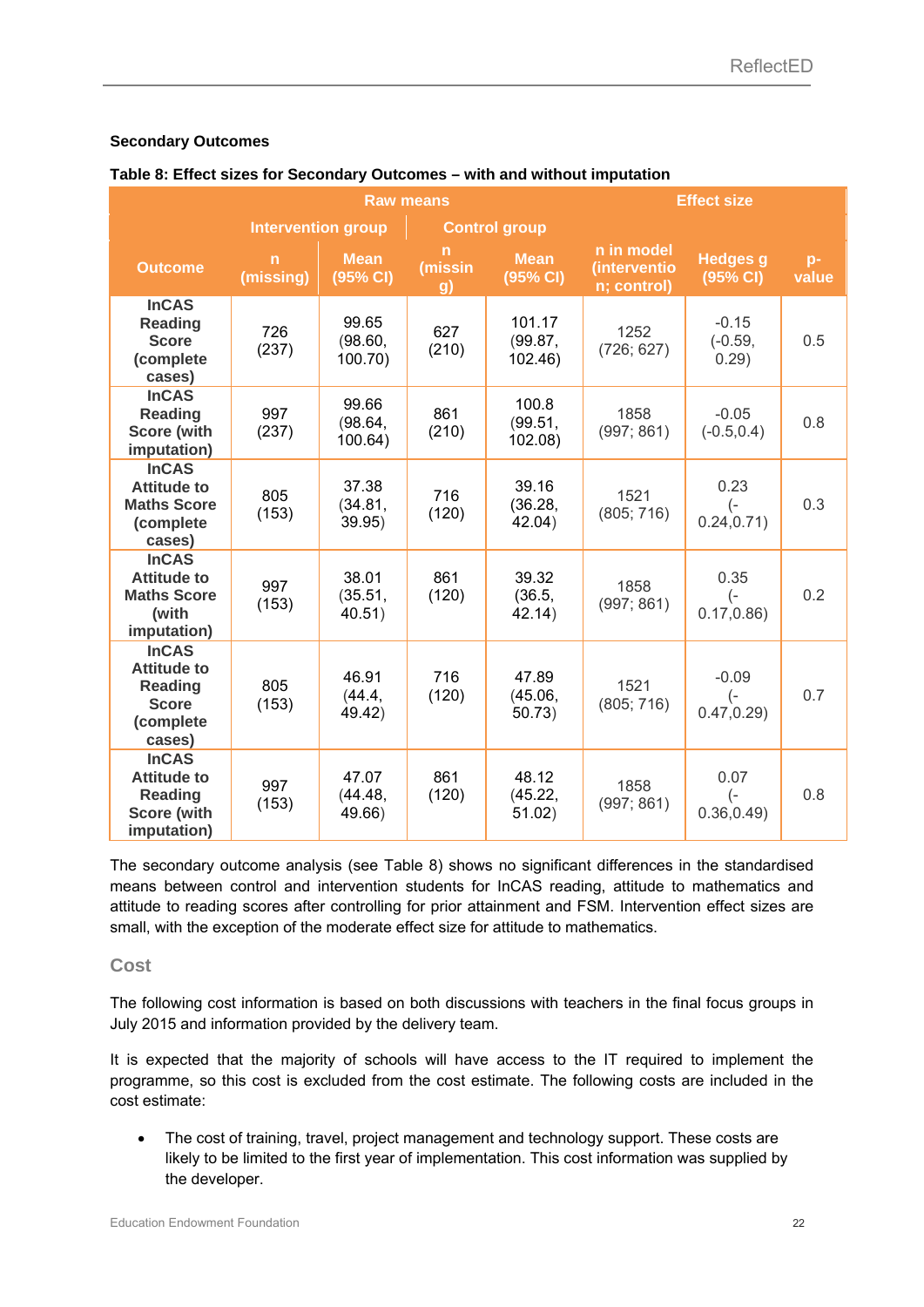- Photocopying costs for Reflection sheets (30 sheets per pupil per year). Photocopying is estimated to cost 6p per sheet, so the cost per pupil is £1.80. The total photocopying cost for the project was estimated to be £1,795. This cost would be repeated every year that a school delivers ReflectED. This cost information was collected through the focus groups with teachers.
- The cost of the *Evernote* license. Evernote is free initially, but schools have to pay to acquire sufficient storage capacity for the large number of notes made by the pupils in the programme. This costs £34.99 a year, but one school only needs one licence.

| <b>Cost type</b>    | <b>Cost item</b>                     | <b>Project</b><br>cost in<br>first year | Cost per pupil in<br>first year |
|---------------------|--------------------------------------|-----------------------------------------|---------------------------------|
| Start-up cost       | Training                             | £14,300.00                              | £14.34                          |
| Start-up cost       | Travel                               | £3,150.00                               | £3.16                           |
| Start-up cost       | Technology support                   | £20,000.00                              | £20.06                          |
| Start-up cost       | Project management                   | £10,000.00                              | £10.03                          |
| <b>Ongoing cost</b> | Evernote license (£34.99 per school) | £1,049.70                               | £1.05                           |
| <b>Ongoing cost</b> | Photocopying                         | £1,794.60                               | £1.80                           |
|                     | Total                                | £50,294.30                              | £50.45                          |

#### **Table 9: Start up and ongoing cost information**

The total cost of delivering the project in the first year to 30 schools was £50,294, or £1676 per school. Table 10 displays the cumulative cost per pupil over three years, and the average cost per pupil per year. The cost per pupil was calculated by dividing the total project cost by the number of pupils who were allocated to receive the intervention (997).

#### **Table 10: Pupil costs over three years**

| <b>Number of years</b><br>using the<br>programme | Cumulative cost per pupil (£) | Average cost per pupil per year $(E)$<br>(cumulative cost per pupil/<br>number of years) |
|--------------------------------------------------|-------------------------------|------------------------------------------------------------------------------------------|
| Year 1                                           | £50.45                        | £50.45                                                                                   |
| Year 2                                           | £53.30                        | £26.65                                                                                   |
| Year 3                                           | £56.15                        | £18.72                                                                                   |

The average cost per pupil per year would be £18.72 over three years.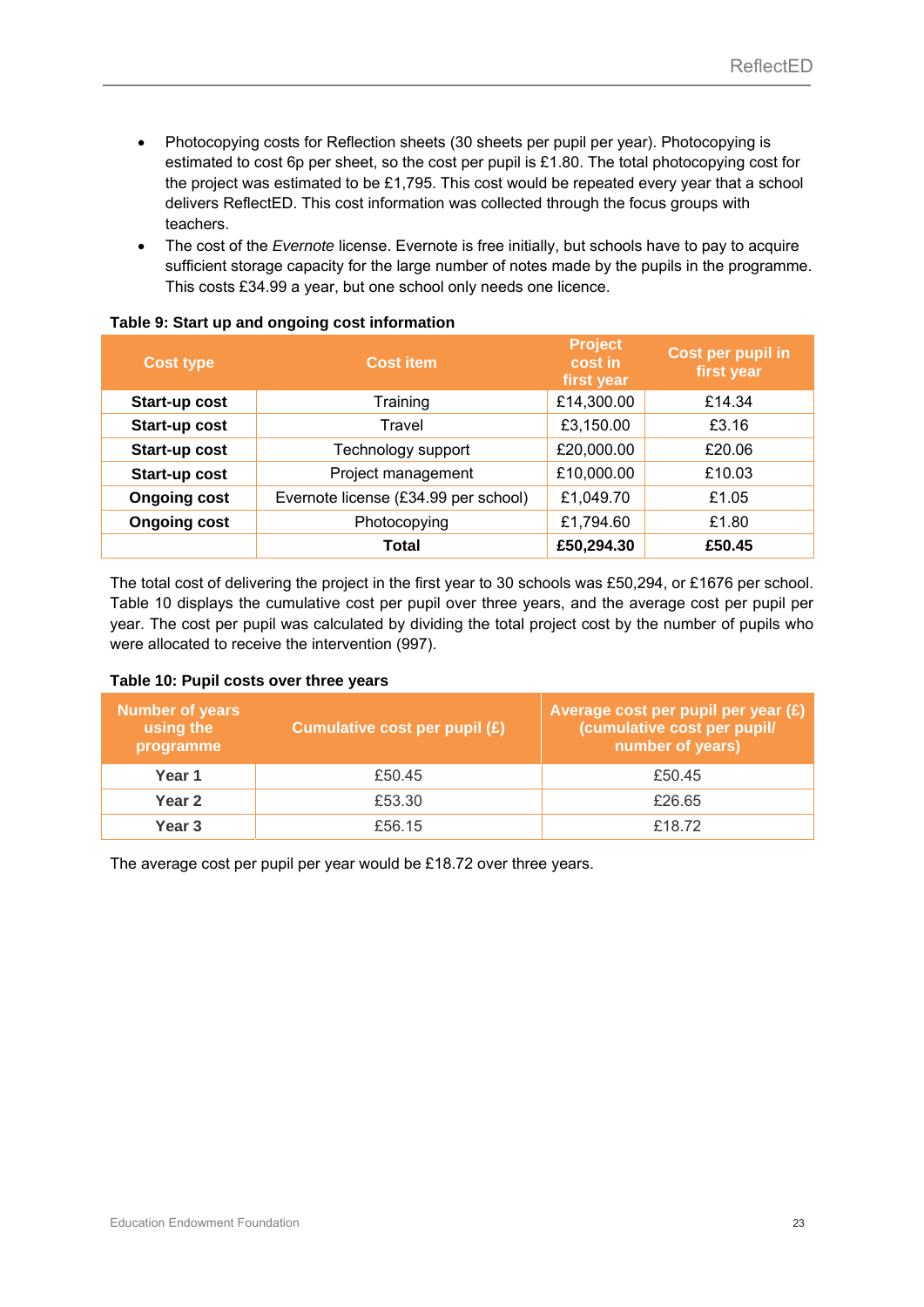### **4. Process evaluation**

Here we provide an overview of selected findings from the qualitative component of the study, showing the implementation and process-related issues that emerged from our analysis. The selection of points represents the issues most germane to the findings presented earlier in the report. Data excerpts come from teacher interviews, observations and the focus groups both with the teachers and the children. All the interviews and focus groups were audio recorded and transcribed as necessary. The data was inductively coded and a set of themes was established by the evaluation team

#### **Context: Metacognition in schools**

It was clear from the analysis of the qualitative data set that metacognition/'learning to learn' is seen as an important component in school practice, as this was a common issue across all of the schools that were visited. Improving learning outcomes and learning behaviour for all pupils was the general consensus in terms of perceptions of needs, benefits and expected outcomes.

Although teachers reported that they had not personally used anything as systematic and structured as the ReflectED approach in the past, it appears that nearly all teachers interviewed reported that they had been practising reflective learning in some way or another, or that they have introduced specific elements of it. These included:

'Four Rs'1, 'Six Rs', 'Seven Rs', 'WWW & EBI'2, 'learning partners', 'Green Pen', 'K-Maths cognitive acceleration' (not a similar approach but involving a lot of reflection and metacognition), 'selfassessment- traffic light or red-amber-green', 'Success Criteria', "writing learning journals", "learning journal time", "learning objectives combined with Must/Should/Could", "general things that most schools use like AfL techniques" (Assessment for Learning – 'what helped you today?', 'what hindered you?').

Only two teachers reported that their school did not use any specific approach previously: one of them said that 'a lot of teachers were doing it on their own anyway' and the other teacher was newly qualified when the project started.

It was apparent from all the school visits that schools had previously established practice around encouraging children to be reflective. Most teachers who were interviewed were able to name a programme, approach or usual practice in class (see above) where some principles of either metacognition, or reflection, or similar had been used. This was apparent for both treatment and control classes. While there was no evidence that the ReflectED approach itself was being used in any of the control classes we visited, the other forms of reflective practice mentioned above were a part of normal practice. There were displays on the walls and teachers in the control classes were making use of some of the schemes, e.g. the Green Pen, the traffic light system and Must/Should/Could were the ones most in evidence.

This already existing raft of reflective practices significantly reduces the likelihood that differences could be detected between treatment and control arms and the results discussed earlier appear to bear this out. However, there was a very strong sense that the inclusion of a systematic process of reflection, like that developed by Rosendale, and implemented across the whole school would be something that many of the schools would welcome and teachers made it clear that they like the systematicity of the ReflectED Approach.

-

<sup>1</sup> Resilience, Resourcefulness, Reflectivity, Relationships

<sup>&</sup>lt;sup>2</sup> WWW: What Went Well and EBI: Even Better If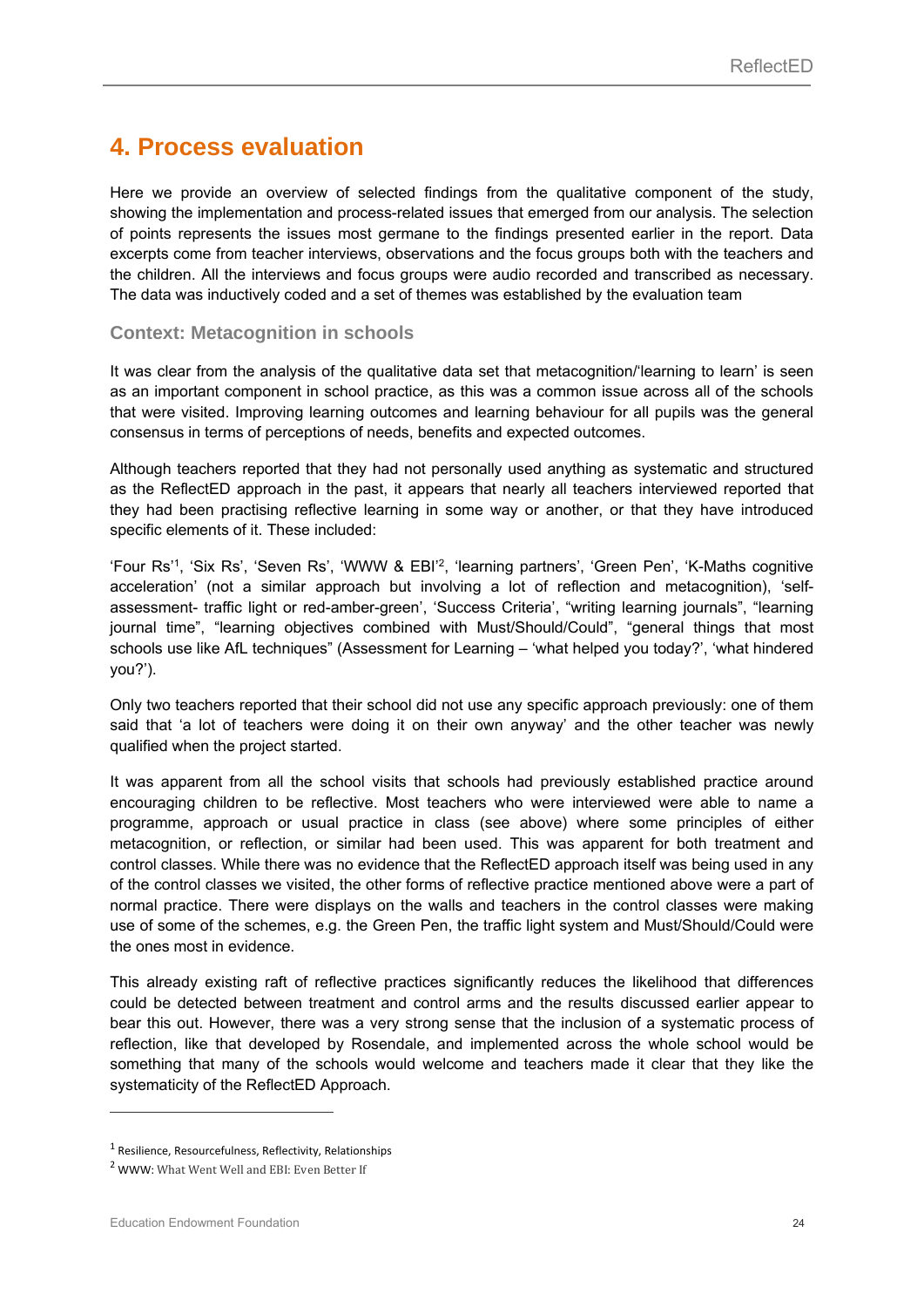### **Fidelity**

Schools reported that overall they adhered to the intended treatment model, some adding that this was important as it is part of a research project. Teachers managed to fit in the ReflectED weekly lessons, usually having a dedicated slot in their timetable (occasionally moving the ReflectED session around in the week, especially if other events were taking place). One school reported that running it on a specific day and time was essential because that was when they had access to iPads. Fewer schools were more flexible in switching it around within the week:

"I always make sure if it says half an hour that I give myself half an hour […] if it's got to be an hour, I switch it to later in the week and do it on a Friday"

In one case, the teacher delivering the ReflectED lessons was not the same as the regular Y5 class teacher. One teacher said that because so many children do other things, it is difficult to find a time when all the class is in one place. There were some occasions when too many other things were happening at schools (e.g. busy period before Christmas), or because of curriculum constraints, staff absence, illnesses, etc. schools reported to being behind schedule with the ReflectED lessons. Nearly all schools reported being, or having been in the past, one or two lessons behind and that they either dropped a lesson completely or combined it with/squeeze it in one of the other lessons. Sometimes something else has to be 'missed' in order to 'catch up'. The Rosendale mentors who worked in the schools did not believe that this was a significant problem and agreed that it had taken them a while before they were happy with what they were doing in the classes.

"Honestly... it is quite tricky. With the curriculum and the timetable the way it is, at the moment... where are we going to find the time? I've managed to find a slot to teach the metacognition lesson every week... On a practical level, it can be quite tricky but when the kids do them they do get a lot from it."

The Rosendale materials, as well as emails and reminders from Rosendale, were appreciated and teachers felt that this contributed a lot in supporting them to follow the recommended structure. Some teachers also praised the lessons for being 'prescriptive' and easy to follow, with a lot of activities and additional ideas. Some schools discussed other issues around the treatment model, such as pairing of children, activities, and use of technology.

The biggest challenge to the fidelity was the time (mentioned by all schools). Finding an extra 30-45 minutes for the dedicated lessons was very difficult, when there is an already busy programme due to the demands of the National Curriculum. Some teachers raised the issue that making reflections also takes considerable time, especially if one thinks about a good quality reflection rather than throwing together a rushed one.

#### **Adaptations**

There were not many adaptations reported by schools, as either they did not feel the need to, or, because this was a research project and often schools felt inclined to adhere to the recommended structure. However, a few schools reported slight adaptations to incorporate previously used 'reflective' practices. In one case, for example, the teacher (an NQT) had felt the need to clarify the colours (used in the early stages to be a quick way of summarising their understanding of the lesson) and worked together with the whole class to clearly define what each colour meant. Doing this is not specified in the ReflectED materials, however the teacher discussed the idea with Rosendale staff and it was agreed that this would be beneficial.

"some of them were saying they were green when they had TA support for the entire lesson, so I said 'yellow, I have succeeded with some support'"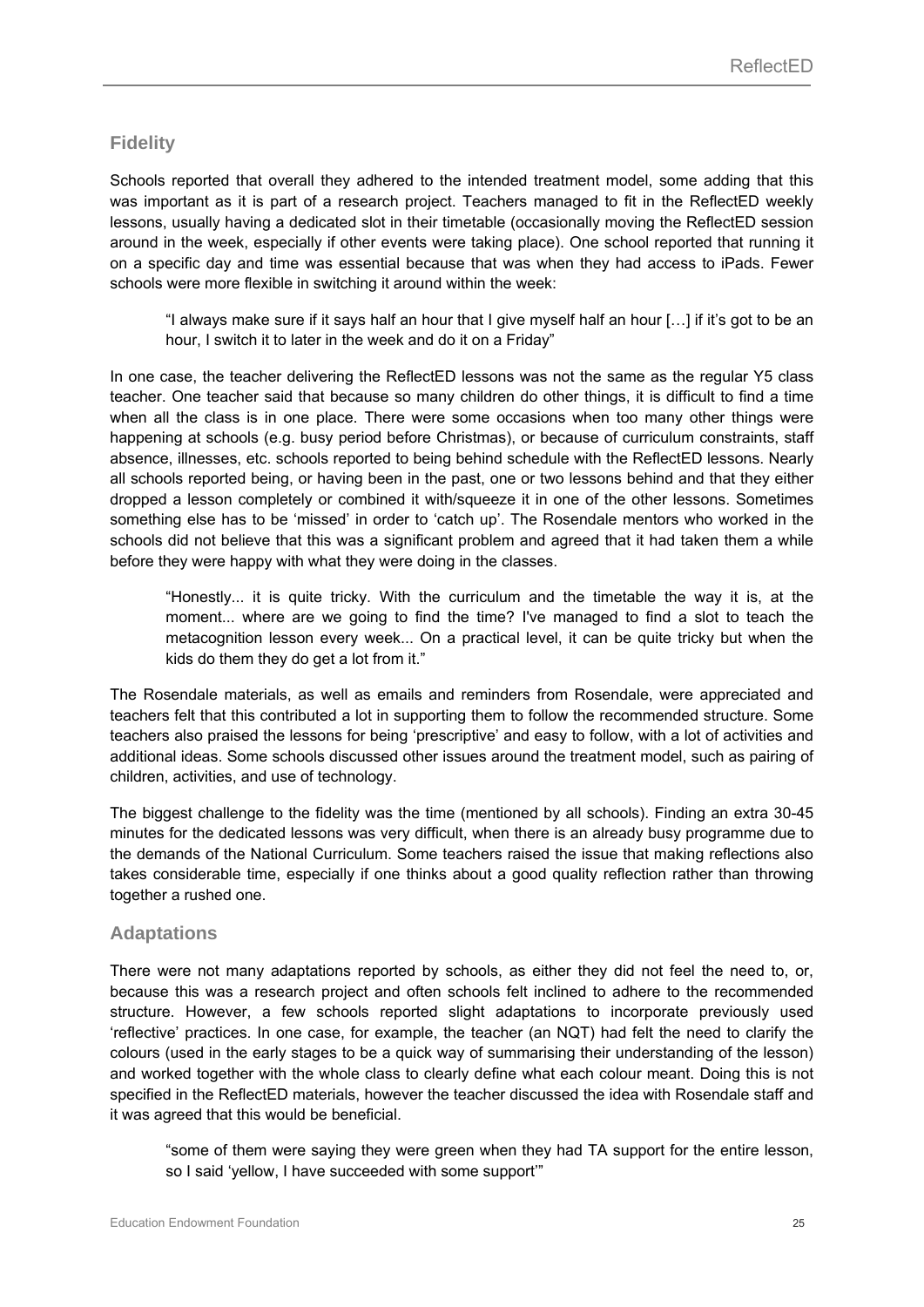The same teacher also incorporated the use of marking ladders into the children's reflections believing that it helps them to clarify their success and tie it in with the reflection.

"if you've met all the success criteria, then you're green; if you've met some of them but not quite all of them, then at the end of the lesson you will be a yellow"

One teacher praised the material for being very flexible and easy to adapt if one needs to. However, some changes were reported by schools in terms of materials, activities (one school set ambassadors to act as mentors to the rest of the class, i.e. those who were particularly good at reflecting), structure and so on. In terms of materials overall, a few teachers reported that they may skip little bits according to time, or "squashed"/"compressed" some of the sessions in order to catch up:

"I've either not used them, because I haven't found them useful, or, used them as they were. I haven't made changes"

Schools overall did not report any major adaptations on materials. Some were already using similar activities to those recommended (as discussed above), or added their own individual stories about the way that they learned things. In one school a teacher said that she used the ReflectED material to make PowerPoint presentations. Another teacher reduced the number of tags that children needed to make use of in reflections as they were felt that the length of the list made pupils feel that they have to write a lot (which "put them off"). Several schools reported that children who do not enjoy writing found it more difficult when it came to writing their reflections down, which occurred later on the ReflectED process.

"…some of the children thought that there was a demand of them to write that much ….. […] so they don't have to write a certain amount, they can stick the headings from the book like in *Evernote*, and they can write as much as they like"

Other schools reported that reflecting supported writing development. One EAL teacher thought that the regular requirement to do specific writing during the week had a particularly positive impact on her EAL learners (see further detail below in Participant responsiveness).

In one school, rather than using the pre-prepared sheets provided by the project, children drew a box containing the elements for reflection directly into their books and then add colours, emotion words and text. When we talked to the teacher about this we were told that this adaptation had been discussed and agreed by the Rosendale mentoring team. The children then use these frames before and after the lesson, instead of filling in the separate forms, and then when they have time they will photograph the reflections and add them into *Evernote*. The teacher felt that putting the reflections directly into the book was more effective and "fluid" than the proformas. A few other schools said that children write the reflections (rather than typing them) and they then take pictures to upload on to the iPads. Written reflections were also reported being written or glued in the subject workbooks next to the relevant piece of work rather than on the Reflection sheets:

"I just found that if I actually planned [the reflection] into my starter and plenary quite solidly and did it in their books – so I asked if that was  $ok -$  and I just think it works a bit better because they don't see it as something separate, they see it as part of that lesson, part of the learning and I think that cemented it more in their minds"

In terms of approaches, a teacher said she did "adapt very very slightly", trying to make them more "interactive" and more similar to her regular lessons.

Sometimes the adaptations reported were not a conscious decision but came as a result of strategies invented by the teachers to respond to the challenges of the implementation. For example, one teacher reported that sometimes there was a time lapse between the lesson and the reflection and this might include the teacher doing marking so that children reflect on what they have learned with the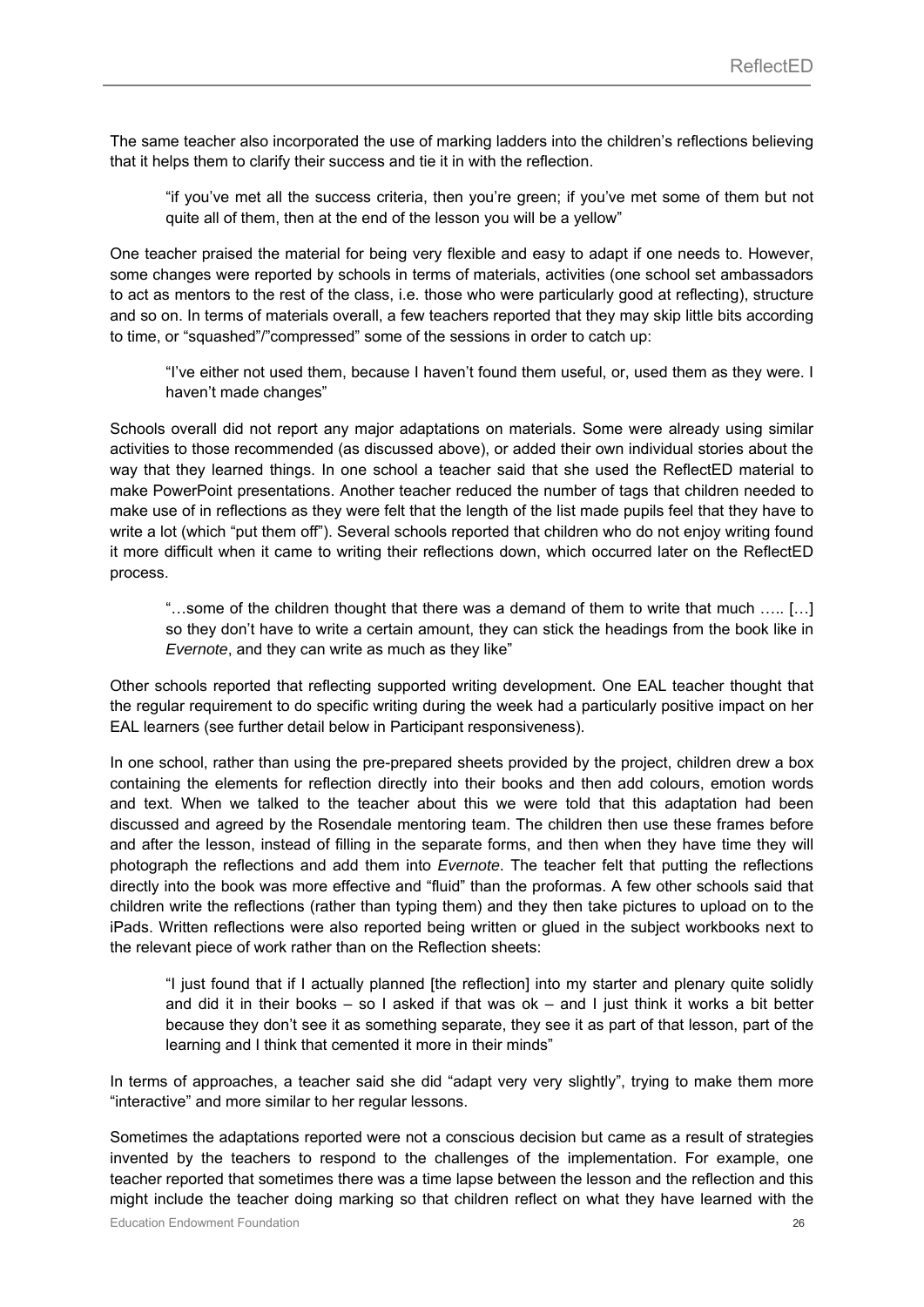teacher's comments in front of them to aid the reflection; this, the teacher believes, helps them to reflect more effectively especially in areas where they are not doing so well. In another school that had large number of pupils who speak English as an additional language, teachers adapted the language of all the ReflectED statements (e.g. Blue in this school is: I can work with others). Similarly, a few other schools adapted the language slightly, often after discussion with the Rosendale team:

"some of them were saying they were green when they had TA support for the entire lesson, so I said 'yellow, I have succeeded with some support'"

"I've looked at the lesson plans and I have altered certain things if I think that actually my class won't have a clue what I'm on about if I try and do that... so I've altered it... I've simplified it or even gone a step further in some cases... I've made it suitable to the children in my class. It's easy to make it suitable for the children that I am teaching."

### **Dosage and Quality**

All schools reported that they have been implementing the ReflectED approach from the beginning of the academic year, generally managing to run the ReflectED lessons once a week using the teaching materials provided. These lessons introduce different aspects of metacognition, but also get the children to reflect on what they had done in this specific lesson, as a preparation for further reflection on their learning in their regular classes.

The quantity and quality of reflections in their regular classes was also discussed. In terms of how often children were encouraged to reflect per week, some teachers specifically mentioned plans on how many reflections children should do per week, e.g. in a case "at least once a week", "usually twice a week", "at least twice a week", sometimes "2-3 times weekly". Another teacher said that the quantity of reflections varies also according to a child's ability, e.g. the higher ability ones may do 4-5 reflections per week, whilst the lower ability ones would be encouraged to do 2 per week. This is then a potential issue for implementation for the children who are the main target of this study and where possible children should be encouraged to do similar numbers of reflections. In another school, this was more on an *ad hoc* basis (e.g. if they have a spare ten minutes they will get the ReflectED sheets and make use of these to write down reflections on the current or previous lessons). In another school the teacher said that if children are not able to finish their reflections at the end of a lesson, then they continue the next day. Two teachers stated that they do their reflections in their morning tasks, or in guided reading time. The recommendations in the guide provided by Rosendale suggested that teachers should find at least two other opportunities in the week for formal reflections as well as encouraging the children to reflect independently at other times. Most schools appear to have come close to this, although it may need to be made clear in future trials that teachers need to make sure that the children do complete this minimum and are reminded that that they should be reflecting at other times.

Strategies to encourage children to do additional reflections were reported, such as a reflections chart with names where children mark next to it when they have done a reflection, extra house points, or giving prizes to children with the most ticks/reflections.

In terms of subjects in which reflections happen, there was a variety of responses, with some teachers reporting one in literacy and one in numeracy every week, or at least in two subjects per week, etc. One teacher mentioned that on an occasion that there was no literacy and numeracy lessons as such in the week because of economic awareness week, so she encouraged pupils to reflect in relation to that topic. A few teachers mentioned links between the ReflectED materials content and curriculum areas (e.g. science); a teacher reported taking the opportunity to link and do reflections around them.

Quality of reflections, especially against time (see above) was a major issue. Teachers reported different strategies towards achieving a good quality reflection, such as missing a little bit of topic time,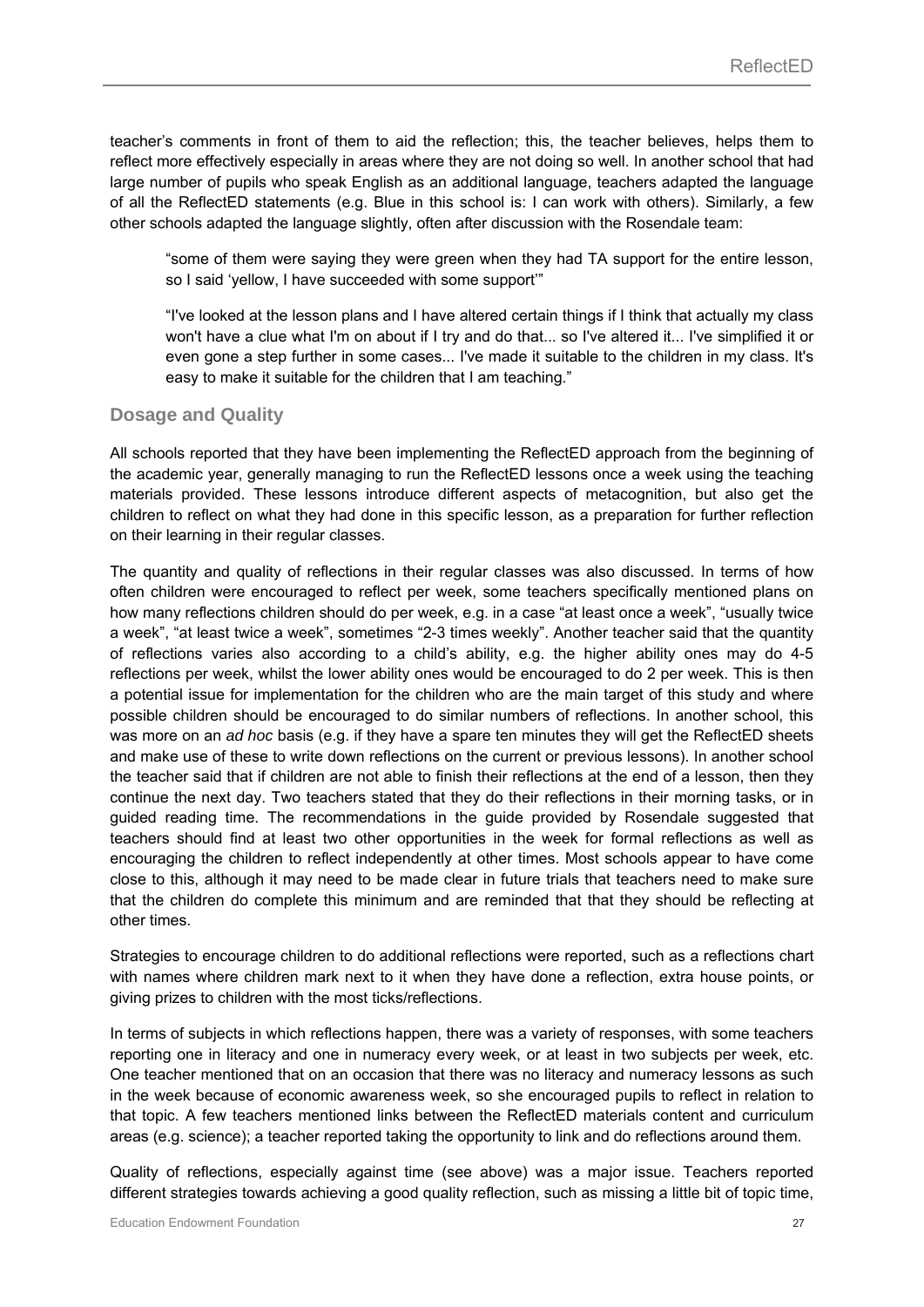the teacher recommending a specific aspect of the lesson for the children to reflect on (rather than the children having to think about what to reflect on) and using sentence starters. In one school reflections were made in subject workbooks across all subjects – originally reflections were made on the sheets and then photographed to go on the iPads, but the teacher felt reflections could be more meaningful if directly attached to each specific piece of work. Also, some teachers felt that doing an *ad hoc*  reflection at the end of a lesson for 5 minutes was enough, whilst others stressed that a good reflection might need as much as 20 minutes, especially for some children.

"We don't do reflections for every single lesson because quite frankly I would have to stop maybe 20 minutes before, we wouldn't have the time to do it in every lesson… and some children they have to think these tricky questions, what went wrong …"

#### **Participant responsiveness**

Schools reported that, in general, children had responded positively to the programme and enjoyed the ReflectED lessons and learning to be reflective learners. Some teachers explained (or implied) that this takes time to achieve:

"…it has taken children some time to understand what metacognition is and why they do it, time to learn to reflect and especially, to learn to write their reflections. Not all children understood what reflection is about and had not been persuaded of its value and why they needed it".

Several schools reported that some children found writing of reflections challenging. This was particularly the case for certain learners, mainly those who did not enjoy writing or had low prior attainment. In one school, the teacher said that the children enjoy doing the reflections but they then feel disappointed as they realise 'oh.... I have to write it down now...'. On the plus side, teachers also reported evidence of the quality of reflections improving as children developed applicable vocabulary to use. Techniques used to help children beginning writing their reflections were sentence starters, use of the 'Learning Objective' and 'Steps to Success' to help structure reflections.

 "I find that those who get the most from it are my children who are the higher attainers already … and they know, although there are less things that they find difficult, they know how to pinpoint better what exactly it is they find difficult. We had a big barrier at the beginning that we're still working on with some of them, some of the lower ability children, where they just say 'I don't get it, I'm red' and it's 'what don't you get?' and they find that really difficult to articulate cos they've never had to think about it before … so it's good for them to start trying to think about it, but it is a battle"

Other schools indicated that higher ability children have benefited from the understanding that it is acceptable to admit that you find aspects of learning challenging and that you can't always be 'blue' regarding all tasks. The teachers are suggesting that the children appear to be less reluctant to say that they are struggling.

"They were like, 'I shouldn't be red, I shouldn't ever be red' because they've got this idea of themselves. And it's quite nice as well because they were in colour groups, they automatically thought 'well, I'm a blue, so I'm good at everything' and the reds tend to think 'oh, I'm a red, so I'm rubbish at everything'. Whereas the colours in ReflectED allow them to be a lot more fluid"

Similarly, in another school it was felt that the materials and the activities have put some children out of their comfort zone. Some of the regular high achievers were challenged by some of the ReflectED activities because they did not necessarily do as well with some of the activities as they would normally expect to do in class, for example with juggling. For children who do not normally do as well in other activities it has helped them show that they can achieve in certain ways and that not everyone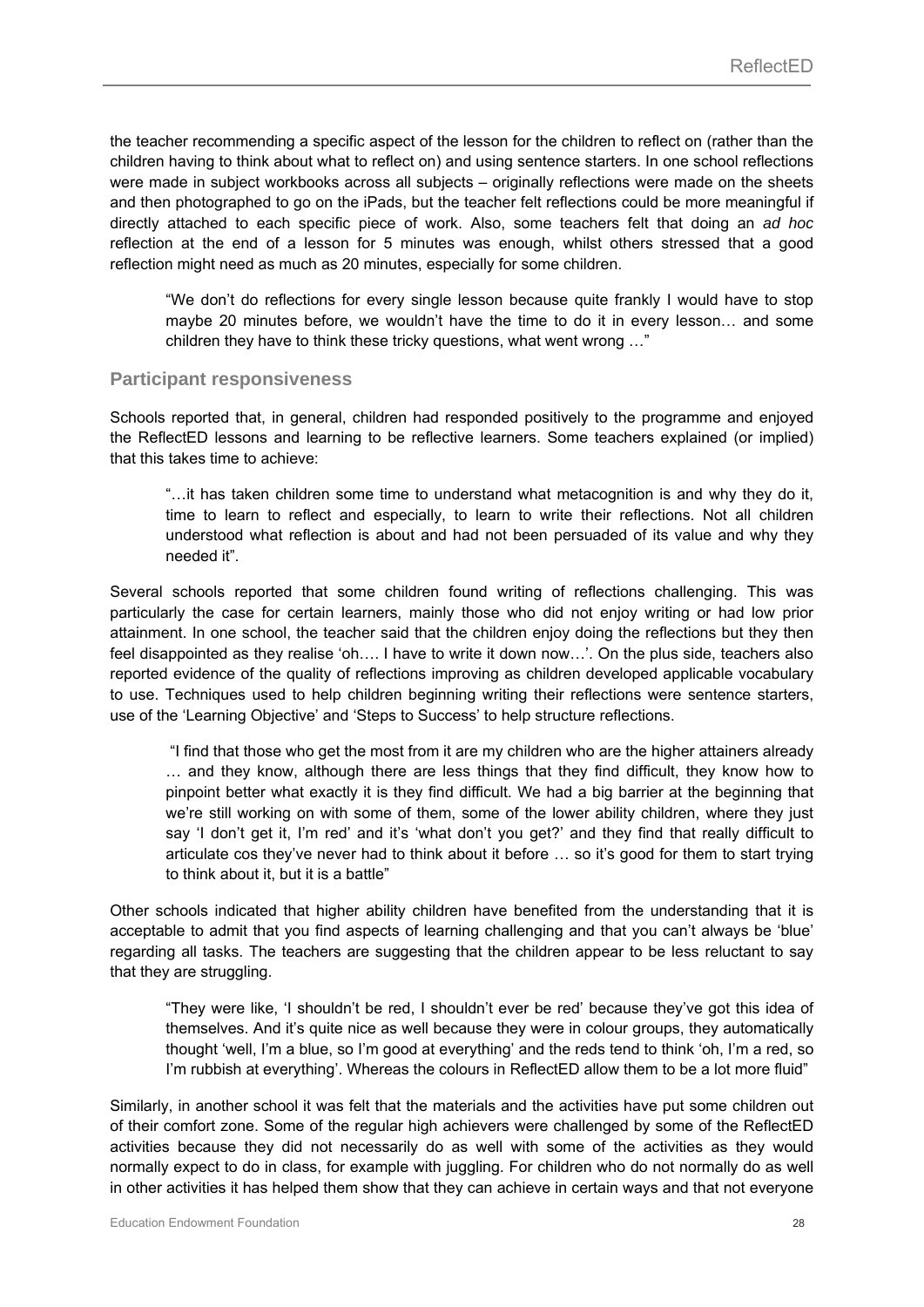is good at everything. For example, a teacher observed that sometimes the lower attaining pupils benefitted from the realisation that others struggle on their learning journey and they are not alone:

"they were very taken by the early term work, in the autumn term you looked at the journey you go on as a learner and I think they were relieved and very pleased to see that lots of people are struggling that it is an emotional journey and … I have a couple of children with dyslexia and or who just never achieved well at school, never been very successful at school and there was this sort of light bulb moment where they went 'oh, ok it's not just me, I'm not the only one struggling, sitting here wondering what to do'. That was really nice for them at that point in the year, just to feel that this is a journey and a lot of them became quite positive about their learning as a result, they weren't giving up. So, it encouraged them to be more open. But, as the year's gone on I feel that they have … they're still very young, very immature as learners, and they're going to take the ideas that they've been given here and I'm sure they'll move forward with them and as they go into year 6 they'll develop them further".

In another school, the teacher felt that the approach had benefitted some of the quieter pupils who may feel now that "it is ok to not know, and it's ok to say it; they are brave enough to say it and verbalise it". Other comments concerned the fact that language may be a barrier for some EAL learners. One school, as a result, adapted the ReflectED language so concepts were more concrete for EAL learners. Another teacher, who said that 95% of the children in her class spoke English as an additional language, felt that these children at first did not have the language to explain and it took a while for them to understand what it was all about. However, she said the ReflectED lessons eventually helped their language develop.

In terms of SEN, some teachers talked about how students with SEN were adopting ReflectED at a slower pace:

"Really well... the higher ability children took to it straight away and the middle-ability took to it soon after... and the lower ability are just starting to pull in with it and understand how to do a good reflection on their learning and really get the benefit of it. If that pattern continues, we'll hopefully have the SEN up as well. They struggle with it more than the others because, I think, they don't have the language to be able to reflect, but the more we use that language, the more they are going to get the hang of it. They are definitely starting to realise what things are helping them in the classroom."

A suggestion was made by a school that further advice on how to work with/differentiate for SEN pupils would be useful.

Several teachers were keen to provide examples of children who were helped by the approach. One of them talked about a girl with SEN who with ReflectED could access the words to explain how she is feeling. This has helped her overcome her shyness because she has the language to become more confident to talk about her emotions. Another teacher talked about a specific boy who had cognition delay and reflecting appeared to deepen his understanding and learning. One teacher described the extra independence that some of the children develop. This teacher provided an example of a child with SEN who is more confident now to use the resources and displays around the room for his learning.

There were also a number of observations concerning the more disadvantaged children. An example was given by the teacher whereby they were doing non-chronological reports in English and the children asked if they could get their humanities books because they knew that they had material in there that they could use. She said that for their school which was in a deprived area, this was both very impressive and uncommon.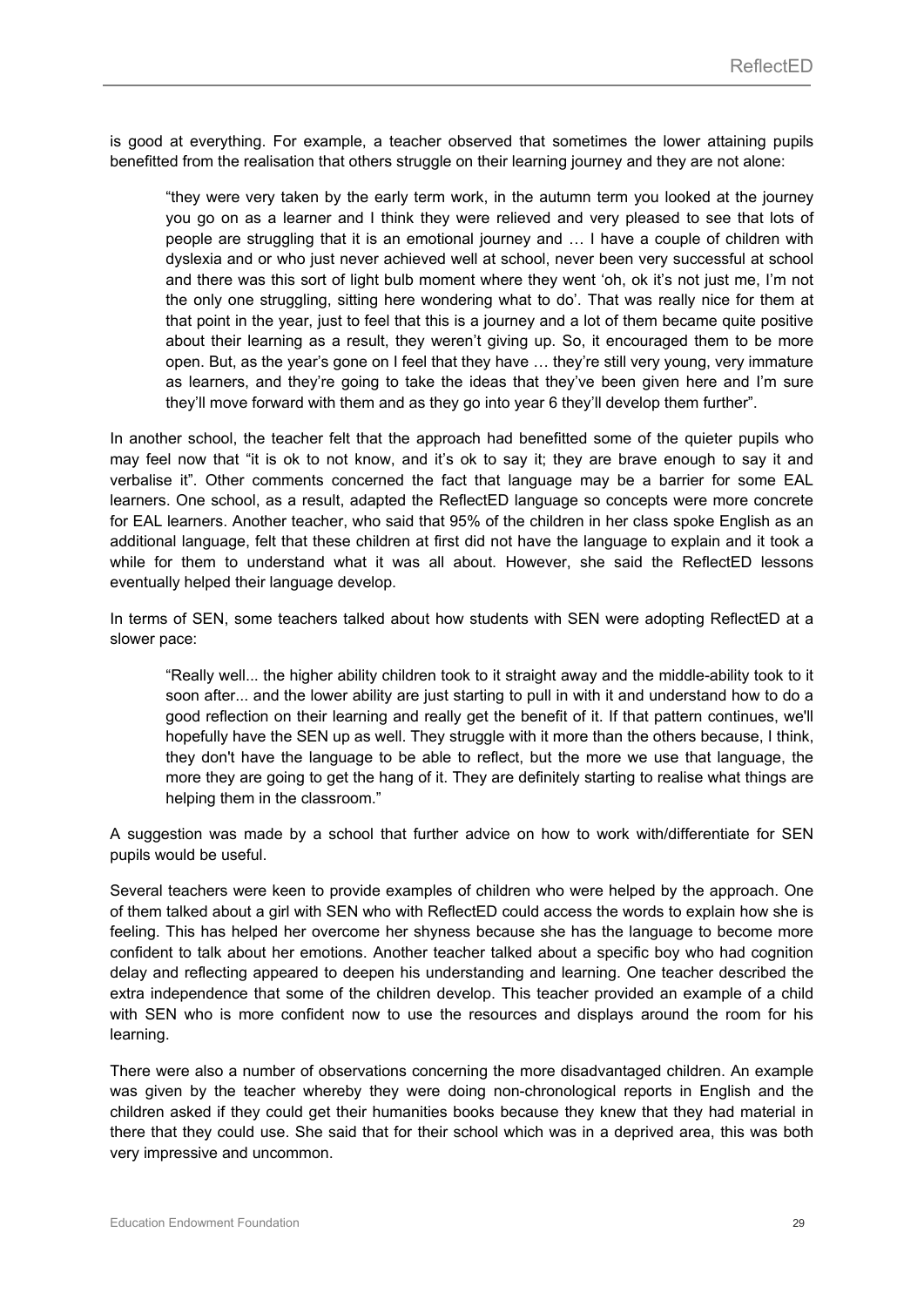Another area of impact for these children was the added resilience. One teacher said that she has six children on Pupil Premium in her class who would previously give up very quickly on any given task but the lesson on intrinsic and extrinsic learning was very successful. These pupils realised that not all activities have a reward at the end and that there were intrinsic rewards, there were a lot of children who were resilient in the beginning but they gained the understanding of the intrinsic reward.

#### The role of the iPads<sup>3</sup> in the study

Teachers talked about different aspects of technology, including access and the use of iPads, but it appeared that only iPads were used in the reflection process.

There was variability in the use of and attitudes towards iPads and *Evernote* amongst schools, for example, in terms of access to technology as well as in terms of how often and in what ways they used it. Use of technology was reported as both a facilitator and a challenge to the teachers' aim of developing reflective learning. For example, whilst a school might have recognised the possibilities that the iPads offered in tagging the reflections, at the same time they might have also reported the lack of technical support within the school as a challenge to promote it widely as a tool for learning.

The usefulness of iPads and technology could be a rather controversial issue amongst teachers, ranging from teachers very much convinced by it and being enthusiastic about its possibilities to other teachers being rather more reserved and even questioning its usefulness. Two such opposing opinions are expressed below by two teachers in two different schools:

"I do find doing it on the tablets a lot easier and almost a lot more purposeful than writing it on the sheets and having a big wad of paper everywhere. And the children can write say 40 or 50 reflections in a year, or whatever the amount, but it's all just stored in one place and it's easy to find. And with the tags, that's really useful cos then you can, if you're looking, for example, at a lesson or where a group of children have not performed really well and have tagged themselves as red when they felt that they've failed in the lesson, then that will just automatically group all those pieces of work or all those reflections into one place and I can go through it … if it was a particular lesson or an activity you know, doing compass points or whatever it was, I could just type that in as a search and then I could find that lesson and go through their work. So, there's lots of different ways which you can search through Evernote and I find that very useful."

"… and that was enormously frustrating; it would have been a smoother run if we had a hard copy ReflectED notes but my head teacher is very, very keen to go paperless as much as possible. She has invested a lot of money on iPads so that we can use iPads which was encouraging me to keep going but I have to say, had I been in a different school and we hadn't invested so much money on iPads, I would have been tempted just to ditch them and go on hard copies"

The teachers often had different views on the role that technology plays in the whole project, and occasionally had specific views or concerns on whether the use of iPads enable or hinder learning how to reflect. In one school, for example, the teacher said that children write their reflections on paper and a group of children then photograph them and tag them, as "*although Evernote is a large part of it, it's not the most important part"*.

-

<sup>3</sup> We use iPads here, because this was the only tablet technology that we saw being used in the schools, but we recognise that *Evernote* can be used on a range of devices including laptops, mobile phone and other tablet types.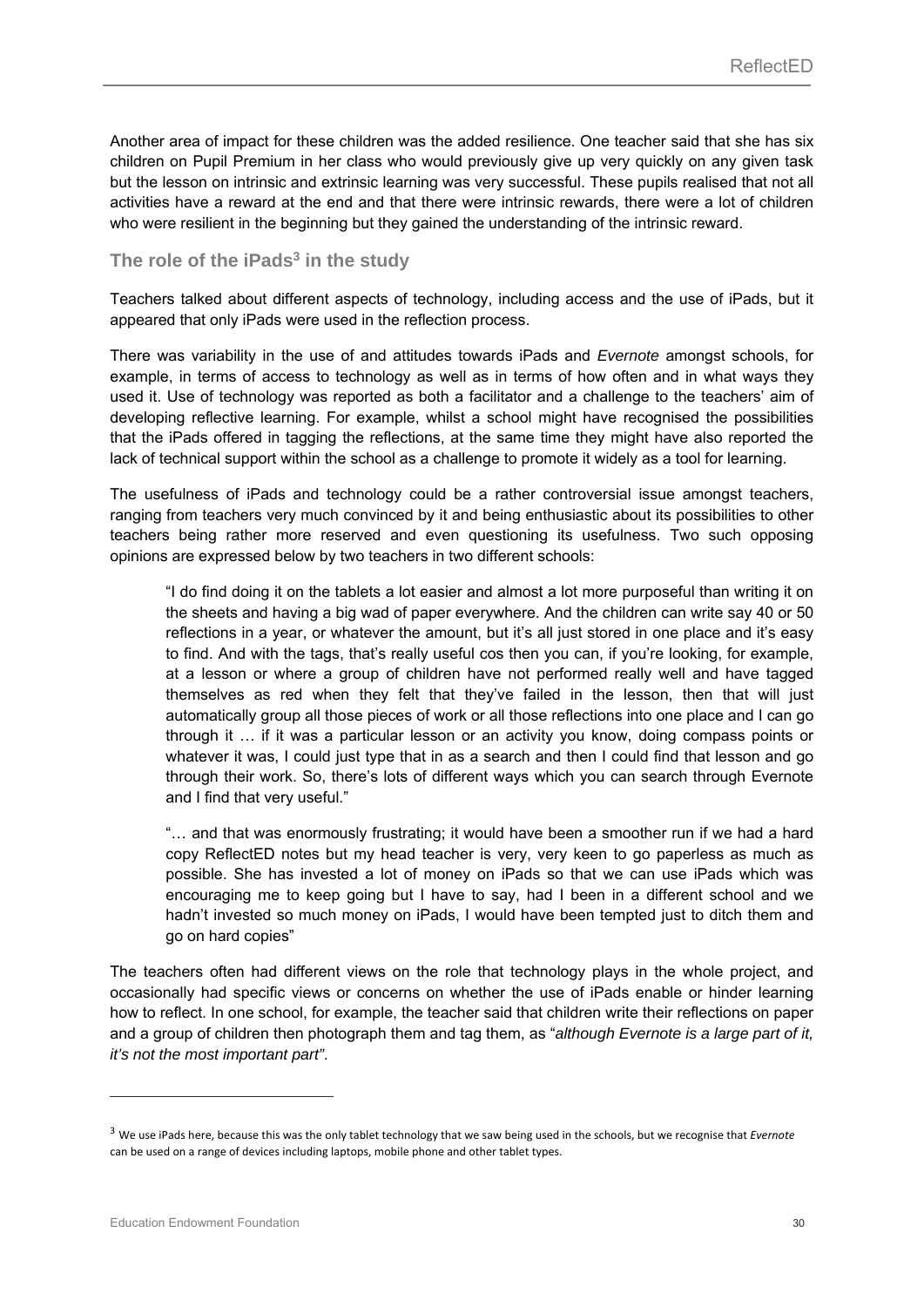In another school, the teacher implied that technology might hinder rather than help pupils' ability to make quality reflections. She added that in some cases the use of iPads diverted the attention from the reflections:

"they were more concerned about going on the iPad and taking pictures, now, last week, when we had a lesson they wouldn't write a reflection without a picture. I said you don't have to have a picture to write about what you have done or what you want to improve on"

In another school the teacher said:

"It's there and it's good because it engages them and enthuses them but then it can be counterproductive as well. But then I definitely think that once they get the knack of knowing how to reflect then […] it will be better"

Some schools reported that a lot of time was often devoted to the technology issues rather than the content of reflections. Such issues ranged from teachers learning to use the *Evernote* software, teaching pupils to use the iPads and the software, slow internet connections, booking in and accessing the iPads in schools where overall access to them was restricted, children devoting time to taking pictures or tagging rather than thinking about their reflections. However, some of the purely 'technological' barriers were more of an issue to start with and these schools had arrived at a better level of use of the technology by the time we visited them to observe classes and to interview teachers. Technology as a challenge was often reported by schools as one that can be overcome with time, support, training and technical advances. Teachers, for example, often reported that the technology had been more of a challenge towards the beginning of the project, but both themselves as teachers and the pupils, soon became familiar with the Evernote through practice and continuous support. One teacher said that the children were getting "distressed" and "frustrated" initially, although this was not now so much of a problem. As tablet technologies become more embedded into the school system in the UK, good internet access is a standard feature of a school's digital infrastructure and teachers become better aware of the role that tools like *Evernote* can play, then these issues will disappear, but in the short term they will remain a barrier to implementation.

In terms of the approach developed by Rosendale the use of the iPads was a key feature of the implementation, however quite a few schools suggested that if they went forward with a whole school implementation of the project that they may well not make use of the *Evernote* software to implement the project. It seemed that many of the teachers had not grasped the possibilities that the storing of the reflections would open up for them in terms of the monitoring of progress across the school. Teachers that we talked to at Rosendale made it very clear that they thought that the use of iPads was very beneficial for understanding children's progress in classes and used the data provided by the children actively in giving feedback. This was not something that appeared to have been so well appreciated in the treatment schools.

In terms of numbers of iPads, schools reported as few as 5 iPads for the whole class (at the beginning of the academic year) to as many as 16 iPads for 30 students. Teachers without many iPads available used strategies such as having pupils write reflections on paper/whiteboards before they take pictures and tag them, carousel use and using iPads during guided reading time to encourage as many children as possible to have a go. They all agreed that an iPad per child would help. The most usual practice was one iPad per table or one iPad per pair of children. One teacher whose class had one iPad per table said that they also had a spare one to allow any child who wanted to reflect spontaneously to do so. One teacher acknowledges: "We haven't used the technology to its fullest extent as of yet. I think the limiting factor is that we don't have an iPad for each child. If every child had an iPad we would maximise the benefit of recording everything on *Evernote*." One teacher suggested the use of technology at an earlier stage in pupils' school life so that pupils can more develop technological competence before they start using *Evernote*. Another problem reported by at least two schools was that iPads were not available throughout the week and had to be timetabled and could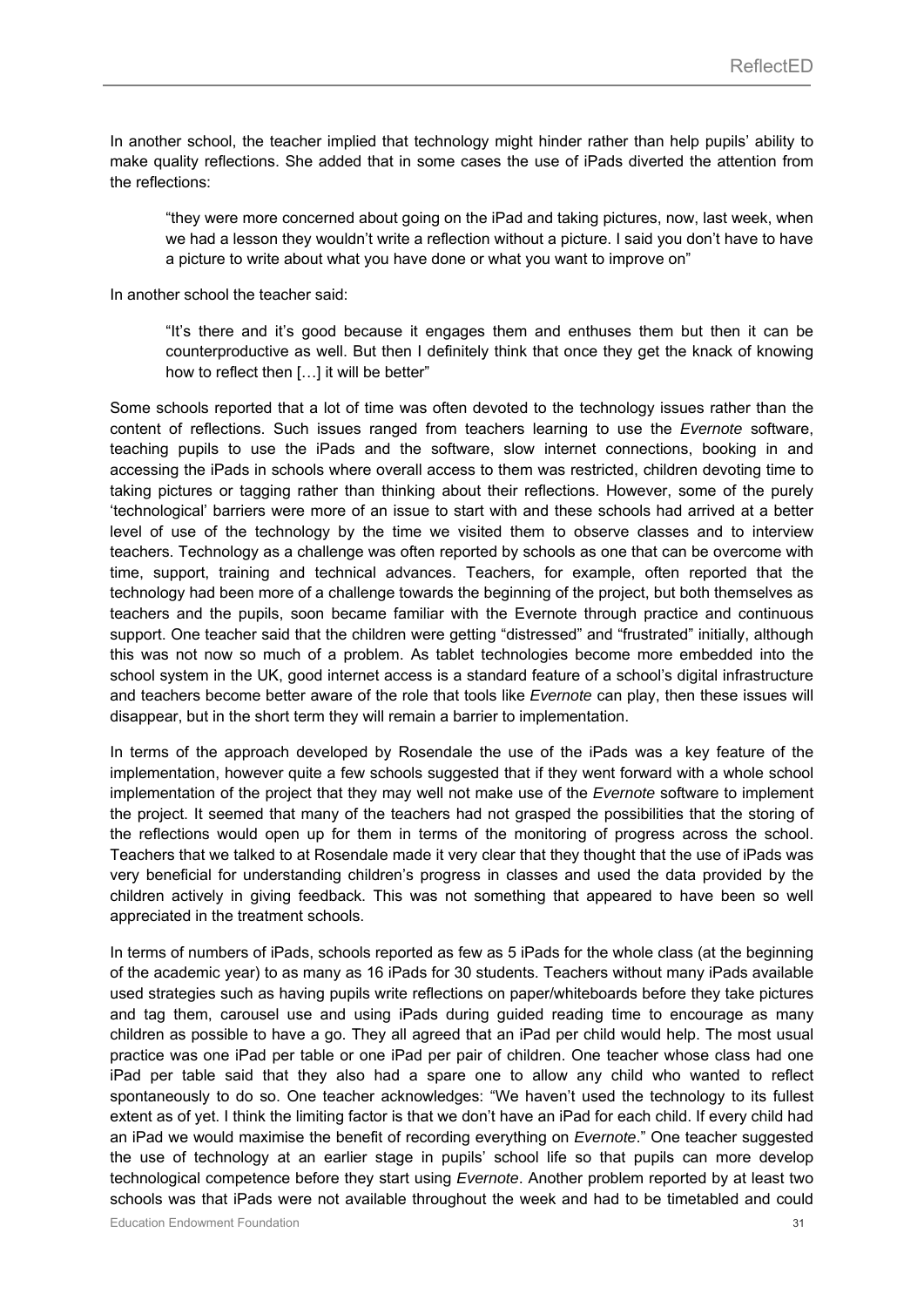therefore only be used at specific times (for example, in one school, the only time that that the tablets are used with *Evernote* is in the ReflectED lesson).

Limitations of the software were also very occasionally mentioned by the interviewed teachers. In one school, the teacher referred to the software as:

*"*unforgiving! If you mis-tag by one letter, the search then doesn't bring it out. So you have to be very precise in your tagging and labelling of lessons. We got that sorted and we're moving on nicely. We don't have enough reflections to make that an issue. When you've got hundreds of reflections, then you can go back and look at how the reflections make a difference."

In summary, the main challenges raised by teachers in relation to the use of technology and iPads were in terms of:

- technological challenges such as internet connection breaking down, passwords not working;
- number of iPads per group of learners
- **.** limitations of the software:
- possibly diverting attention away from the quality of reflections.

However, all schools acknowledged that the use of technology was received very well by the majority of pupils, and the opportunity to use technology often motivated them to note their reflections. Focus group discussion with pupils confirmed these reports. Overall, children spoke with enthusiasm and often with a sense of pride on what they have learned to do on the iPads, and they were often impressed with the possibilities that the *Evernote* offered (e.g. searching to find reflections by the month when these were included, or by topic; being able to see what their peers thought about a classroom activity they had ReflectED on).

Children appeared to be very keen to use the iPads and *Evernote*, found it easy to use, and liked aspects such as taking pictures of their reflections or other aspects of their work. However, reporting on the ease of using iPads and particularly the *Evernote* software varied between pupils in the same school and between schools (some teachers reported how quick and easy it was for pupils to learn to use the tools and others how challenging it was and how long it took children to get used to them). Teachers also reported asking children to firstly write their reflections and then take a picture and upload them, rather than typing straight into the tablet (mainly to overcome the limitations of children's typing, availability of iPads, or time constraints). For example, two schools reported that they selected a small group of pupils to photograph and upload the reflections for the whole class as she felt that many of the children were not competent enough to manage the technology. This strategy also resolved the challenge of limited accessibility to iPads. Pupils occasionally raised concerns over security. For example, some pupils worried about protecting their privacy, and felt scared that others might be looking at their reflections or deleting them.

#### **Formative findings**

The main confounding factor that became evident as the trial continued was the level of practice around reflection that was already in evidence in the schools. Most of the schools we visited during the process evaluation had some form of reflective practice already on-going prior to the commencement of the trial and they often appeared to be adding the RelectED approach to this practice. This is likely to have had an impact in preventing any significant effect size and future trials need to consider how this factor might be mitigated. The use or not of the *Evernote* software for recording the reflections was also an issue that got raised quite a lot by the teachers in the interviews and focus groups and how this might be handled in future studies is discussed below.

However, although they were positive towards the ReflectED approach, it was often applied on top of previous approaches, or adapted slightly to fit in with them, or sometimes combined with previous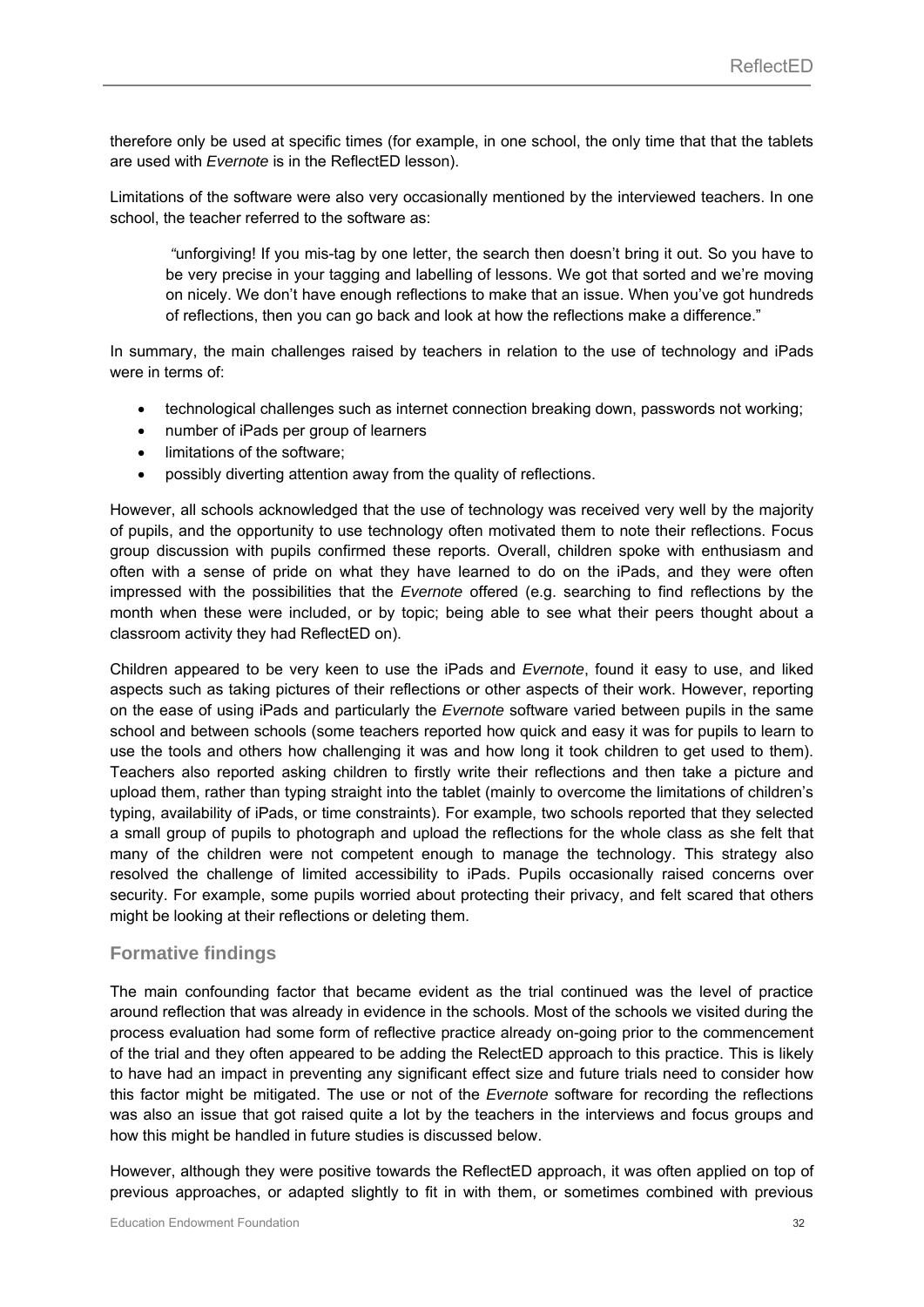practices. For example, in one school, whilst 'What Went Well & Even Better If (WWW & EBI')' was still used, children got extra house points for using ReflectED reflections instead of 'WWW & EBI'. Two schools mentioned that they chose to adopt ReflectED in full owing to the fact that this was part of a trial project.

All teachers we spoke to had something positive to report in relation to ReflectED compared to previous approaches (e.g., the dedicated ReflectED sessions, or, the quality and intensity of reflections). Most teachers felt that they would like for their school to continue using the approach, although this was often dependant on a number of factors (e.g. evidence of impact, on condition to be rolled out in whole school, to start at foundation level, to have more allocated time on it, to have more iPads or other resources, to adapt it to suit their needs etc.). Some teachers (four of the 19 interviewed) were more sceptical on the future use of ReflectED or not totally convinced by it. However, only one of the teachers who were interviewed said that she would not like to use the lessons as they are in the future, even if the school decided to continue the approach. At least three quarters of the teachers said or implied that they would take on board aspects of the approach and possibly use elements of it even if their school decides not to roll our ReflectED across the whole school. Several teachers reported that delivering ReflectED across the whole school would be more sustainable and easier to implement than delivering it to just one class, as this would enable the school to take decisions overall in terms of some of the challenges. In addition, running it as a whole school would enable children to learn to reflect at a younger age, and have time to develop their metacognition throughout primary school. Several teachers also commented that it would be easier running it second time around.

"Yes... definitely... I think it's going to have a fantastic impact on them - particularly here, in the area we are in. I think if they started this in Key-Stage 1 and brought it all the way up through the school it would be amazing to see what they could achieve."

It is also interesting to note that Rosendale Primary School found ReflectED to be most effective when it is delivered across the whole school. An important feature of ReflectED for the Rosendale teachers has been the development and evolution of the process in collaboration with the children. They see ReflectED as a process that is evolving and not static. A second issue is that ReflectED at Rosendale begins in the infant phase, which clearly impacts on their success later on. In the case of this trial it must be recognised that 'going in cold' in year 5 will have implications for the dosage compared with a model which would start lower down the school.

#### **Control group activity**

We found no evidence that the control groups in the schools were affected by what was happening in the treatment classes and there was little evidence of any negative feeling towards the trial. One teacher had been keen to be involved in the treatment, but had been picked as a control teacher.

We saw no evidence of contamination of the control classes. There was none of the material from the ReflectED approach in any of the control classes we visited, nor did we see any of the proformas being used in the children's workbooks. There was evidence of metacognitive work going on as we have described above, but none of the specific methodology of the ReflectED approach.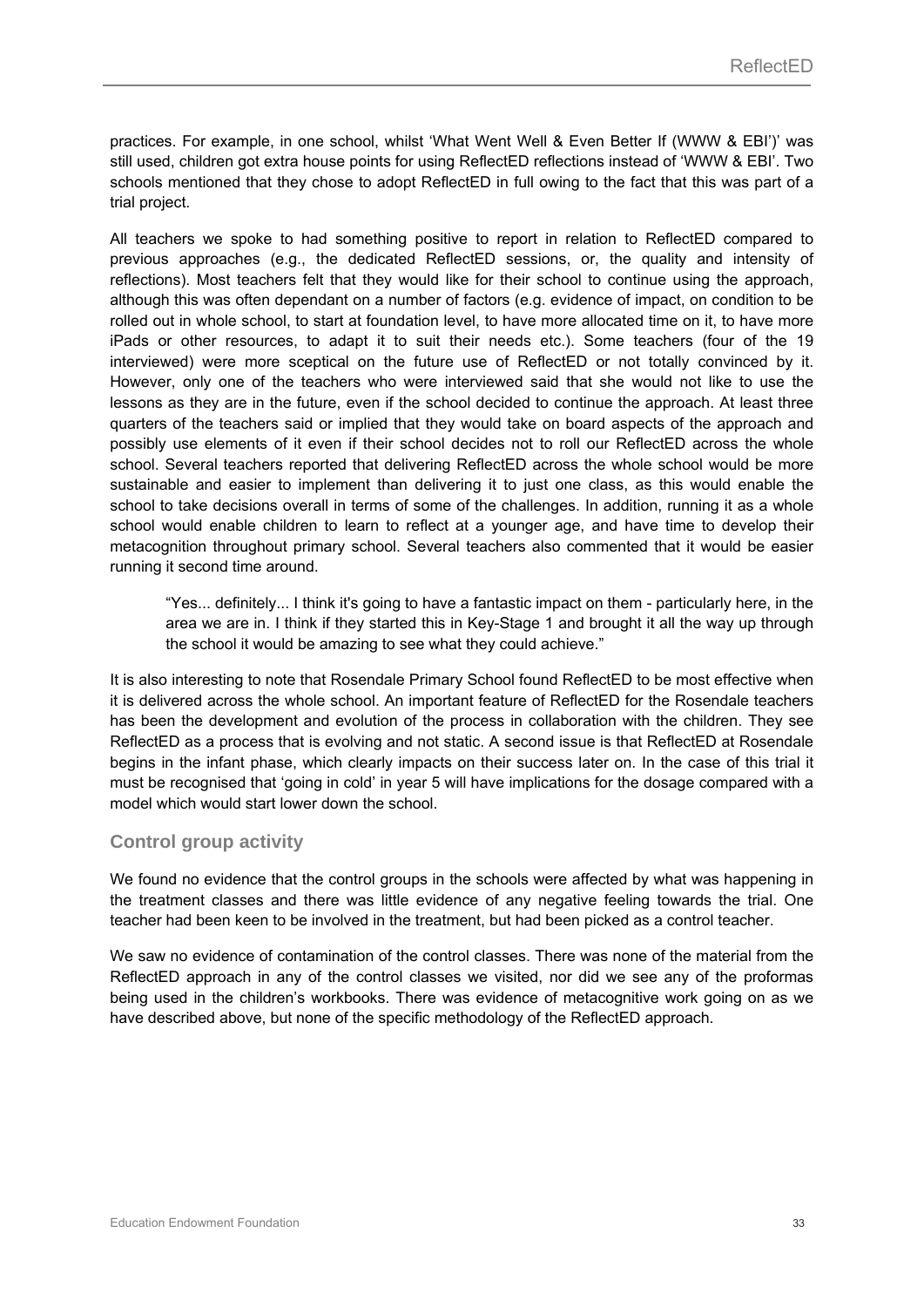### **5. Conclusion**

#### **Key conclusions**

- 1. Pupils who participated in ReflectED made an average of four months' additional progress in maths compared to pupils who did not.
- 2. Pupils who participated in ReflectED made an average of two months' less progress in reading compared to pupils who did not.
- 3. The findings for the schools in this trial have moderate to high security. However, the analysis conducted suggests that we cannot conclude from this trial alone that the intervention would have a similar impact in other schools.
- 4. Most schools were already teaching metacognitive and reflective skills similar to those encouraged by ReflectED. This might have limited the additional impact that ReflectED had on teachers' practice and pupils' outcomes.
- 5. Teachers suggested that ReflectED would work best as a whole-school programme, and that they could deliver the programme more effectively after the first year of delivery. Future research could examine the impact of implementing ReflectED across all year groups in the school and allowing more time for the programme to become embedded.

#### **Interpretation and generalisability**

The aims of the study were to:

- 1. assess the impact of the ReflectED approach on children's academic attainment in mathematics,
- 2. determine if the ReflectED approach also produced differential gains for children eligible for free school meals (FSM),
- 3. assess the impact of the ReflectED approach on children's academic attainment in reading and attitudes towards mathematics and reading,
- 4. explore attitudes towards the introduction of the ReflectED approach, and
- 5. identify process-related issues that might help us to better understand our main impact findings.

Aims one to three were addressed using a school-based randomised trial design with class-level randomisation. Pupils who received ReflectED made more progress in maths than pupils who did not, but the impact estimate was not statistically significant. Pupils who were eligible for FSM made more progress if they received the intervention but this effect size was not statistically significant. Pupils who received ReflectED made less progress in reading than those who did not, but this was not statistically significant. Pupils in the intervention group develop a more positive attitude towards maths, but this was not statistically significant. Pupils who received the intervention developed a slightly worse attitude to reading, but this was not statistically significant.

**Education Endowment Foundation** 34 In terms of aims four and five, the ReflectED approach was viewed positively by most of the teachers who were interviewed, or who attended the focus groups. Evidence from the process evaluation suggests that teachers had mixed views as to which groups this approach was most effective for, with EAL, SEN, lower and upper ability cited by different teachers. One of process related findings that may have limited the impact of the programme was the emphasis already being put on reflective practices in the schools. The process evidence shows that schools had already begun a process of implementation of reflective systems so ReflectED itself may not have had an additional impact on practice. There was also a perceived lack of time for implementation, particularly around the development of the skills to record of the reflections using the *Evernote* system and for the teachers to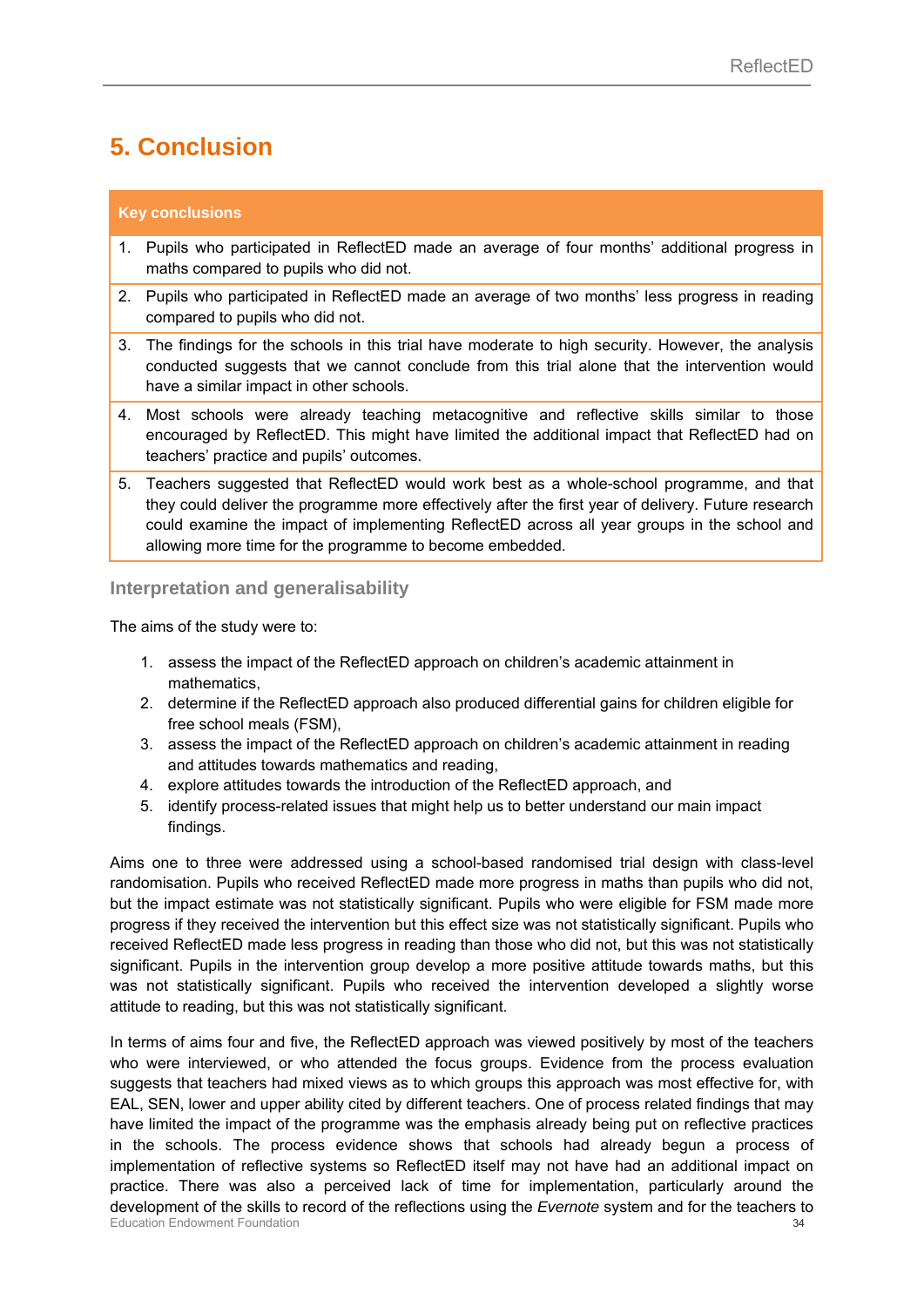be able to make use of the databases of reflections to be able to further support the children's development. It was also suggested that a whole school approach would be the most effective way to implement an effective reflective approach.

Schools did not seem to perceive the recording of the reflections on to *Evernote* as important and focused much more on supporting the children to reflect generally. The Rosendale team see the *Evernote* process as a central part of the ReflectED approach, giving both children and teachers an insight into learning processes. Being able to search through the database for indications of progress, or weakness in a particular area was felt to be a powerful tool by the Rosendale team, but not appreciated in the same way by the teachers in the trial schools. Future research could examine how to support teachers and children to use *Evernote*.

#### **Limitations**

A key issue that needs to be addressed would be how to take account of existing metacognitive schemes already in play in many schools. There was clearly significant interest in metacognition in the schools shown in the study.

A second issue is the level of dosage for the intervention. Many of the teachers talked about the time that they were able to spend on the intervention and it was evident from the discussions with the teachers that they felt that they had only really begun to be able to effectively apply ReflectED in the classes after one year. This suggests that future trials may want to allow longer time for the intervention to be embedded before anticipating it to have an effect on pupil attainment.

Third, in the final analysis, the study was arguably underpowered. The MDES of 0.4 at the analysis stage means that our modelling was insensitive to the effect size observed for our primary outcome (Hedge's  $g = 0.3$ ; hence, the marginal non-significant trend at  $p=0.08$ ). On the other hand, an effect size of 0.3 may be seen as meaningful, being equivalent to 4 months' additional progress in mathematics. However, the power limitations noted above mean that we cannot generalise from this finding to the impact on other schools, and thus a future (larger) study powered to be sensitive to smaller effect sizes (e.g. MDES =  $0.2$ ) would be necessary to resolve this uncertainty.

#### **Future research and publications**

Further research into metacognition would appear to be warranted considering the confounding issues with the control condition (i.e. teachers using metacognitive strategies) the underpowered nature of the final sample, and the strength of the positive feelings of teachers towards metacognition.

There was interesting evidence from the process data that children in minority groups were beginning to perform better in classes. EAL children were particularly mentioned in this regard, but also children with SEN. There was also clearly a strong desire for metacognition to be part of regular school practice and for it to be used across the whole school. Teachers in the process study believed that metacognition has value and so do previous studies. The interest in materials produced by Rosendale was very high and there were a number of suggestions that ReflectED was more suited to a whole school approach. Working to find schools that were not currently using any kind of reflective practice might be one way forward in terms of finding more significant results, as would finding ways of increasing the power for all pupils primarily, but also with respect to smaller minority groups in some of the schools.

One area that has not yet been explored is the considerable database of reflections produced by the children both at Rosendale and other schools. These could prove a really useful source of data to show how the learners progress and in what ways.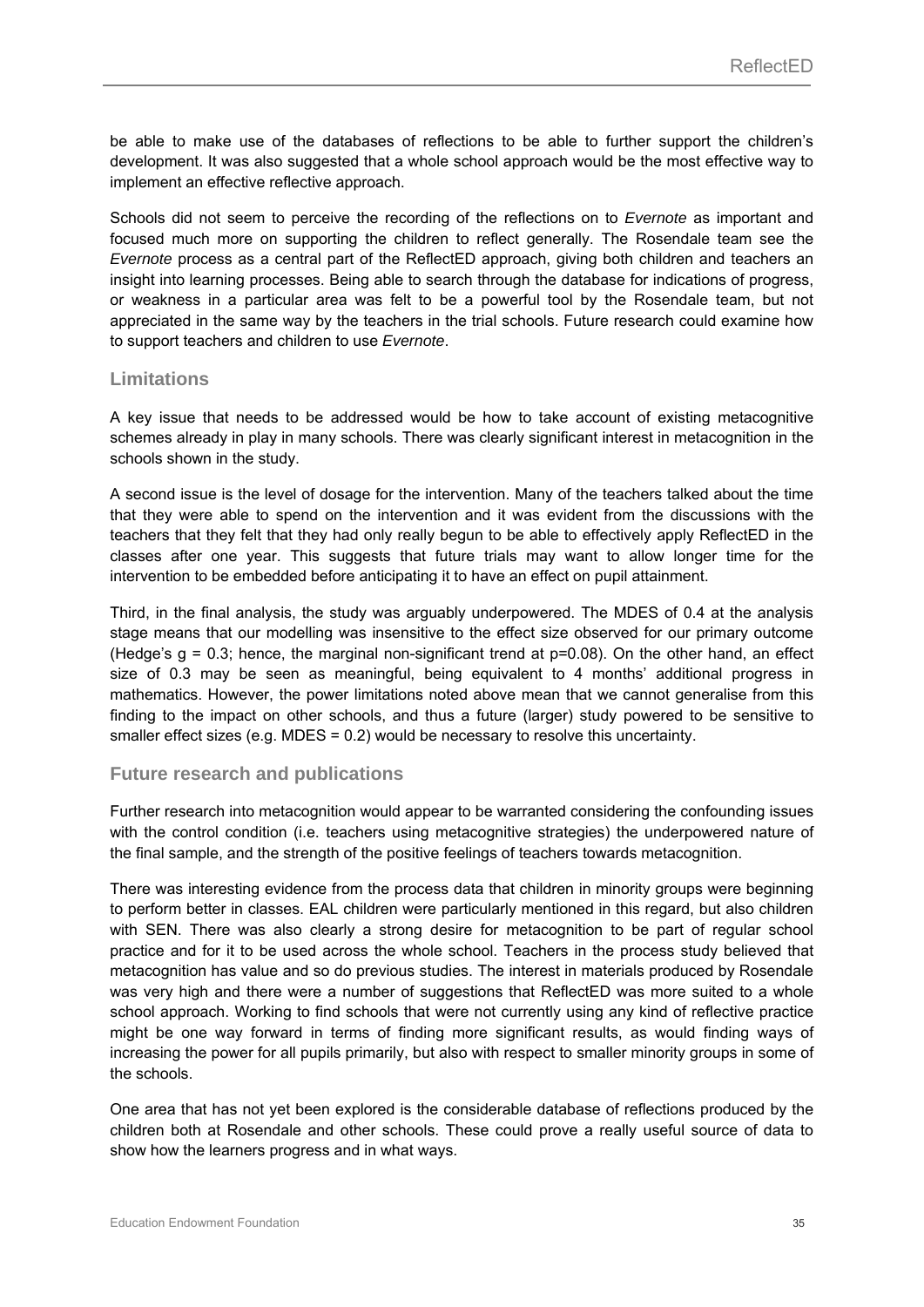We intend to publish the findings from this study in both practitioner and academic periodicals. We will go back to Rosendale school and work with them on producing joint outputs to be used in conference presentations and also for peer reviewed journals.

Further research could include:

- 1. Look into how integral *Evernote* is to ReflectED and to either improve its use, or to find alternative ways for schools to record
- 2. Increase power by sample selection
- 3. Consider how to accurately record dosage of reflection/metacognition in ReflectED and in control condition
- 4. Produce a systematic literature review of the use of different reflective practices in education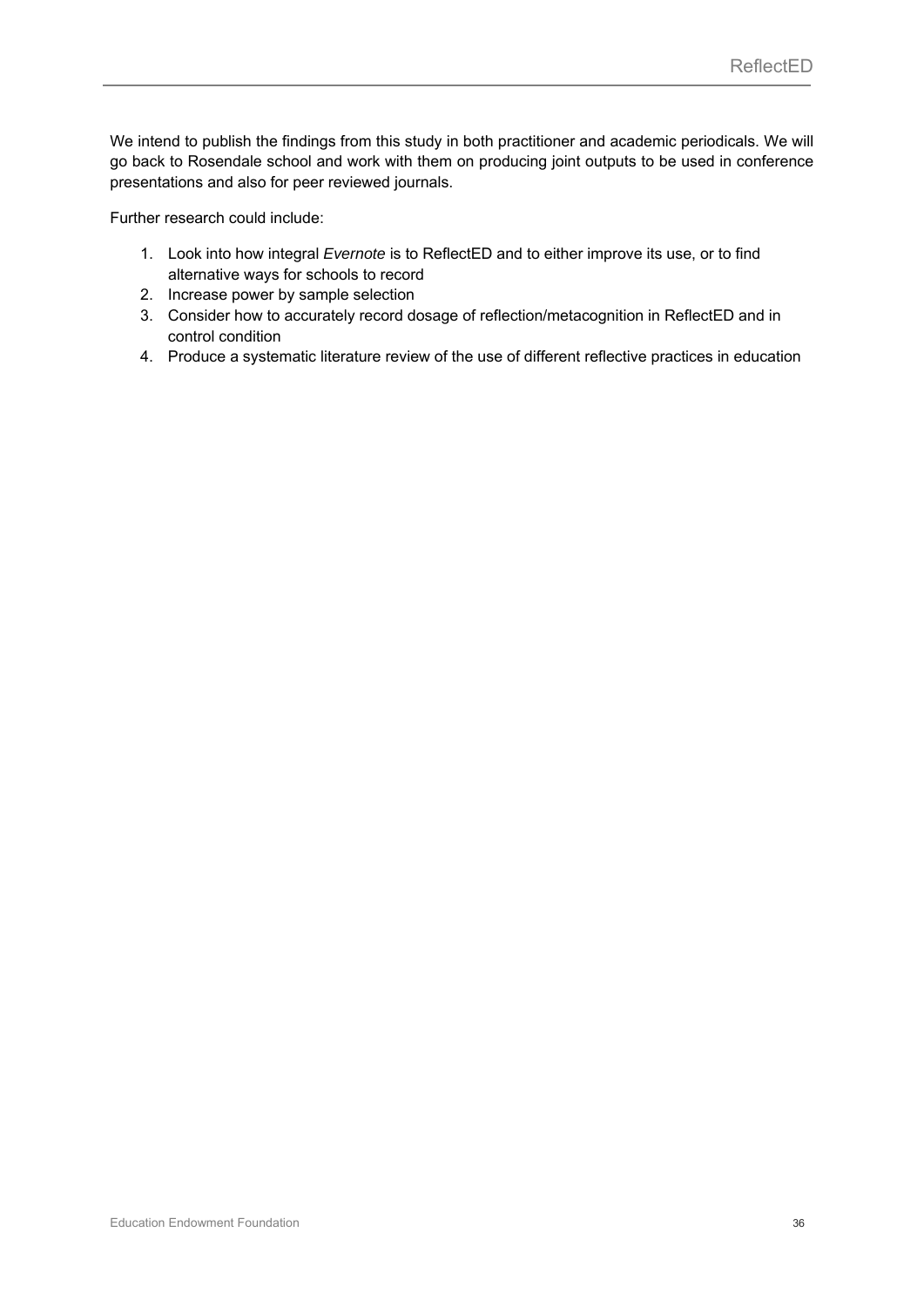### **References**

AC Del Re (2014) R Package "compute.es": compute effect sizes (version 0.2-4).

Bryce, D., Whitebread, D & Szűcs, D. (2014) The relationships among executive functions, metacognitive skills and educational achievement in 5 and 7 year-old children. *Metacognition and Learning*, 10 (2), 181-198.

Carpenter, J. R., Goldstein, H. & Kenward, M. G. (2011) REALCOM-IMPUTE software for multilevel multiple imputation with mixed response types. *Journal of Statistical Software*, 45 **(**4), 1–14.

Champely, S. (2015) R Package "pwr": Basic functions for power analysis (version 1.1-3). https://github.com/heliosdrm/pwr

Clift, R. T., Houston, Robert, H. W. & Pugach, M. C. (Eds) (1990) Encouraging reflective practice in education: An analysis of issues and programs. New York, NY, US: Teachers College Press.

Cohen, J. (1988). A Power primer. *Psychological Bulletin*, 112, 155-159.

Cooper, H., Hedges, L.V., & Valentine, J.C. (2009) *The handbook of research synthesis and metaanalysis (2nd edition)*. New York: Russell Sage Foundation.

Costa Ferreira, P., Veiga Simão, A.M. & Lopes da Silva, A. (2015) Does training in how to regulate one's learning affect how students report self-regulated learning in diary tasks? *Metacognition and learning*, 10 (2), 199-230.

Costello, P. J. M. (2013). *Thinking Skills and Early Childhood Education*. London: Routledge.

Coutinho, S. (2008) Self-efficacy, metacognition, and performance. *North American Journal of Psychology*, 1, 165–172.

DfE (2012) Literacy and numeracy catch-up strategies. Department for Education. Online at https://www.gov.uk/government/uploads/system/uploads/attachment\_data/file/268031/literacy\_and\_nu meracy catch up strategies in secondary schools.pdf. Accessed: 20 Feb, 2016.

Dumville, J. C., Hahn, S., Miles, J.N.V., & Torgerson, D. J. (2006). The use of unequal allocation randomisation ratios in clinical trials: A review. *Contemporary Clinical* Trials, 27(1), 1-12.

Epstein, A. S. (2003). How planning and reflection develop young children's thinking skills. *Young Children*, 58 (5), 28–36.

Flavell, J. H. (1979) Metacognition and cognitive monitoring: A new era of cognitive developmental inquiry. *American Psychologist*, 34 (10), 906–911.

Fox, J. and Weisberg, S. (2010) *An R companion to applied regression*. London: Sage.

Fox, J., Weisberg, S., Friendly, M. and Hong, J. (2015) R Package "effects": Effect

Displays for Linear, Generalized Linear, and Other Models (version 3.0-4).

Hedges, L. V. and Hedberg, E. C. (2007) Intraclass correlation values for planning group-randomized trials in education, *Educational Evaluation and Policy Analysis*, 29, 60–87.

Hutcheson, G. D. and Sofroniou, N. (1999) *The multivariate social scientist*. London: Sage.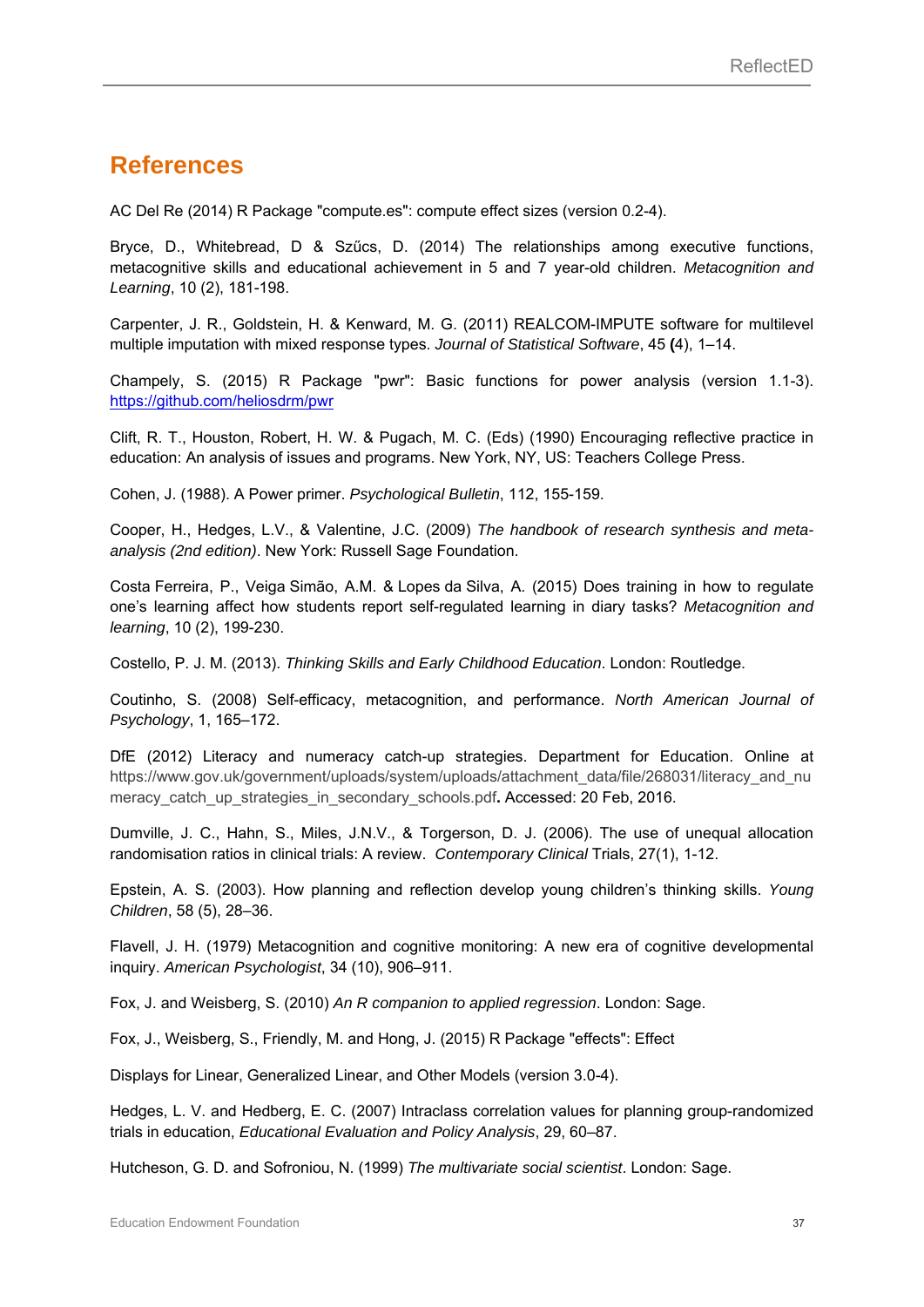Israel, S., Collins, C., Block, Bauserman, K. & Kinnucan-Welsch, K. (Eds.) (2005) *Metacognition in Literacy Learning: Theory, Assessment, Instruction, and Professional Development*. London: Routledge.

Jerrim, J.,Austerberry, H., Crisan, C., Ingold, A. Morgan, C., Pratt, D. Smith, C. and Wiggins, M. (2015). *Mathematics Mastery: A Secondary Evaluation Report*. London: EEF.

Joseph, N. (2009) Metacognition Needed: Teaching Middle and High School Students to Develop Strategic Learning Skills. *Preventing School Failure: Alternative Education for Children and Youth*, 54 (2), 99-103.

Kuiper, R. A., & Pesut, D. J. (2004). Promoting cognitive and metacognitive reflective reasoning skills in nursing practice: self-regulated learning theory. *Journal of Advanced Nursing*, 45 (4), 381–391.

Lindsey, J. K. (1997). *Applying Generalized Linear Models*. London: Springer.

Livingston, J. A. (2003). Metacognition: An Overview. Retrieved from **http://eric.ed.gov/?id=ED474273**

Lüftenegger, M., Schober, B., van de Schoot, R., Wagner, P., Finsterwald, M., & Spiel, C. (2012). Lifelong learning as a goal – Do autonomy and self-regulation in school result in well prepared pupils? *Learning and Instruction*, 22 (1), 27–36.

McCullagh, P and Nelder, J. A. (1989). *Generalized Linear Models* (2nd edition). London: Chapman and Hall/CRC.

Mevarech, Z., Terkieltaub, S., Vinberger,T. & Nevet, V. (2010) The effects of meta-cognitive instruction on third and sixth graders solving word problems. ZDM Mathematics Education, 42,195– 203.

Meyer, E., Abrami, P., Wadea, C., Aslan, O. & Deault, L. (2010) Improving literacy and metacognition with electronic portfolios: Teaching and learning with ePEARL. Computers & Education, 55, 84–91.

Mok, M., Lung, C., Cheng, D., Cheung, H., & Ng, M (2006). Self-assessment in higher education: experience in using a metacognitive approach in five case studies. Assessment & Evaluation in Higher Education, 31, 415–433.

R Core Team (2015) *R: A Language and Environment for Statistical Computing*. R Foundation for Statistical Computing, Vienna, Austria. https://www.R-project.org/

Sperling, R., Richmond, A., Ramsay, C. & Klapp, M. (2012) The Measurement and Predictive Ability of Metacognition in Middle School Learners. *The Journal of Educational Research*, 105 (1), 1-7.

Sungur, A., & Senler, B. (2009) An analysis of Turkish high school students' metacognition and motivation. *Educational Research and Evaluation*, 15 (1), 45–62.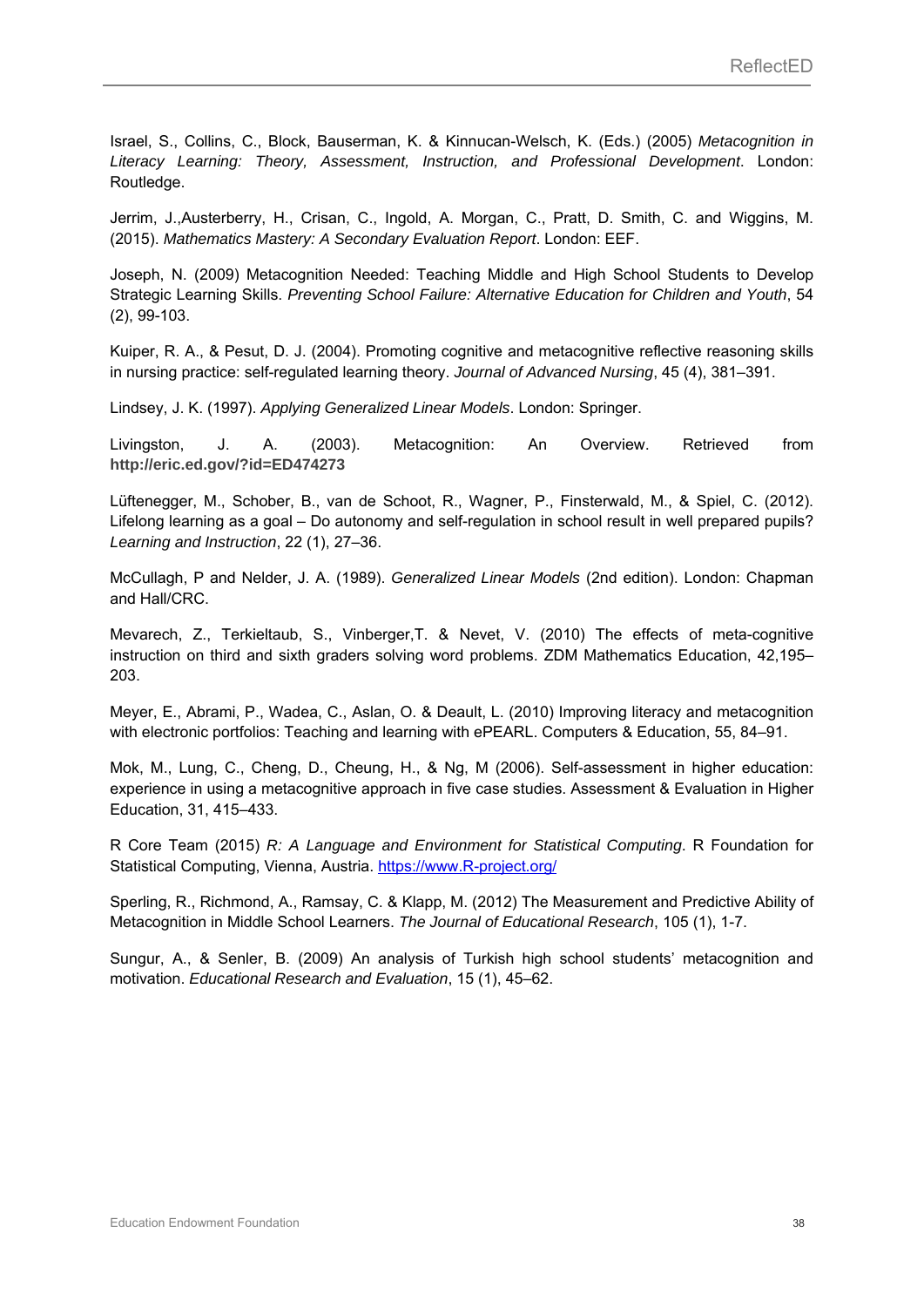### **Appendix 1: Parental Consent forms**

#### **ReflectED PROJECT**

We are writing to you to tell you about an exciting project that the school is involved in which is aimed at supporting children to better understand how they learn. The programme is called the ReflectED approach. 

The ReflectED programme is for all children and helps them to understand better how they learn, how they can identify when they are learning well and when they need to make changes, or to seek help. This process is sometimes referred to as 'Learning to learn', or more technically as 'Metacognition'. Our research project is looking at the implementation of this process and is supported by a set of materials designed by a team at Rosendale Primary School, West Dulwich, London, who have been working with the ReflectED approach since 2012. The research we are conducting will help us to understand if the ReflectED approach works for children in Year 5 (2014-2015) and then will be introduced into other years, if the schools are happy with the findings. The project is funded by the Educational Endowment Foundation (http://educationendowmentfoundation.org.uk).

We are writing to you to explain the role of your child in the project. Our plan is to collect data from children's Key Stage 1 SAT tests in the next few weeks and then all of the children will take a short computer-based test at the end of the school year, around June. Some of the children in about 50% of the schools will also be selected to be part of focus groups following a visit to the school to observe and interview teachers. The teacher or another member of staff familiar to the children will be present during these focus groups.

Who will conduct the research?

The research will be conducted by Dr. Gary Motteram and other staff in the Institute of Education, University of Manchester, Oxford Road, Manchester M13 9PL.

*Title of the research:*

"ReflectED"

*What is the aim of the research?*

Our main aim is to examine the impact of the ReflectED Approach on children's progress in maths and reading during one academic year.

*Where will the research be conducted?*

Primary schools in a number of LEAs in various parts of the country.

*What is the duration of the research?*

The overall project runs from Sep 2013 until August 2015. The schools that implement the ReflectED Approach will do so from September 2014 to July 2015.

*Why have I been approached?*

We are writing to you because your child's school is taking part in the ReflectED Project and the School will be implementing this approach from September 2014 to July 2015.

*What would my child be asked to do if I agreed for her/ him to take part?*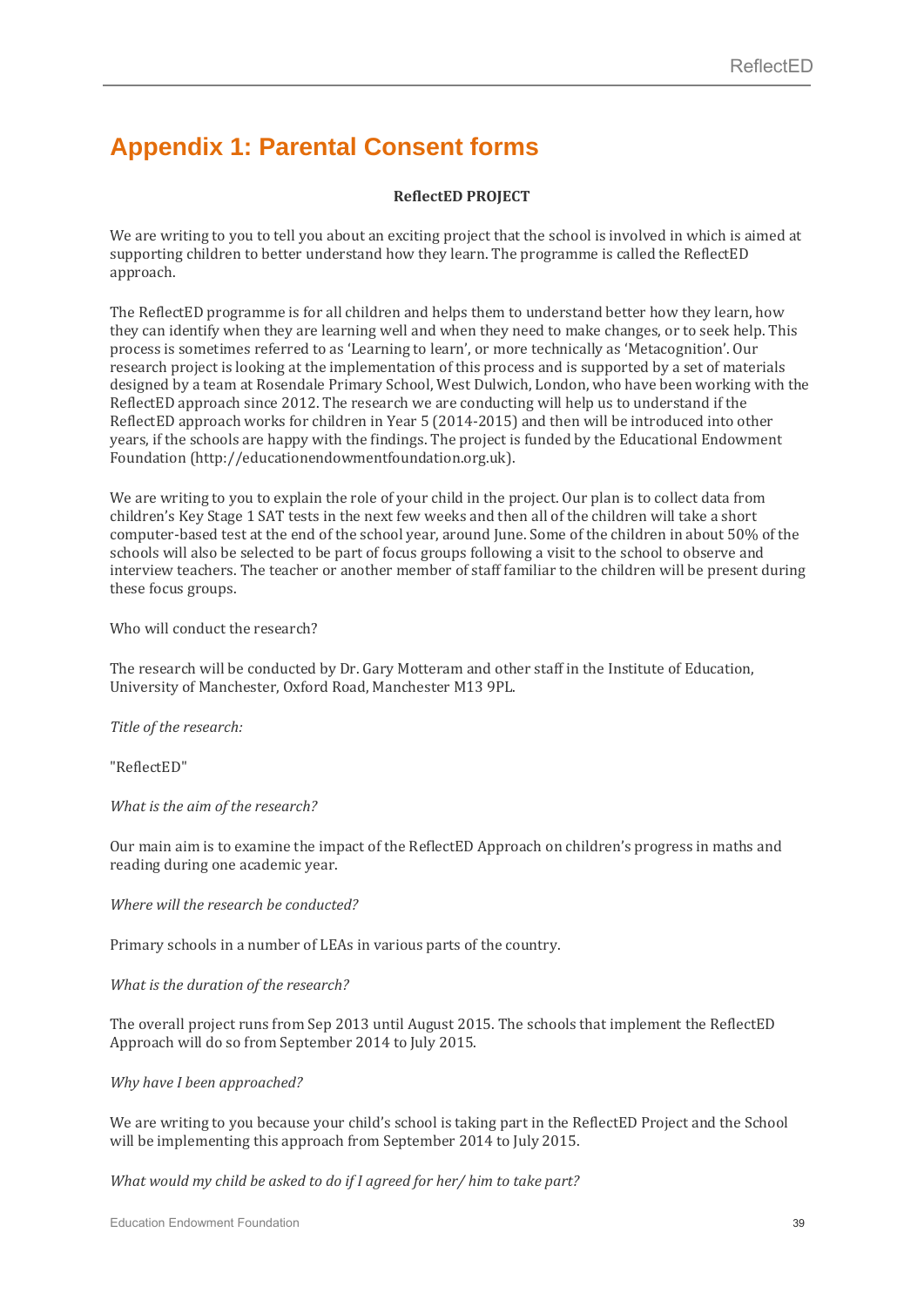All the children in participating schools will be involved in one short computer-based test, which will take 30-40 minutes, and will take place in June 2015. In some cases children will be invited to take part in a short focus group to talk about their experiences of the ReflectED Approach. The results of the test will be compared to the data collected from the KS1 SATs tests to look for differences, essentially to try to discover if the ReflectED Approach has had an impact. The focus groups will help us to understand why change has or hasn't occurred.

#### *What happens to the data collected?*

The data will be analysed by the research team at the University of Manchester. We will write a report based on our analyses for the Educational Endowment Foundation. It is also likely that we will write articles for academic journals based on the project findings. Finally, it is possible that we will write a book chapter about the research. In all publications and reports data will be presented anonymously.

#### *How is confidentiality maintained?*

All data provided will be treated as confidential and will be completely anonymous. Identifying information (e.g. pupil names) will only be used in order to match responses about the same individual from different respondents (e.g. teachers and pupils) and across different times (e.g. at different points in the year). After this matching process is complete, all identifying information will be removed.

All the data will be stored on secure, password protected computers to which only senior members of the research team have access. 

#### *Disclosure and Barring*

Every member of our research team has undergone a Disclosure and Barring check at the Enhanced Disclosure level.

#### *Contact for further information*

If you would like any more information or have any questions about the research project, please telephone or email:

Dr. Zeynep Onat-Stelma, Manchester Institute of Education, University of Manchester, Oxford Road, Manchester, M13 9PL – Tel: 0161 275 3901 – Email: zeynep.onat-stelma@manchester.ac.uk

Also, please see the EEF website for further details about the project: http://educationendowmentfoundation.org.uk/projects/ReflectED-meta-cognition-rosendale-primaryschool/, or check at the Manchester Institute of Education website: http://www.seed.manchester.ac.uk/subjects/education/ 

If you ever wish to make a formal complaint about the conduct of the research you should contact the Head of the Research Office, Christie Building, University of Manchester, Oxford Road, Manchester M13 9PL.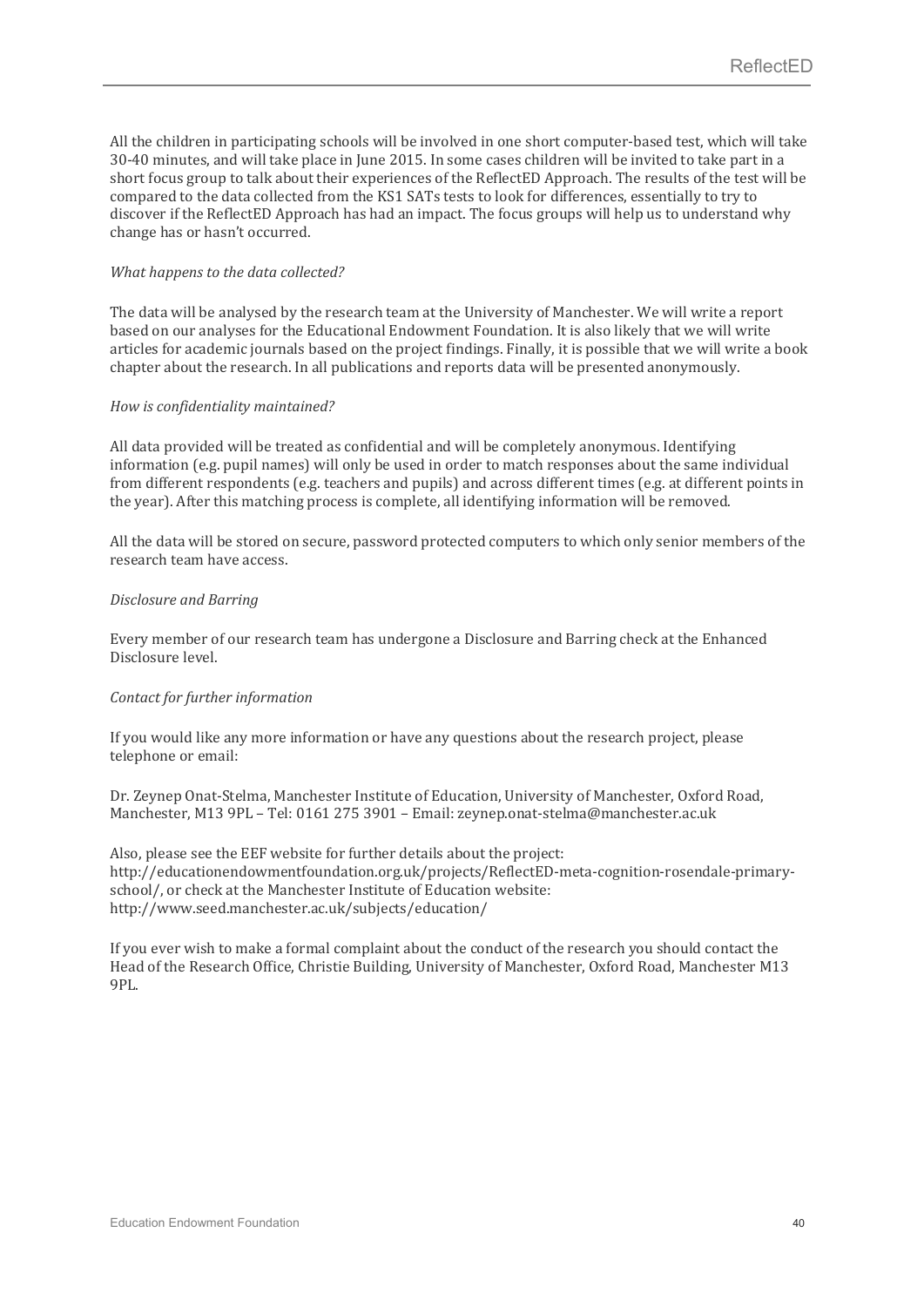#### **CONSENT FORM**

An information sheet is attached to this form. Please read it carefully before making a decision about letting your child take part in the data collection and the focus groups.

If you are willing for them to take part then you do not need to do anything at the moment. You will be sent further details about the focus groups in the near future.

If you decide that you do want your child to take part, then you need to complete the opt-out consent form below and return it to Dr. Zeynep Onat-Stelma, Manchester Institute of Education, University of Manchester, Oxford Road, Manchester, M13 9PL

Tel: 0161 275 3901 

Alternatively, Dr. Onat-Stelma can be contacted by telephone on 0161 275 3901 or email at zeynep.onatstelma@manchester.ac.uk. If you do not wish to participate please let us know by XXXXXXX.

Finally, please also remember that even if you do decide to let your child take part now, you are free to change your mind at any point in the study.

Please tick in the box next to the first statement if you want your child to **not take part** in the project overall, or in the second box if you don't want your child to take part in just the focus groups.

| I do not wish my child to participate in any part of the project.                         |  |
|-------------------------------------------------------------------------------------------|--|
| I do not wish my child to participate in the focus group strand of the ReflectED project. |  |

My details are as follows:

| My name                   |  |
|---------------------------|--|
| My child's name           |  |
| Name of my child's school |  |

Signed: <u>Date:</u>

Please return this form to Dr. Zeynep Onat-Stelma, Manchester Institute of Education, University of Manchester, Oxford Road, Manchester, M13 9PL.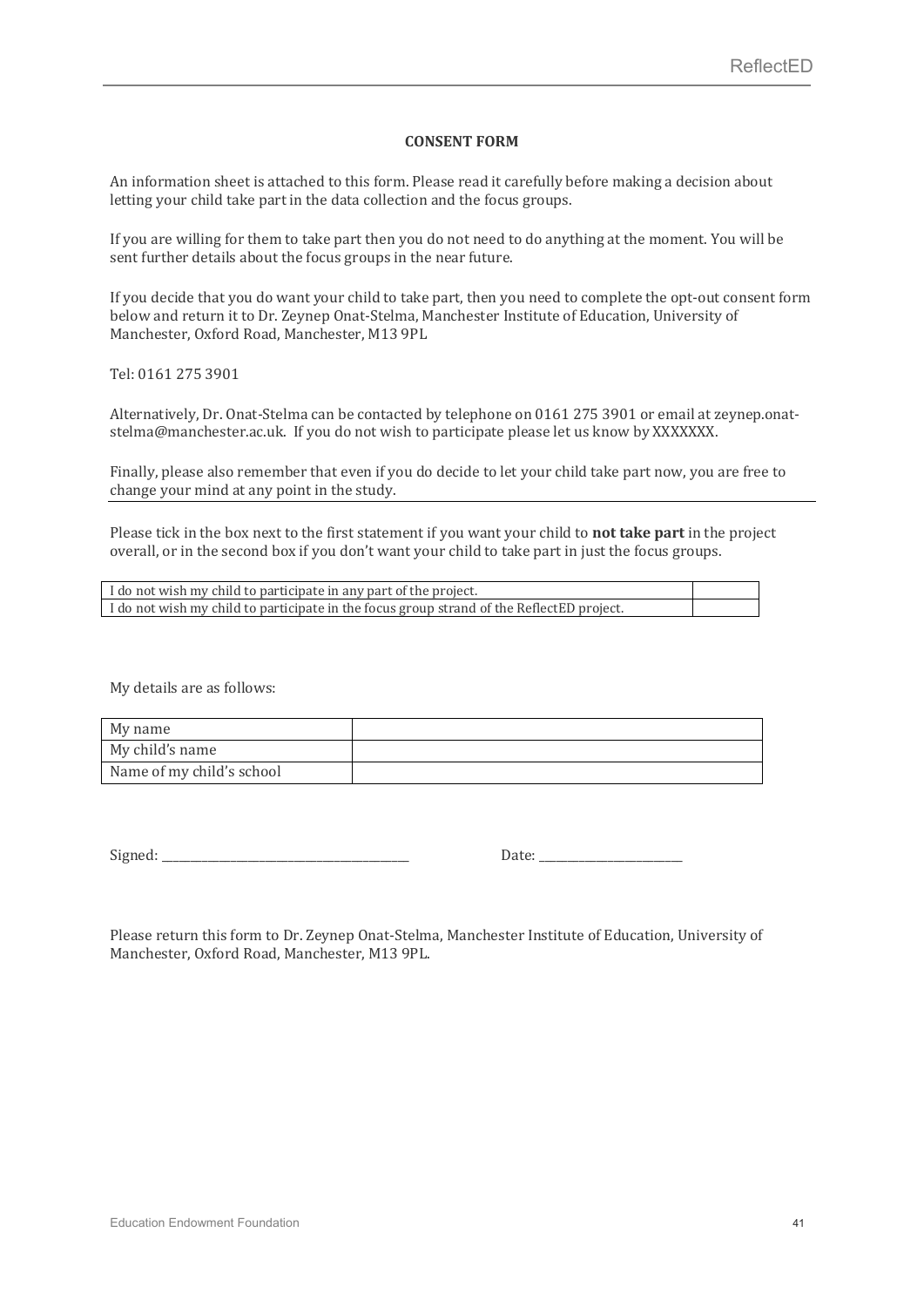#### **Teacher Consent form**

#### **INFORMATION SHEET FOR TEACHERS BEING INTERVIEWED: ReflectED PROJECT**

As you know your school is involved in an exciting project about supporting children to better understand how they learn, called the ReflectED approach. The research we are conducting in conjunction with the team Rosendale Primary School in West Dulwich will help us to understand if this approach works for children in Year 5 and, if it is, it will then be introduced into other years, if the schools are happy with the findings and are convinced by the benefits. The project is funded by the Educational Endowment Foundation.

We are writing to you to explain your role as a teacher in the research process. We will collect your views and those of some of the children in your class.

If you would like any more information or have any questions about the research project, please telephone Dr. Zeynep Onat-Stelma on 0161 275 3901 or email her at zeynep.onatstelma@manchester.ac.uk 

#### *Who will conduct the research?*

The research will be conducted by Dr. Gary Motteram and other staff in the Institute of Education, University of Manchester, Oxford Road, Manchester M13 9PL.

*Title of the research*

The ReflectED Approach

*What is the aim of the research?*

Our main aim is to examine the impact of ReflectED Approach on children's progress in maths and reading during one academic year.

*Where will the research be conducted?*

In primary schools in a number of LEAs around the country.

#### *What is the duration of the research?*

The project itself runs from September 2014 until August 2015. The schools that implement the ReflectED Approach will do so from September 2014 to July 2015 and this is the period during which data is collected.

#### *Why have I been chosen?*

We are contacting you because your school is taking part in the ReflectED Project. Classes in the participating schools have been randomly chosen to (a) implement the ReflectED Approach for one year, (ReflectED classes) or (b) continue as normal (comparison classes). We will be collecting data in all of the schools.

*What would I be asked to if I took part?*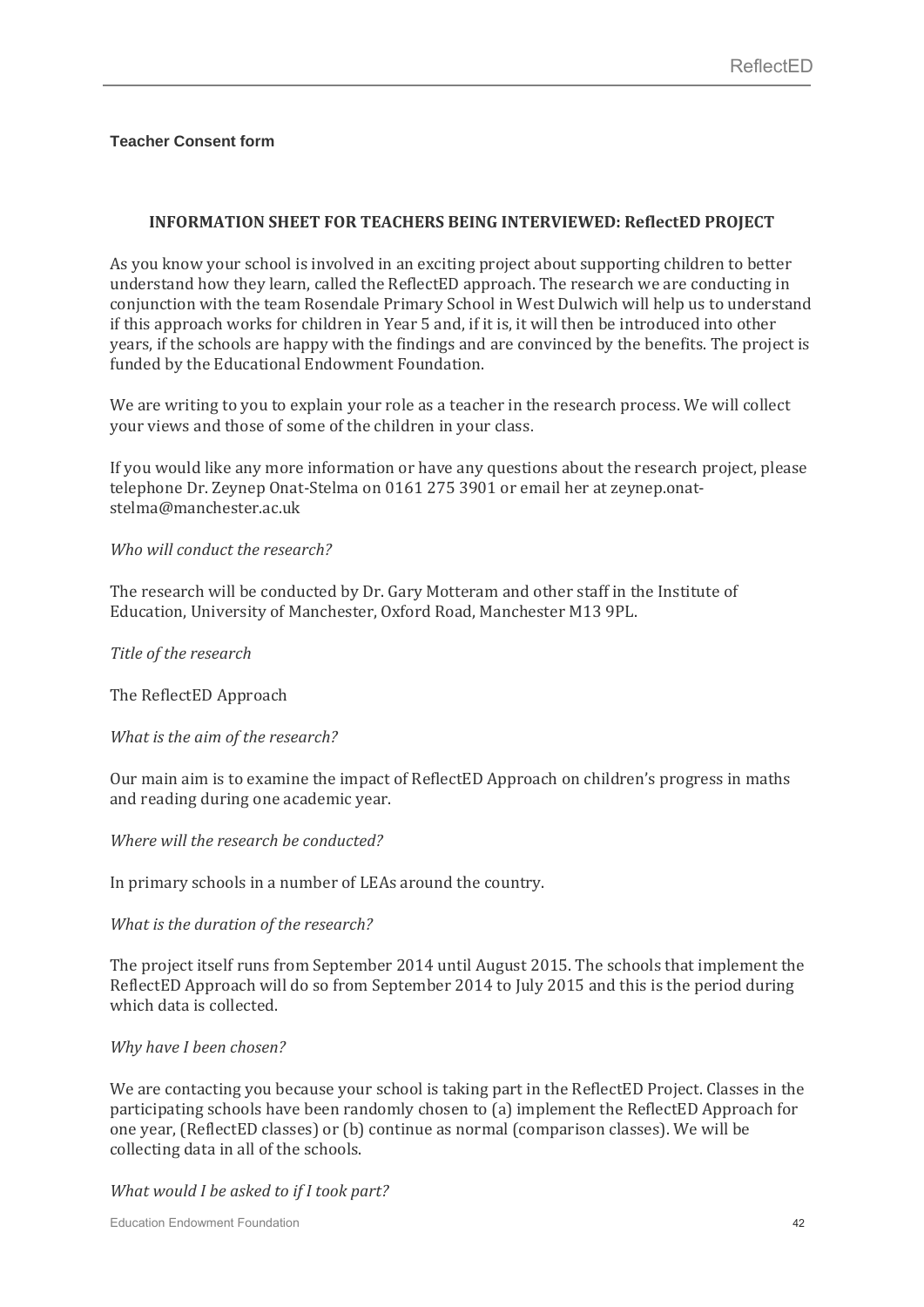All teachers introducing the ReflectED Approach in their classes will be invited to be part of focus groups towards the end of the trial and at least  $50\%$  of all of the participating teachers will be observed in one lesson and invited to participate in a short interview about the on-going implementation. The observation will only relate to the implementation of the ReflectED Approach and this is why we are approaching you.

The interview will last a maximum of 40 minutes.

#### *What happens to the data collected?*

The data will be analysed by our research team at the University of Manchester. We will write a report based on our analysis for the Educational Endowment Foundation. It is also likely that we will write articles for academic journals based on the project findings. Finally, it is possible that we will write a book chapter about the research. In all publications and reports data will be presented anonymously.

#### *How is confidentiality maintained?*

All data provided will be treated as confidential and will be completely anonymised. Identifying information will only be used in order to match responses about the same individual from different respondents (e.g. teachers and pupils) and across different times (e.g. at different points in the year). After this matching process is complete, all identifying information will be destroyed. The website that houses the survey will be completely secure and password protected. All survey data will be stored on a secure, password protected computer to which only senior members of the research team have access.

#### *Disclosure and Barring*

Every member of our research team has undergone a Disclosure and Barring check at the Enhanced Disclosure level. 

#### *Will I be paid for participating in the research?*

We are not able to offer any payment or incentive for participating in this study.

#### *Contact for further information*

If you would like any more information or have any questions about the research project, please telephone or email: Dr. Zeynep Onat-Stelma, Manchester Institute of Education, University of Manchester, Oxford Road, Manchester, M13 9PL

Tel: 0161 275 3901; Email: zeynep.onat-stelma@manchester.ac.uk

Also, please see the EEF website for further details about the project: http://educationendowmentfoundation.org.uk/projects/ReflectED-meta-cognition-rosendaleprimary-school/, or check at the Manchester Institute of Education website: http://www.seed.manchester.ac.uk/subjects/education/ 

*What if something goes wrong?*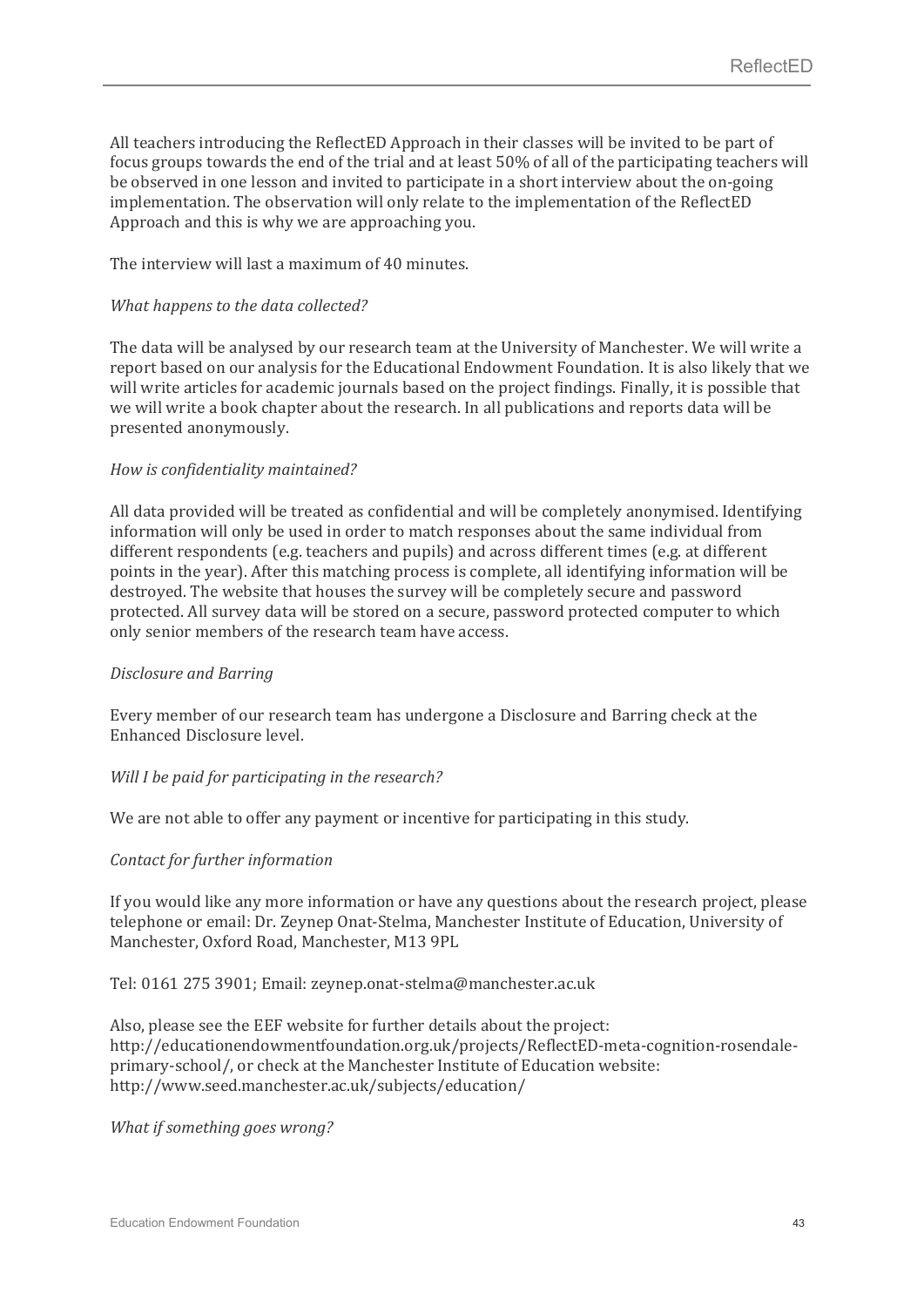If completing being involved in the research makes you worry about any of your pupils' wellbeing then you should speak to your school's safeguarding and child protection officer in the first instance.

If you ever wish to make a formal complaint about the conduct of the research you should contact the Head of the Research Office, Christie Building, University of Manchester, Oxford Road, Manchester M13 9PL.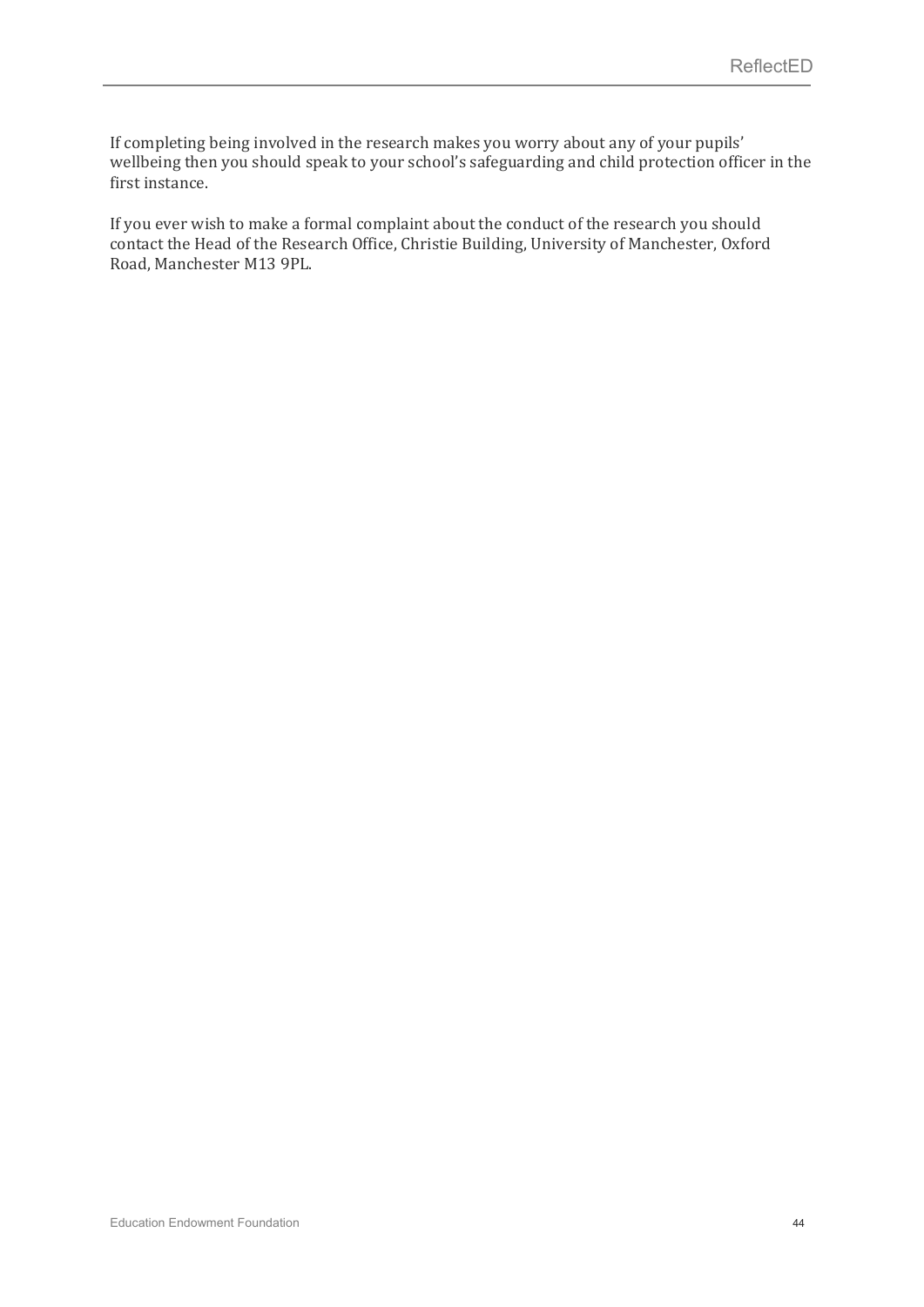#### **CONSENT FORM**

| If you are happy to participate in the interview please complete and sign this consent form |  |
|---------------------------------------------------------------------------------------------|--|
|                                                                                             |  |

|                                                                                                                                                                                                      | Please<br><b>Initial Box</b> |
|------------------------------------------------------------------------------------------------------------------------------------------------------------------------------------------------------|------------------------------|
| 1. I confirm that I have read the attached information sheet on the above study and have had the<br>opportunity to consider the information and ask questions and had these answered satisfactorily. |                              |
| 2. I understand that my participation in the study is voluntary and that I am free to withdraw at any time<br>without giving a reason.                                                               |                              |
| 3.<br>I understand that the interview will be audio-recorded.                                                                                                                                        |                              |
| 4. I agree to the use of anonymous quotes.                                                                                                                                                           |                              |
| 5. I agree that any data collected may be passed to other researchers in the team.                                                                                                                   |                              |
| 6. I agree that any data collected may be published in anonymous form in academic books or journals.                                                                                                 |                              |
| 7. I agree to take part in the above project.                                                                                                                                                        |                              |
| Name of participant<br>Signature<br>Date                                                                                                                                                             |                              |

Name of person taking consent **Date Date Signature**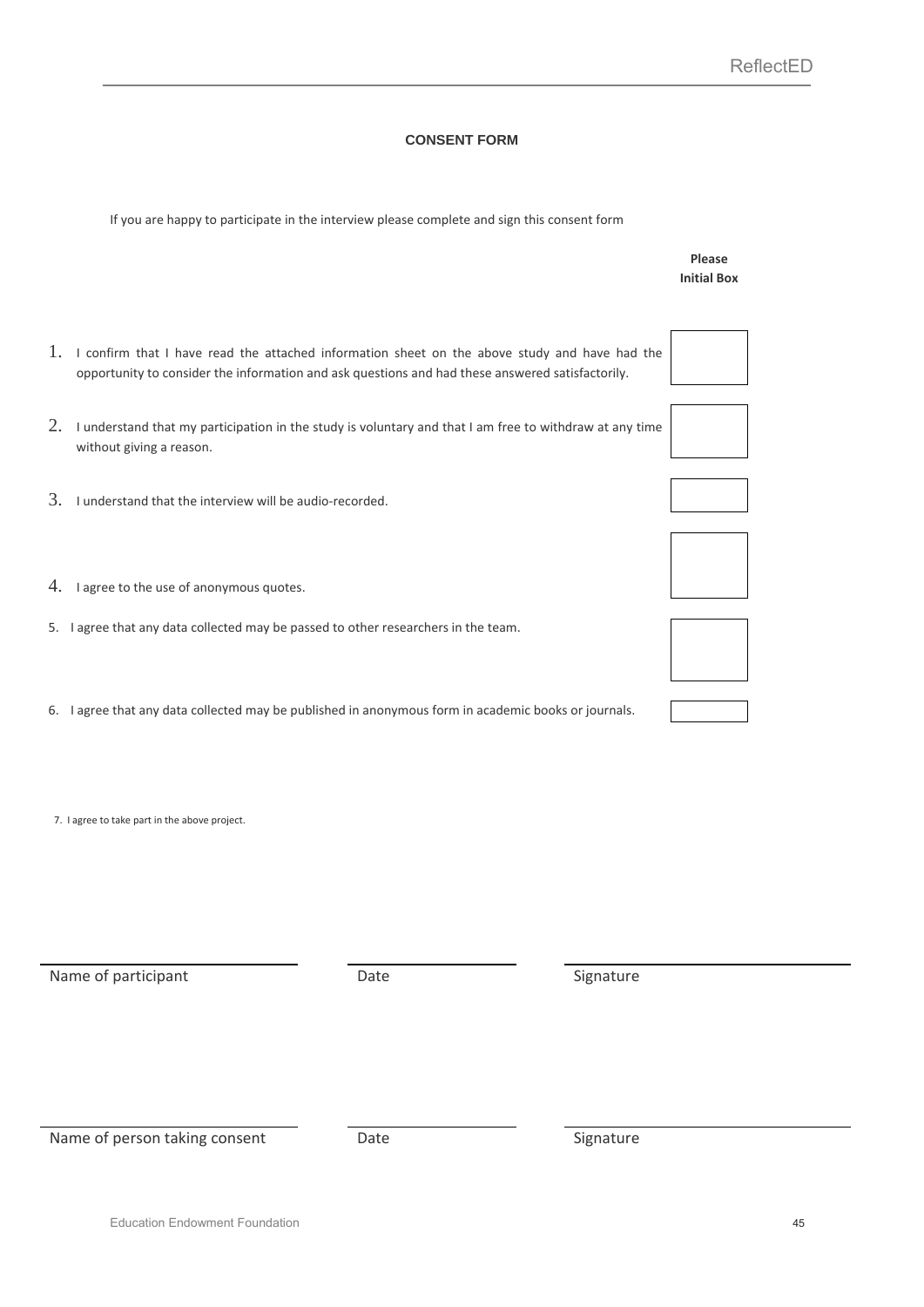### **Appendix 2: MLM models (Primary Outcome)**

#### **Table 11: Standard deviation used to standardise Z scores (Hedges G)**

|                                  | <b>Standard</b><br><b>Deviations</b> |
|----------------------------------|--------------------------------------|
| <b>Mathematics InCas</b>         | 21.24                                |
| Reading InCas                    | 15.46                                |
| Attitude to mathematics<br>InCas | 37.99                                |
| Attitude to reading InCas        | 38.17                                |

#### **Table 12: Raw and prior attainment adjusted ICC**

|                                         | <b>Raw ICC</b> | <b>Prior attainment adjusted</b><br><b>ICC</b> |
|-----------------------------------------|----------------|------------------------------------------------|
| <b>Mathematics InCas</b>                | 0.28           | 0.34                                           |
| Reading InCas                           | 0.28           | 0.31                                           |
| Attitude to mathematics<br><b>InCas</b> | 0.04           | 0.06                                           |
| Attitude to reading InCas               | 0.04           | 0.04                                           |

#### **Table 13: InCAS mathematics scores clustered at class level with and without imputation (complete cases)**

|                             | <b>InCAS</b><br><b>Mathematics</b><br><b>Score</b><br>(complete)<br>cases) |      |             | <b>InCAS Mathematics</b><br><b>Score (multiple</b><br>imputation) |
|-----------------------------|----------------------------------------------------------------------------|------|-------------|-------------------------------------------------------------------|
|                             | <b>Beta</b>                                                                | S.E. | <b>Beta</b> | <b>S.E.</b>                                                       |
| cons                        | $-3.09**$                                                                  | 0.45 | $-2.52**$   | 0.56                                                              |
| ReflectED (Ref:<br>control) | 0.30                                                                       | 0.17 | 0.27        | 0.19                                                              |
| KS1 maths score             | $0.19**$                                                                   | 0.03 | $0.15**$    | 0.03                                                              |
| FSM (Ref: no)               | $-0.13$                                                                    | 0.19 | $-0.21$     | 0.21                                                              |
| Level: Class                |                                                                            |      |             |                                                                   |
| cons/cons                   | $0.48**$                                                                   | 0.13 | $0.59**$    | 0.16                                                              |
| ReflectED/cons              | $-0.03$                                                                    | 0.08 | $-0.06$     | 0.10                                                              |
| ReflectED/ReflectED         | 0.00                                                                       | 0.00 | 0.00        | 0.00                                                              |

*Please note that \*\* stands for 5% significance level.*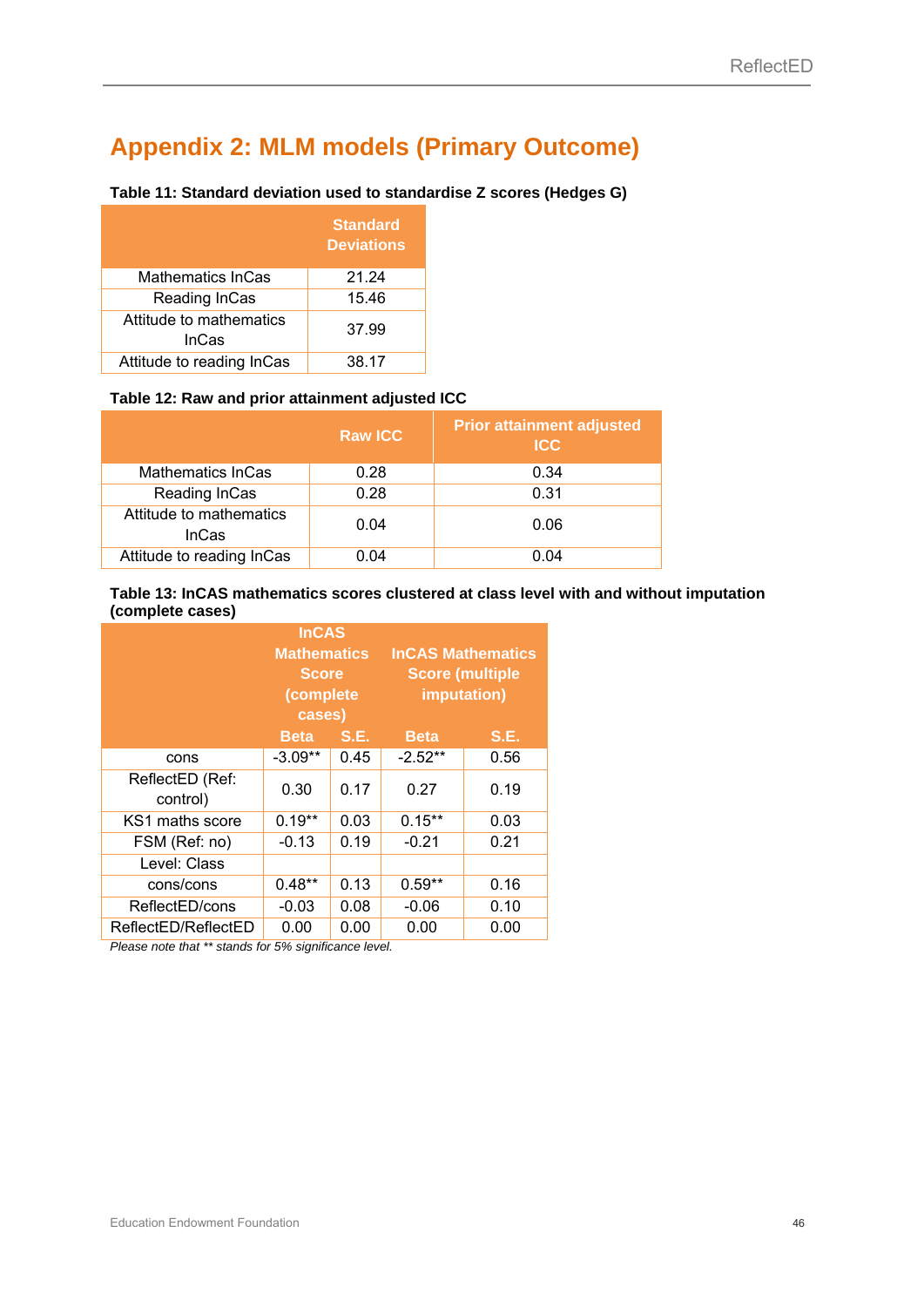#### **Table 14: Subgroup analysis (FSM only) - InCAS mathematics scores clustered at class level with and without imputation (complete cases)**

|                     | <b>InCAS</b>          |             | <b>InCAS</b>       |             |  |
|---------------------|-----------------------|-------------|--------------------|-------------|--|
|                     | <b>Mathematics</b>    |             | <b>Mathematics</b> |             |  |
|                     | <b>Score(complete</b> |             | <b>Score (with</b> |             |  |
|                     | cases)                |             | imputation)        |             |  |
|                     | <b>Beta</b>           | <b>S.E.</b> | <b>Beta</b>        | <b>S.E.</b> |  |
|                     |                       |             |                    |             |  |
| cons                | $-2.58**$             | 0.6         | $2.54***$          | 0.65        |  |
| ReflectED (Ref:     |                       |             |                    |             |  |
| control)            | 0.14                  | 0.2         | 0.07               | 0.21        |  |
| KS1 maths score     | $0.15***$             | 0.04        | $0.14**$           | 0.04        |  |
| Level: Class        |                       |             |                    |             |  |
| cons/cons           | $0.8**$               | 0.21        | $0.84**$           | 0.22        |  |
| ReflectED/cons      | $-0.15$               | 0.12        | $-0.17$            | 0.13        |  |
| ReflectED/ReflectED | 0                     | 0           | 0                  | 0           |  |

*Please note that \*\* stands for 5% significance level.*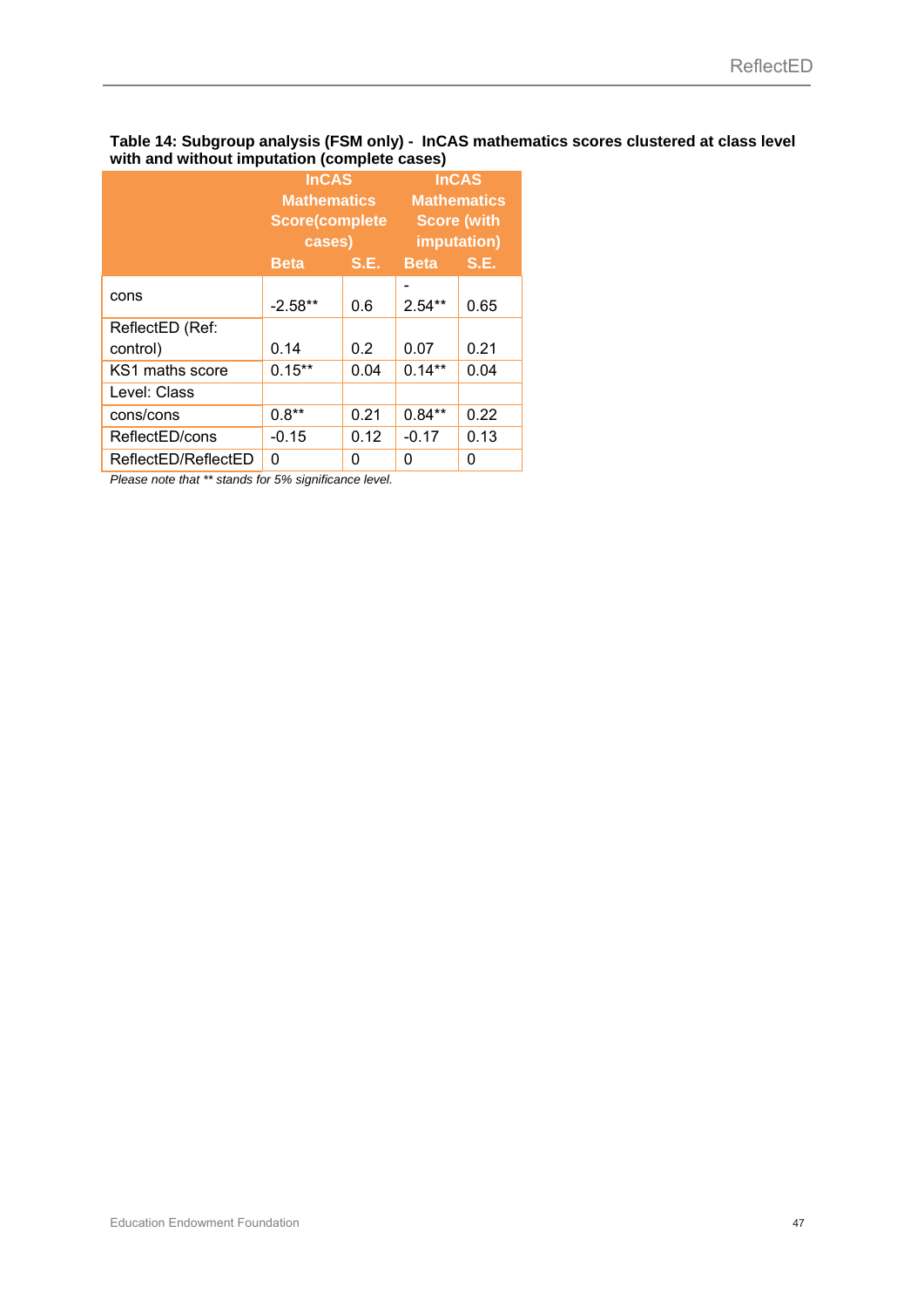### **Appendix 3: MLM models (Secondary Outcomes)**

**Table 15: Secondary outcomes clustered at class level with and without imputation (complete cases)**

|                             | <b>InCAS reading</b><br><b>scores</b><br>(complete)<br>cases) |             | <b>InCAS reading</b><br>scores (with<br>imputation) |             | <b>InCAS</b><br><b>Attitude to</b><br><b>mathematics</b><br>(complete)<br>cases) |             | <b>InCAS Attitude</b><br>to mathematics<br>(with<br>imputation) |             | <b>InCAS Attitude to</b><br>reading<br>(complete cases) |             | <b>InCAS Attitude</b><br>to reading (with<br>imputation) |                  |
|-----------------------------|---------------------------------------------------------------|-------------|-----------------------------------------------------|-------------|----------------------------------------------------------------------------------|-------------|-----------------------------------------------------------------|-------------|---------------------------------------------------------|-------------|----------------------------------------------------------|------------------|
|                             | <b>Beta</b>                                                   | <b>S.E.</b> | <b>Beta</b>                                         | <b>S.E.</b> | <b>Beta</b>                                                                      | <b>S.E.</b> | <b>Beta</b>                                                     | <b>S.E.</b> | <b>Beta</b>                                             | <b>S.E.</b> | <b>Beta</b>                                              | <b>S.E.</b>      |
| cons                        | $-1.58**$                                                     | 0.50        | $-1.52**$                                           | 0.607       | $-0.71$                                                                          | 0.64        | $-0.71$                                                         | 0.74        | $-0.86$                                                 | 0.45        | $-0.74$                                                  | 0.60             |
| ReflectED (Ref:<br>control) | $-0.15$                                                       | 0.23        | $-0.05$                                             | 0.228       | 0.23                                                                             | 0.24        | 0.35                                                            | 0.26        | $-0.09$                                                 | 0.19        | 0.07                                                     | 0.22             |
| FSM (Ref: no)               | $-0.42$                                                       | 0.23        | $-0.43$                                             | 0.231       | 0.12                                                                             | 0.27        | 0                                                               | 0.32        | $0.64***$                                               | 0.21        | 0.42                                                     | 0.24             |
| <b>KS1 Reading Score</b>    | $0.13***$                                                     | 0.03        | $0.12***$                                           | 0.033       |                                                                                  |             |                                                                 |             | $0.06**$                                                | 0.03        | 0.05                                                     | 0.03             |
| KS1 Maths Score             |                                                               |             |                                                     |             | 0.04                                                                             | 0.04        | 0.03                                                            | 0.04        |                                                         |             |                                                          |                  |
| Level: Class                |                                                               |             |                                                     |             |                                                                                  |             |                                                                 |             |                                                         |             |                                                          |                  |
| cons/cons                   | $1.03**$                                                      | 0.27        | $0.88**$                                            | 0.222       | $0.99**$                                                                         | 0.26        | $0.99**$                                                        | 0.28        | $0.62**$                                                | 0.16        | $0.62**$                                                 | 0.18             |
| ReflectED/cons              | $-0.24$                                                       | 0.15        | $-0.21$                                             | 0.126       | $-0.08$                                                                          | 0.16        | $-0.05$                                                         | 0.18        | $-0.02$                                                 | 0.11        | 0.03                                                     | 0.13             |
| ReflectED/ReflectED         | 0                                                             | $\mathbf 0$ | 0                                                   | $\mathbf 0$ | 0                                                                                | 0           | 0                                                               | 0           | $\mathbf{0}$                                            | 0           | 0                                                        | $\boldsymbol{0}$ |

Please note that \*\* stands for 5% significance level.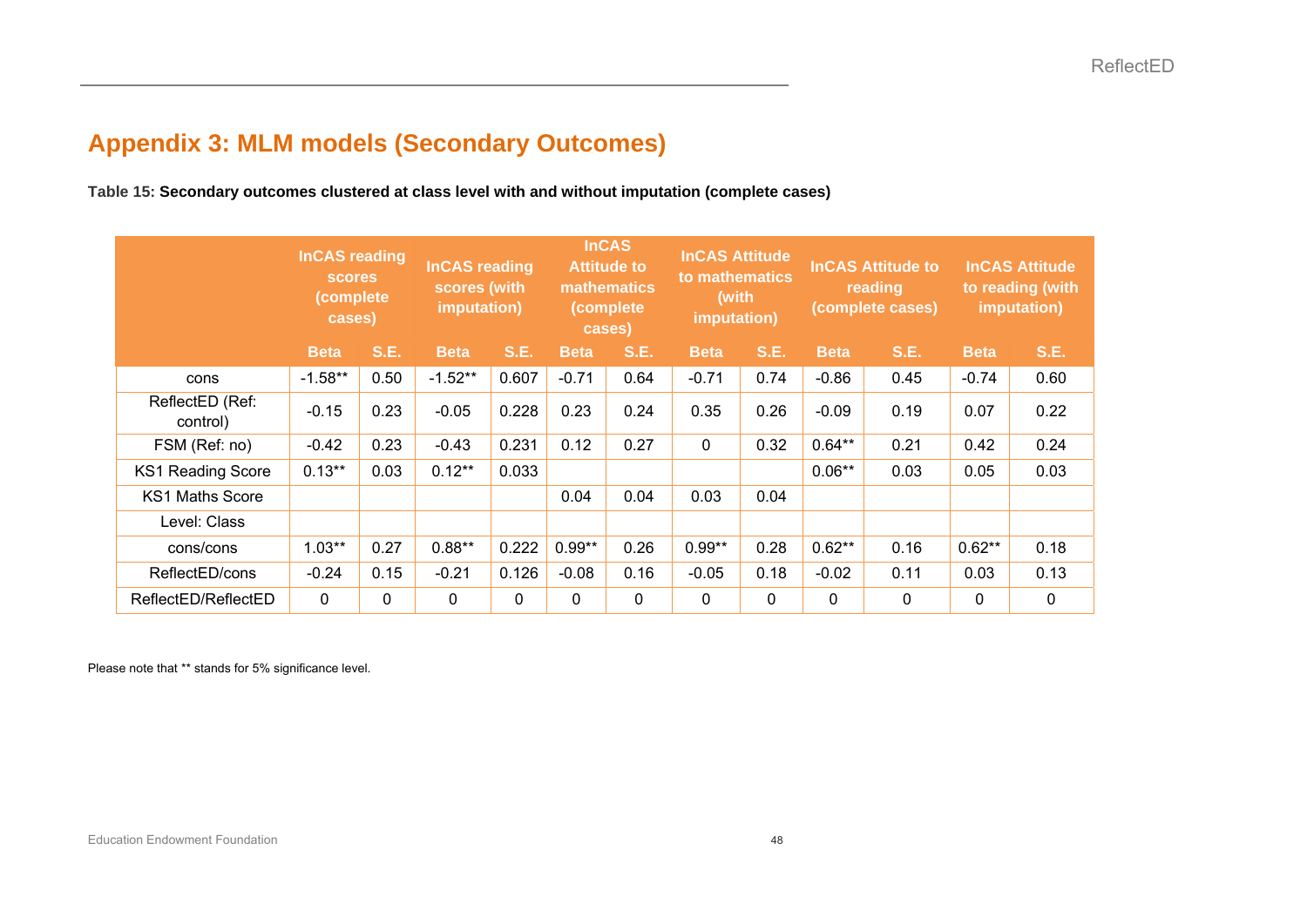### **Appendix 3: Padlock rating**

| <b>Rating</b>  | <b>Criteria for rating</b>                                                                                                                                              | <b>Initial</b><br>score | <b>Adjust</b> | <b>Final</b><br>score |                                          |                |
|----------------|-------------------------------------------------------------------------------------------------------------------------------------------------------------------------|-------------------------|---------------|-----------------------|------------------------------------------|----------------|
|                | <b>Design</b>                                                                                                                                                           | <b>Power</b>            | Attrition*    |                       |                                          |                |
| 5 <sup>2</sup> | Well conducted experimental<br>design with appropriate analysis                                                                                                         | MDES < 0.2              | $0 - 10%$     |                       | Adjustment                               |                |
| 4 <sup>2</sup> | Fair and clear quasi-<br>experimental design for<br>comparison (e.g. RDD) with<br>appropriate analysis, or<br>experimental design with minor<br>concerns about validity | MDES < 0.3              | 11-20%        | 4 <sup>2</sup>        | for Balance<br>$[-1]$                    | 4 <sup>2</sup> |
| 3 <sup>2</sup> | Well-matched comparison<br>(using propensity score<br>matching, or similar) or<br>experimental design with<br>moderate concerns about<br>validity                       | MDES < 0.4              | 21-30%        |                       |                                          |                |
| $\overline{2}$ | Weakly matched comparison or<br>experimental design with major<br>flaws                                                                                                 | MDES < 0.5              | $31 - 40%$    |                       | Adjustment<br>for threats<br>to internal |                |
| $\overline{1}$ | Comparison group with poor or<br>no matching (E.g. volunteer<br>versus others)                                                                                          | MDES < 0.6              | 51-50%        |                       | validity<br>$[-1]$                       |                |
| $\bf{0}$       | No comparator                                                                                                                                                           | MDES > 0.6              | < 50%         |                       |                                          |                |

- **Initial padlock score:** lowest of the three ratings for design, power and attrition = 4 padlocks
- **Reason for adjustment for balance** (if made): n/a
- **Reason for adjustment for threats to validity** (if made): n/a
- **Final padlock score:** initial score adjusted for balance and internal validity = 4 padlocks

\*Attrition should be measured at the pupil level, even for cluster trials.

#### **Notes**

- Well-designed trial with randomisation at class level
- 15.5% attrition
- The two groups are balanced at baseline
- There was some suggestion from peer reviewers that there should be an adjustment for threats to validity as the tests were not delivered blinded, but we think this threat is minimal as schools would have had to actively manipulate the results of one class in the year group, which seems unlikely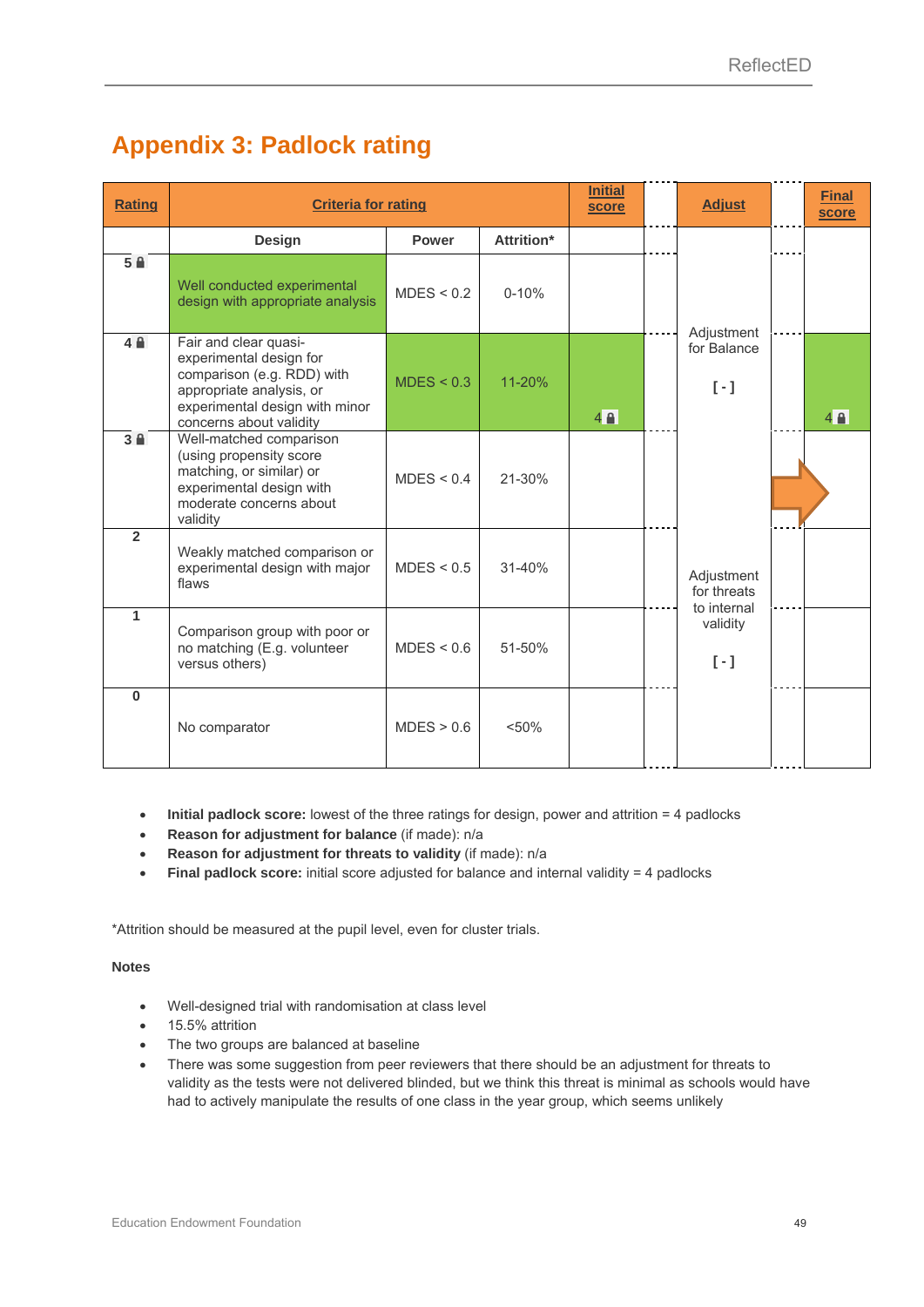## **Appendix 4: Cost rating**

Cost ratings are based on the approximate cost per pupil per year of implementing the intervention over three years. More information about the EEF's approach to cost evaluation can be found **here**. Cost ratings are awarded as follows:

| <b>Cost rating</b> | <b>Description</b>                             |
|--------------------|------------------------------------------------|
| <b>£££££</b>       | Very low: less than £80 per pupil per year.    |
| <b>£££££</b>       | Low: up to about £200 per pupil per year.      |
| <b>£££££</b>       | Moderate: up to about £700 per pupil per year. |
| <b>EEEEE</b>       | High: up to £1,200 per pupil per year.         |
| <b>fffff</b>       | Very high: over £1,200 per pupil per year.     |